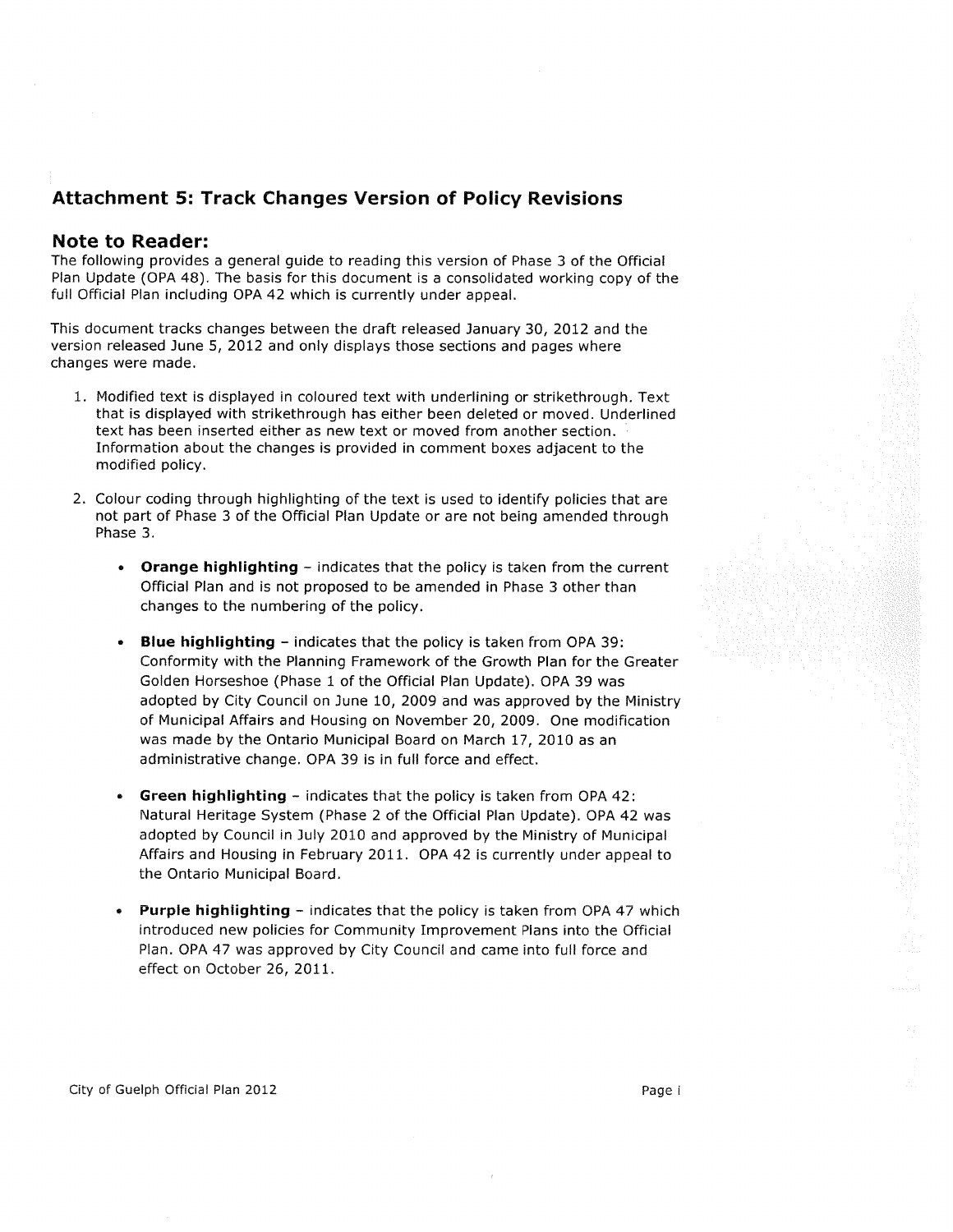# **3.9 Major Transit Station Area**

- 1. In keeping with the vision for a complete and *transit-supportive* community, Downtown is identified as a *major transit station area*. The *major transit station area* will support both inter-city transit service as well as local transit service and function as the central hub providing connections within and outside the City.
- 2. The *major transit station area* will generally be planned and designed to:
	- i) achieve increased residential and employment densities that support and ensure the viability of existing and planned transit infrastructure and service;
	- ii) achieve a mix of residential, office, institutional and commercial development, where appropriate; and
	- iii) provide access from various transportation modes to the transit facility including consideration of pedestrians, bicycle parking and commuter pick-up/drop-off areas.

# **3.10 Intensification Corridors**

- 1. *Intensification Corridors* are identified on Schedule 1 of this Plan and will be planned to provide for mixed-use *development* in proximity to transit services at appropriate locations.
- 2. *Intensification Corridors* will be planned to achieve:
	- i) increased residential and employment densities that support and ensure the viability of existing and planned transit service levels;
	- ii) a mix of residential, office, institutional and commercial *development* where appropriate; and
	- iii) a range of local services, including recreational, cultural and entertainment uses where appropriate.
- 3. *Development* within *intensification corridors* identified on Schedule 1 will be directed and oriented towards arterial and collector roads.

# **3.11 Community Mixed-use Nodes**

- 1. Community Mixed-ulled Nodes are identified on Schedule 1. These areas will be planned for higher density mixed-uses including residential and employment uses, as well as a wide range of retail, service, entertainment, recreational and commercial uses that serve the local and wider community.
- 2. The Community Mixed-ulleright and be planned and designed to:
	- i) be well served by transit and facilitate pedestrian and cycling traffic;
	- ii) provide a mix of commercial, offices and residential *development* in a higher density *compact urban form* that supports *walkable communities* and *live/work* opportunities; and

City of Guelph Official Plan 2012 **Page 16** Page 16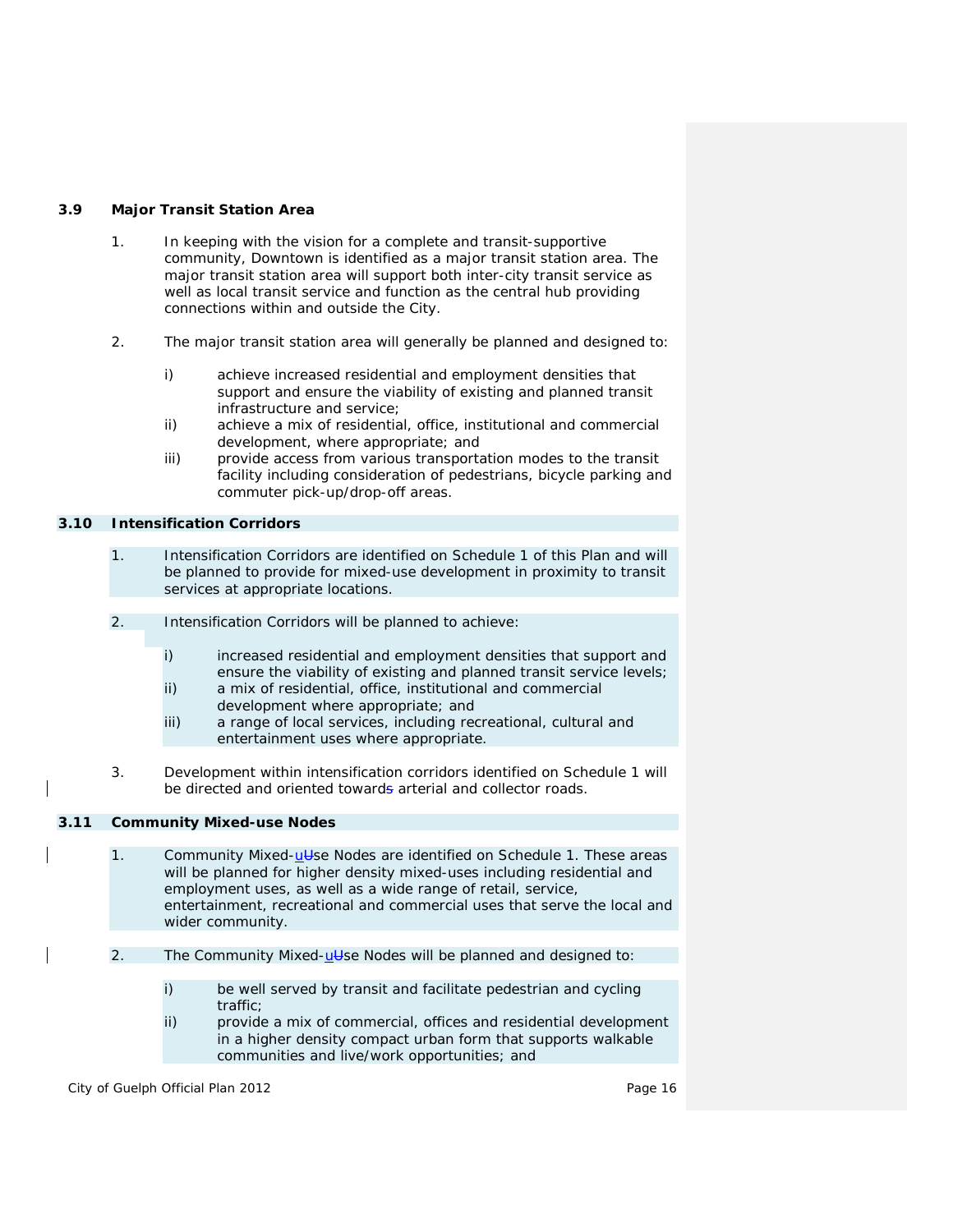cultural and educational uses, hotels and *live/work* studios. 3. Community Mixed-use Nodes are intended to realize, in the long term, an urban village concept through a mix of uses in a compact urban form with a Main Street experience and attractive private and public open spaces, such as urban squares.

iii) allow complementary uses such as open space, institutional,

- $\frac{43}{1}$ . Community Mixed- $\frac{11}{2}$ se Nodes will evolve over the Plan horizon and beyond through *intensification* and *redevelopment* to provide a compact built form. Commercial uses within the Nodes will be integrated more fully with surrounding land uses and will accommodate mixed-use buildings.
- 54. New major *development* within areas identified as Community Mixedutse Nodes will demonstrate through concept plans how the proposed *development* meets the policies and objectives of this Plan.
- 65. Concept plans will be developed by the City or by a *development* proponent in consultation with the City prior to the approval of new major development proposals within Community Mixed-ut see Nodes. The concept plan will include but not be limited to the following:
	- i) linkages between properties, buildings and uses of land both within and adjacent to the Node;
	- ii) identification of an appropriate location for a Main Street area;
	- iii) locations of new public and/or private streets and laneways;
	- iv) locations of open space on the site such as urban squares;
	- v) general massing and location of buildings that establish a transition to the surrounding community;
	- vi) pedestrian, cycling and transit facilities; and
	- vii) *heritage attributes* to be retained, conserved and/or rehabilitated.
- 76. Applications for *Zoning By-law* amendments and site plans, or any phases thereof, for properties subject to a concept plan shall demonstrate to the City's satisfaction that the proposed *development* is generally consistent with the concept plan.

# **3.12 Greenfield Area**

- 1. The *greenfield area* is identified on Schedule 1 of this Plan. The *greenfield area* will be planned and designed in a manner which will contribute to the City's overall vision of a diverse and *complete community*. *Development* within the *greenfield area* must be compact and occur at densities that support *walkable communities*, cycling and transit and promote *live/work* opportunities.
- 2. The *greenfield area* will be planned and designed to:
	- i) achieve an overall minimum *density target* that is not less than 50 residents and jobs combined per hectare in accordance with the *Growth Plan* policies. The *density target* will be measured in accordance with the provisions of subsection 2.2.7.3 of the

City of Guelph Official Plan 2012 **Page 17** Page 17

**Comment [MA1]:** Moved from 9.4.2, this policy speaks to the overall Node and is more appropriate in this section of the OP.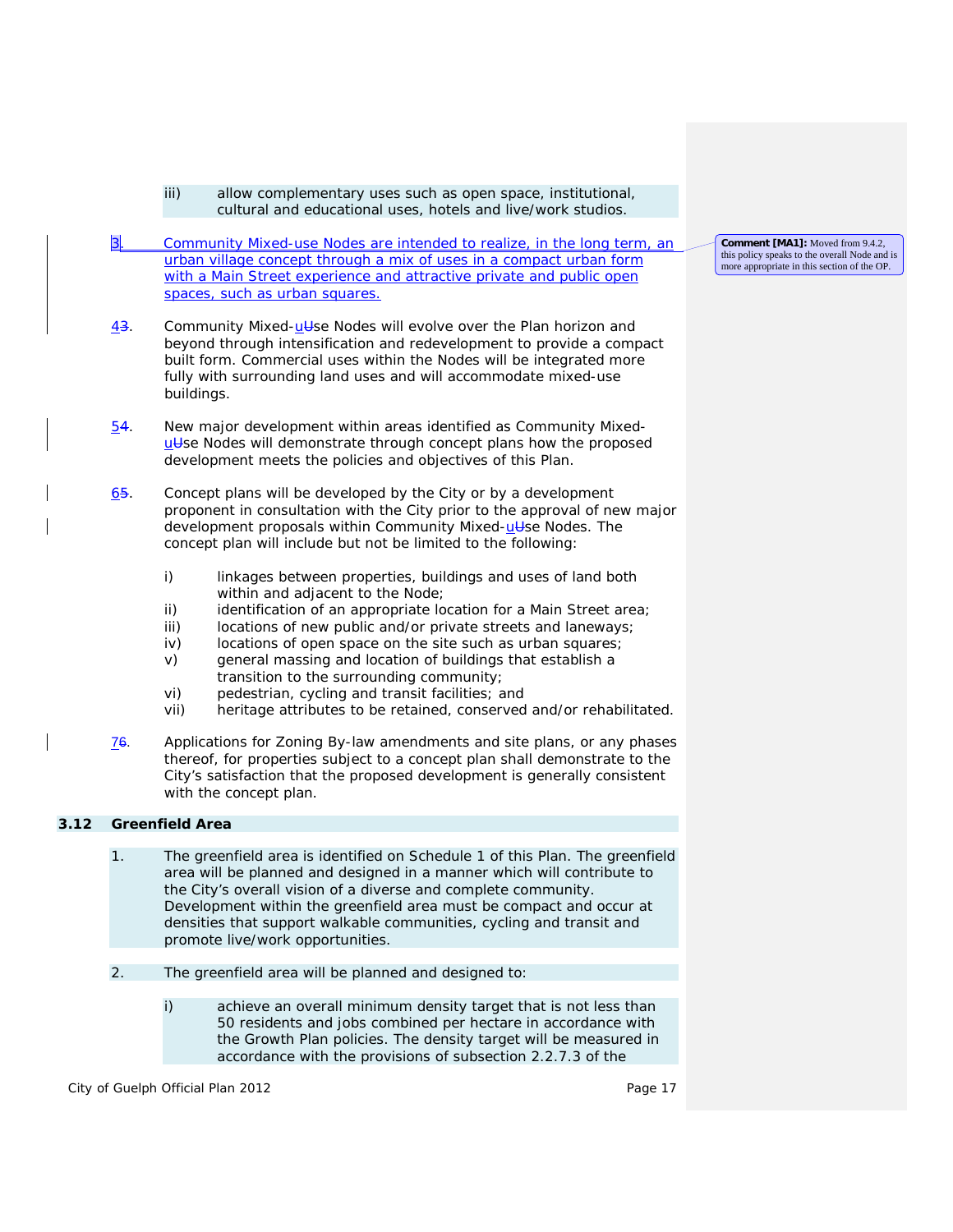*Growth Plan* over the entire designated *greenfield area* to be developed;

- ii) ensure that new *development* is designed to promote energy conservation, *alternative* and/or *renewable energy systems* and water conservation;
- iii) create street configurations, densities and an urban form that supports walking, cycling and the early integration and sustained viability of transit services;
- iv) provide a diverse mix of land uses, including residential and employment uses, to support vibrant neighbourhoods;
- v) create high quality public open spaces with site design and urban design standards that support opportunities for transit, walking and cycling;
- vi) promote, where appropriate through secondary planning, the *development* of identifiable, pedestrian oriented neighbourhood scale 'urban villages' through the use of medium and high density, street-related built form that contains a mix of commercial, residential and employment uses, as well as supporting *live/work* opportunities. These centres will be designed around active public spaces and streets<sub> $<sub>7</sub>$ </sub> and pedestrian access</sub> that is well-linked to the surrounding neighbourhood through walking, cycling and public transit; and
- vii) develop and implement policies, including phasing policies and other strategies to achieve the *intensification* and *density targets* of this Plan.

# **3.13 Affordable Housing**

- 1. In order to maintain and enhance a healthy and *complete community*, the City will make provisions for an adequate range of housing types and affordability options by:
	- i) establishing and implementing minimum housing targets for the provision of housing that is affordable to *low and moderate income households*, in consultation with the County of Wellington; and
	- ii) permitting and facilitating all forms of housing required to meet social, health and well-being requirements, including *special needs* requirements of current and future residents.

# **3.14 Employment Lands**

- 1. As part of fostering a complete and healthy community, the City shall promote economic development and competitiveness and ensure that there is an adequate supply of land for a variety of employment uses to accommodate the forecasted growth in Section 3.3 of this Plan by:
	- i) planning to accommodate the employment growth forecast of a minimum of 92,000 jobs city-wide by the year 2031;
	- ii) providing for an appropriate mix and range of employment uses including industrial, commercial and institutional uses to meet long term needs;
	- iii) providing opportunities for a diversified economic base, including

City of Guelph Official Plan 2012 **Page 18** Page 18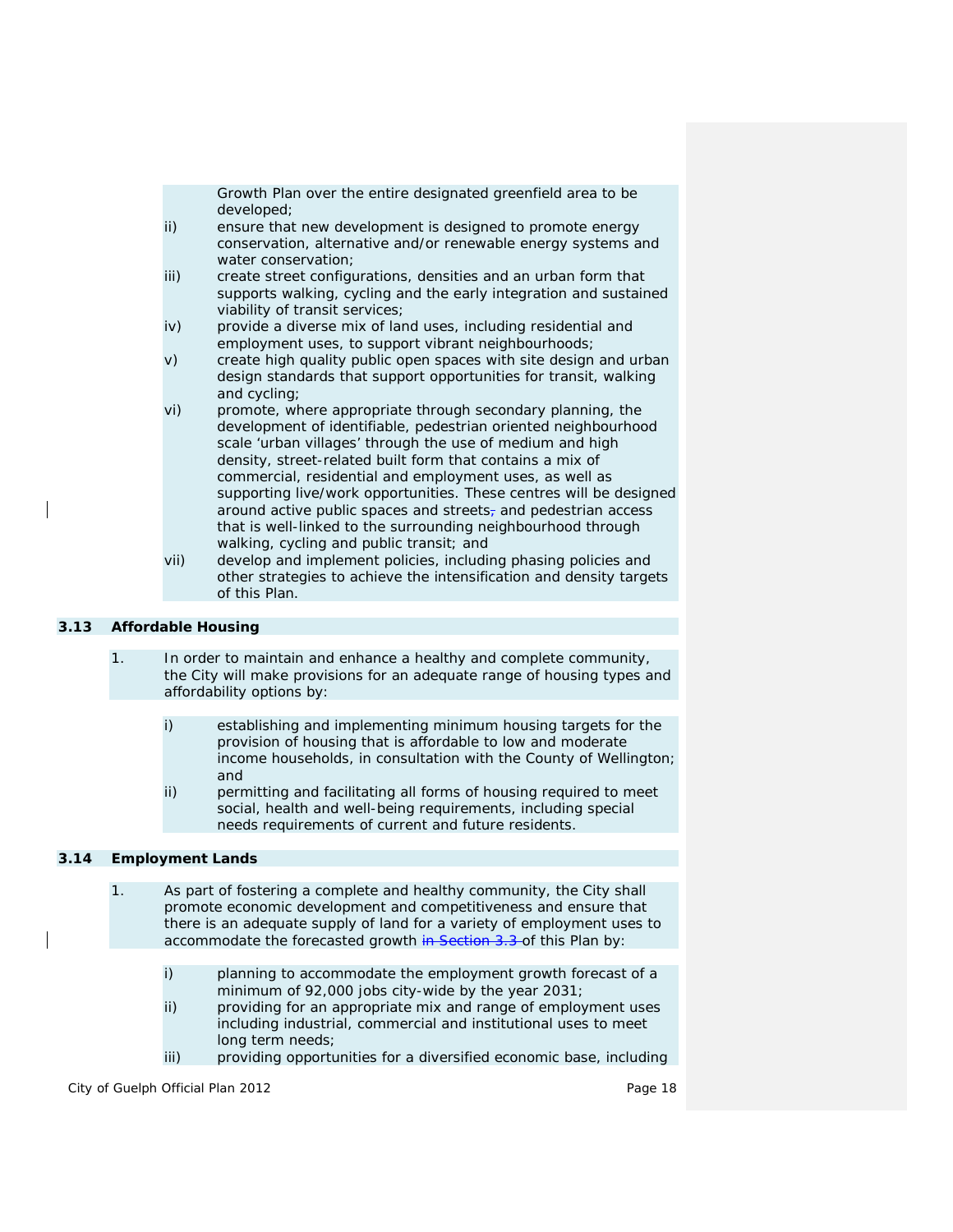maintaining a range and choice of suitable sites for employment uses which support a wide range of economic activities and *ancillary uses* and takes into account the needs of existing and future businesses;

- iv) planning for, protecting and preserving *employment areas* for current and future uses;
- v) ensuring the necessary infrastructure is provided to meet current and future employment needs;
- vi) directing *major office* and appropriate major institutional uses to primarily locate Downtown or in areas with existing frequent transit service or existing or planned higher order transit service; and
- vii) planning for and facilitating the *development* of employment lands that are *transit-supportive*, are compact in built-form and minimize surface parking.
- 2. To ensure that adequate land is available to meet future employment needs, the conversion of lands within e*mployment areas* to nonemployment use(s) may only be permitted through a *municipal comprehensive review* where it has been demonstrated that:
	- i) there is a need for the conversion at the proposed location on the basis that there are no alternative location(s) within the City where the use could be accommodated in conformity with the Official Plan;
	- ii) the conversion will not compromise the City's ability to meet the employment forecasts of this Plan;
	- iii) the conversion will not adversely affect the overall viability of the *employment area* and achievement of the *intensification target*, *density targets* and other policies of this Plan;
	- iv) there is existing or planned *infrastructure* to accommodate the proposed conversion;
	- v) the lands are not required over the long term for the employment purposes for which they are designated; and
	- vi) cross-jurisdictional issues have been considered.
- 3. For the purposes of policy 3.14.2, *major retail uses* are non-employment uses.
- 4. Policy 3.14.2 only applies to *employment areas* that are not Downtown or regeneration areas. For *employment areas* that are Downtown or regeneration areas, Policy 1.3.2 of the Provincial Policy Statement, 2005 applies.
- 5. Regeneration areas are areas where a transition of use from industrial to another use is anticipated during the planning horizon of this Plan. Typically, these areas consist of isolated or fragmented sites outside of established or proposed industrial or business parks. The transition of use may be desirable to support improved land use compatibility or to promote reinvestment in underutilized areas of the City. The City may conduct planning studies to determine appropriate future uses for regeneration areas.

City of Guelph Official Plan 2012 **Page 19** Page 19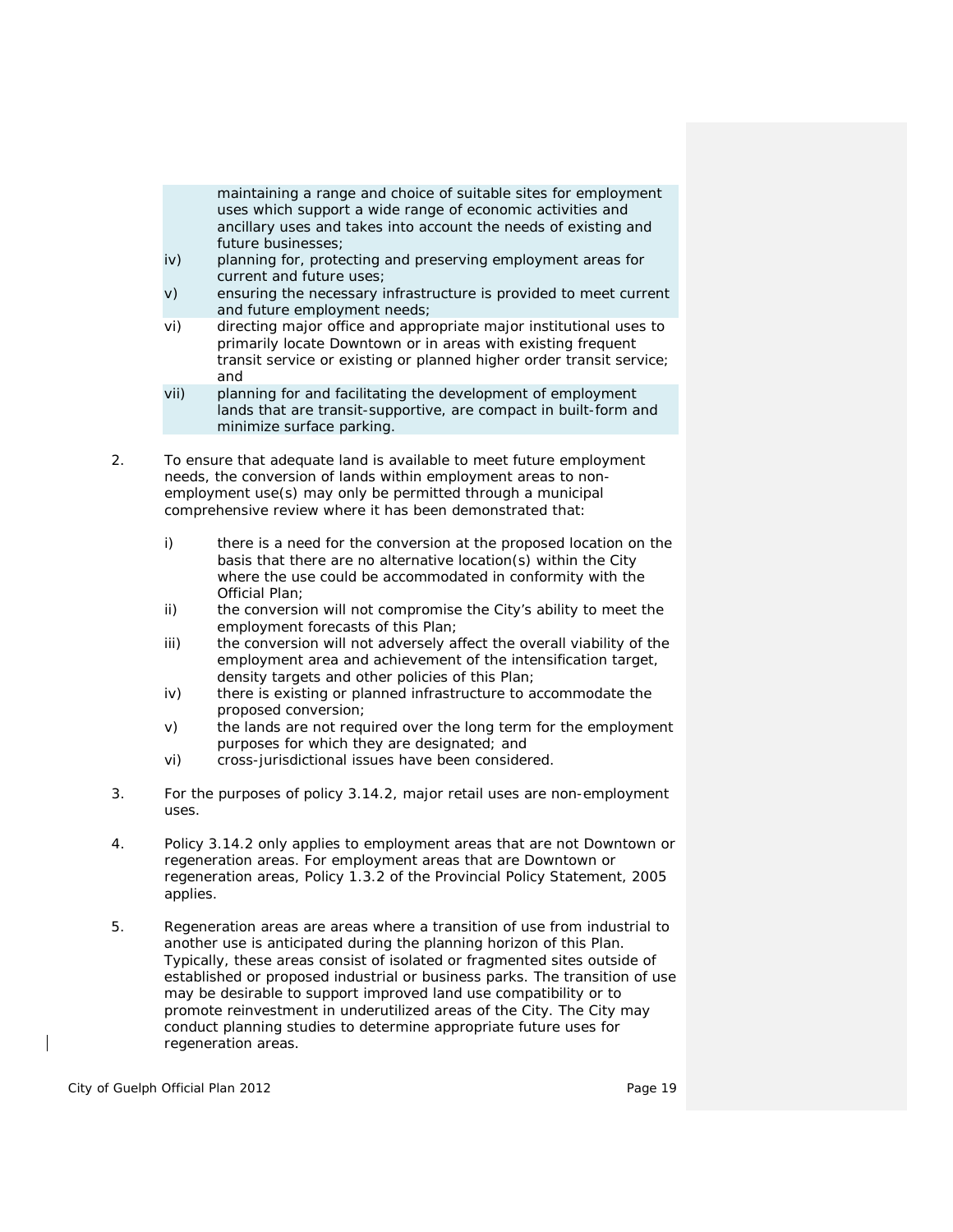| Employment lands within the <i>greenfield area</i> will be planned to contribute<br>toward the achievement of the overall density target for the greenfield<br>area over the long term. The following density targets have been<br>established for monitoring purposes:                                                                                                                                                             | <b>Comment [MA2]:</b> Policies moved from<br>Chapter 9 Land Use Designations and<br>modified in response to comments. Intent is<br>to provide clarity to how the achievement<br>of the overall greenfield area density target<br>will be monitored. |
|-------------------------------------------------------------------------------------------------------------------------------------------------------------------------------------------------------------------------------------------------------------------------------------------------------------------------------------------------------------------------------------------------------------------------------------|-----------------------------------------------------------------------------------------------------------------------------------------------------------------------------------------------------------------------------------------------------|
| Lands designated as Industrial within the <i>greenfield area</i> will be<br>planned to achieve a <i>density target</i> of 36 jobs per hectare;<br>ii) Lands designated Corporate Business Park within the greenfield area<br>will be planned to achieve a <i>density target</i> of 70 jobs per hectare;<br>iii) An overall average <i>density target</i> for employment lands within the<br>greenfield area of 46 jobs per hectare. |                                                                                                                                                                                                                                                     |
| Employment lands within the greenfield area will be designated to permit<br>a range and mix of uses which support the achievement of the <i>density</i><br><i>targets</i> identified in policy 3.14.6.                                                                                                                                                                                                                              |                                                                                                                                                                                                                                                     |
| Employment uses that generate low job densities are generally<br>encouraged to locate on appropriately designated lands within the built-<br><i>up area</i> of the City where there is convenient access to provincial                                                                                                                                                                                                              | <b>Comment [MA3]:</b> Moved from Chapter<br>9 Land Use designations. Policy intent is to<br>support achievement of density targets in<br>the greenfield area.                                                                                       |

# **3.15 Transportation**

highways or rail lines.

| 1. | The City's transportation system will be planned and managed to:                                                                                                                                                                                                                                                                                                                                                                                                                                                                                                                                                                                                           |  |
|----|----------------------------------------------------------------------------------------------------------------------------------------------------------------------------------------------------------------------------------------------------------------------------------------------------------------------------------------------------------------------------------------------------------------------------------------------------------------------------------------------------------------------------------------------------------------------------------------------------------------------------------------------------------------------------|--|
|    | i)<br>provide connectivity among transportation modes for moving<br>people and goods;<br>ii)<br>offer a balance of transportation choices that reduces reliance<br>upon any single mode and promotes transit, cycling and walking;<br>iii)<br>be sustainable, by encouraging the most financially and<br>environmentally appropriate mode for trip-making;<br>iv)<br>offer multi-modal access to jobs, housing, schools, cultural and<br>recreational opportunities and goods and services;<br>V)<br>provide for the safety of system users; and<br>ensure coordination between transportation system planning, land<br>vi)<br>use planning and transportation investment. |  |
| 2. | In planning for the development, optimization and/or expansion of new                                                                                                                                                                                                                                                                                                                                                                                                                                                                                                                                                                                                      |  |
|    | or existing <i>transportation infrastructure</i> the City will:                                                                                                                                                                                                                                                                                                                                                                                                                                                                                                                                                                                                            |  |
|    | i)<br>consider increased opportunities for moving people and goods by<br>rail, where appropriate;<br>ii)<br>consider separation of modes within <i>transportation corridors</i> ,<br>where appropriate;<br>iii)<br>use transit infrastructure to shape growth and planning for high<br>residential and employment densities that ensure the efficiency<br>and viability of existing and planned transit service levels;<br>iv)<br>place priority on increasing the capacity of existing transit<br>systems to support intensification areas;<br>V)<br>expand transit service to areas that have achieved, or are<br>planned to achieve, transit-supportive residential and |  |

City of Guelph Official Plan 2012 **Page 20** Page 20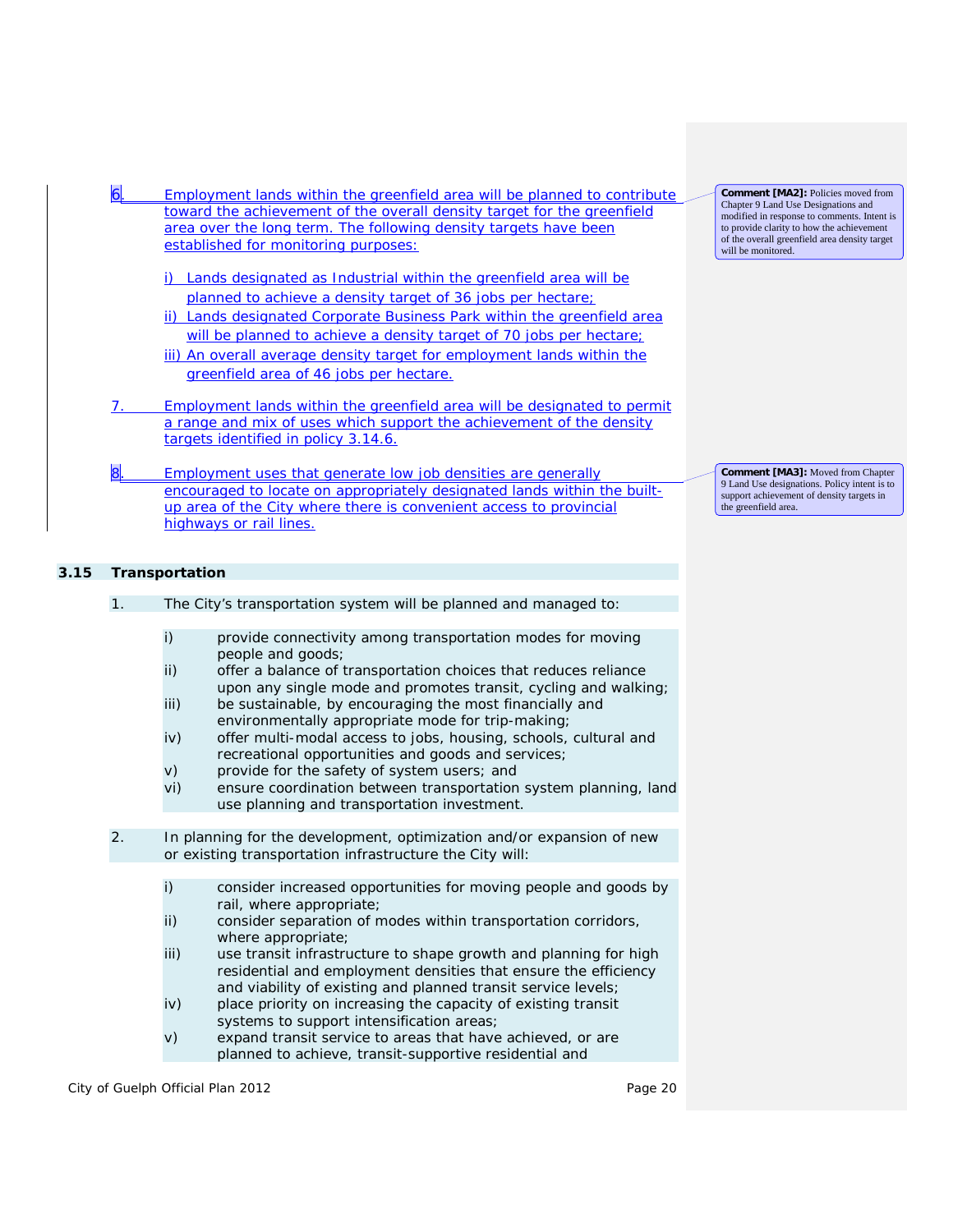#### process.

- 5. The City will work with the Grand River Conservation Authority, nongovernmental organizations and other interested parties to encourage and develop a system of publicly accessible parkland, open space and trails, including shoreline areas that:
	- i) clearly demarcate where public access is and is not permitted;
	- ii) is based on a co-ordinated approach to trail planning and development; and
	- iii) is based on good land stewardship practices for public and private lands.
- 6. The City will encourage an urban open space system that may include rooftop gardens, urban squares, communal courtyards and public parks.

# **3.21 Managing Growth**

#### **Objectives**

- a) To ensure *development* is staged in a logical and economical manner in keeping with the City's growth management objectives.
- b) To manage the rate and timing of growth and monitor the achievement of the City's growth management objectives through an annual Development Priorities Plan.

## **3.21.1 Staging of Development**

- 1. *Development* will be staged relative to a program for orderly extension, repair and upgrading of municipal trunk storm and sanitary sewers and watermains.
- 2. The rate and direction of *development* in the City will be guided by the growth management objectives and policies of this Plan including the City's ability to provide and extend municipal services as required and by the City's ability to meet the financial obligations for the provision of required services. Schedule 56 outlines in general terms the sequencing of servicing infrastructure within the City.
	- i) Stage 1

Stage 1 includes the *built-up area* of the City and other areas of the City where municipal trunk storm and sanitary sewers and watermains are presently available. The *built-up area* included within Stage 1 will continue to be the subject of development over the planning period to meet the minimum *intensification target* of this Plan. Priority for the upgrading of municipal services will be given to Downtown and *intensification areas*.

ii) Stage 2 The Stage 2 area represents the logical extension of

City of Guelph Official Plan 2012 **Page 23** Page 23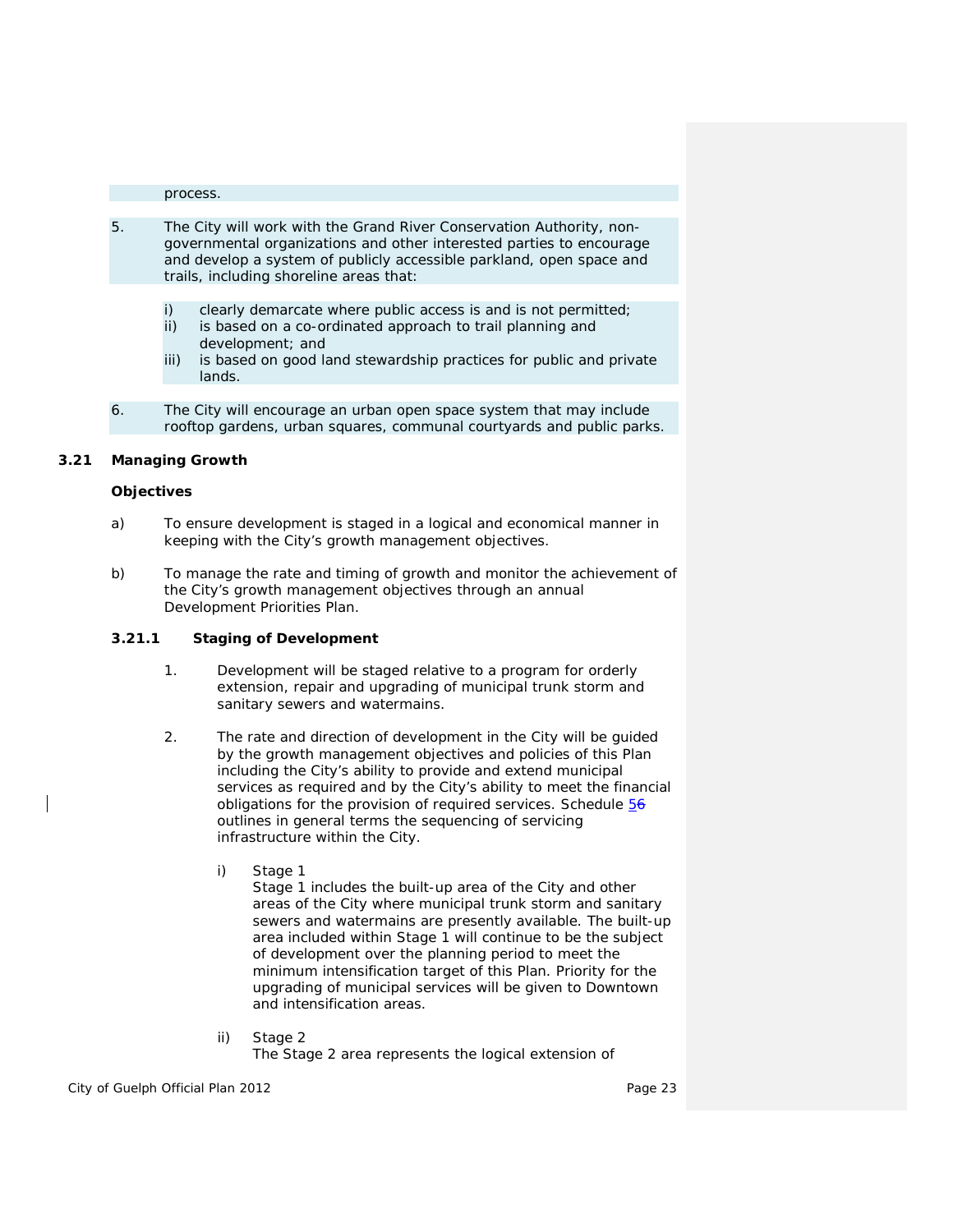municipal services to support new urban development*.* The annual Development Priorities Plan will be used to identify priorities for the servicing of new *plans of subdivision*. The provision of servicing in Stage 2 areas will be governed by the City's capital budget process.

iii) Stage 3

The Stage 3 area corresponds generally to the area known as the Guelph Innovation District. This area is within the Eramosa/Blue Springs subwatershed planning area and is subject to a secondary plan process. The provision of servicing into this area will be identified through the Secondary Plan and through updates to subwatershed studies.

iv) Stage 4

The Stage 4 area corresponds to the Clair-Maltby area in south Guelph. provides the long term land supply for urban development and is not anticipated to be developed until the latter half of the planning horizon of this Plan and potentially beyond. A subwatershed study, secondary plan and related supportive studies are required for the entire Stage 4 area prior to any *development* occurring in this area. The provision of servicing into this area will be identified through the secondary plan process.

- 3. *Development* proposals will be evaluated based on their impact on existing municipal services. The City shall restrict or prohibit *development* where municipal services are not of sufficient capacity or are otherwise inadequate to service the proposed use of the lands.
- 4. Secondary Plans, implementing *Zoning By*-*laws* and associated amendment processes, will be used as a regulatory mechanism to prevent pre-mature *development* of land that would not have adequate municipal services.
- 5. The extension of municipal trunk services to support new urban *development* within the *greenfield area* will be assigned to those areas where maximum efficiencies are achieved. The staging and other provisions of this Plan along with the City's Master Plans respecting water, wastewater and *transportation infrastructure* service provision and the annual Development Priorities Plan will be used to guide *development*. The City will provide new *infrastructure* where the City's staging policies and infrastructure financing capability are aligned.

# **3.21.2 Development Priorities Plan**

1. The City will prepare a *Development Priorities Plan* (DPP) on an annual basis to manage and monitor growth and to define and prioritize the rate, timing and location of *development* in the City. Generally, the DPP:

City of Guelph Official Plan 2012 **Page 24** Page 24

**Comment [MA4]:** Policy modified in response to comments. Modification to be consistent with descriptive wording used for Stage 3. The timing of development and provision of servicing will be determined through the secondary plan and the capital budget process.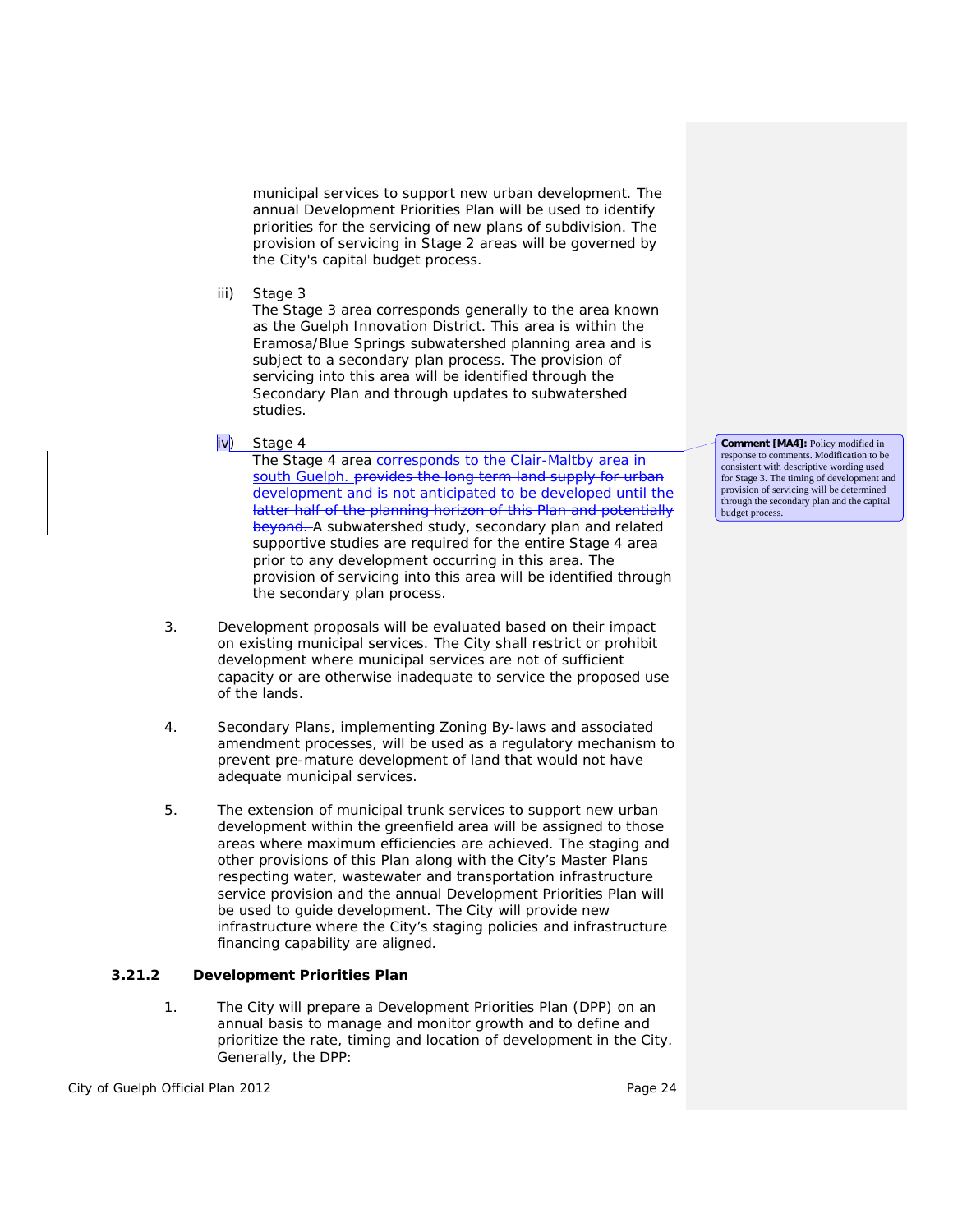resources to provide a quality water supply to satisfy the residential and business needs of the city and to sustain the area's natural ecosystem.

- 10. *Development* shall be restricted in or near *sensitive surface water features* and *sensitive groundwater features* and tributaries such that these features and their related *hydrologic functions* and water quality functions shall be protected, improved or restored. Mitigative measures and/or alternative *development* approaches may be required to protect, improve or restore *sensitive surface water features*, *sensitive groundwater features* and their *hydrologic functions*.
- 11. The City will implement the recommendations of the Water Conservation and Efficiency Strategy Update (2009) or successor thereto.

#### **4.3.3 Source Protection**

Source protection planning is designed to protect existing and future sources of municipal drinking water thereby safeguarding human health and the environment. A Source Protection Plan is being developed by the Lake Erie Source Protection Committee. The Source Protection Plan will place restrictions on land use activities within Wellhead Protection Areas, Intake Protection Zones and Issues Contributing Areas. Once approved by the Ministry of the Environment, the Source Protection Plan policies will be incorporated into this Plan. In the interim, the City will continue to place restrictions on land use activities that have the potential to impact the City's water supply and may implement risk management measures required by the *Clean Water Act*.

- 1. The entire City area is considered to be a recharge area for municipal drinking water supply. To protect this valuable water resource, the City will introduce conditions of *development* approval that:
	- i) protect wetlands and other areas that make significant contributions to *groundwater* recharge;
	- ii) ensure that stormwater management systems protect water quality and quantity;
	- prohibit the extraction of *groundwater* recharge areas;
	- iviii) require all storage and handling of liquid waste, petroleum, fuels, solvents, fertilizers and related chemicals be provided for in properly designed and engineered containment areas in accordance with all applicable policies, guidelines, technical standards and legislation;
	- $\frac{\forall i \vee}{\forall j}$  restrict the placement of underground chemical/fuel storage tanks;
	- vi) require impact studies and risk management plans where proposed *development* has the potential to affect the quantity or quality of *groundwater* resources;

**Comment [MA5]:** Delete as per Ministry of Municipal Affairs and Housing

**Comment [MA6]:** Revision as per comment from (MMAH).

(MMAH) comments.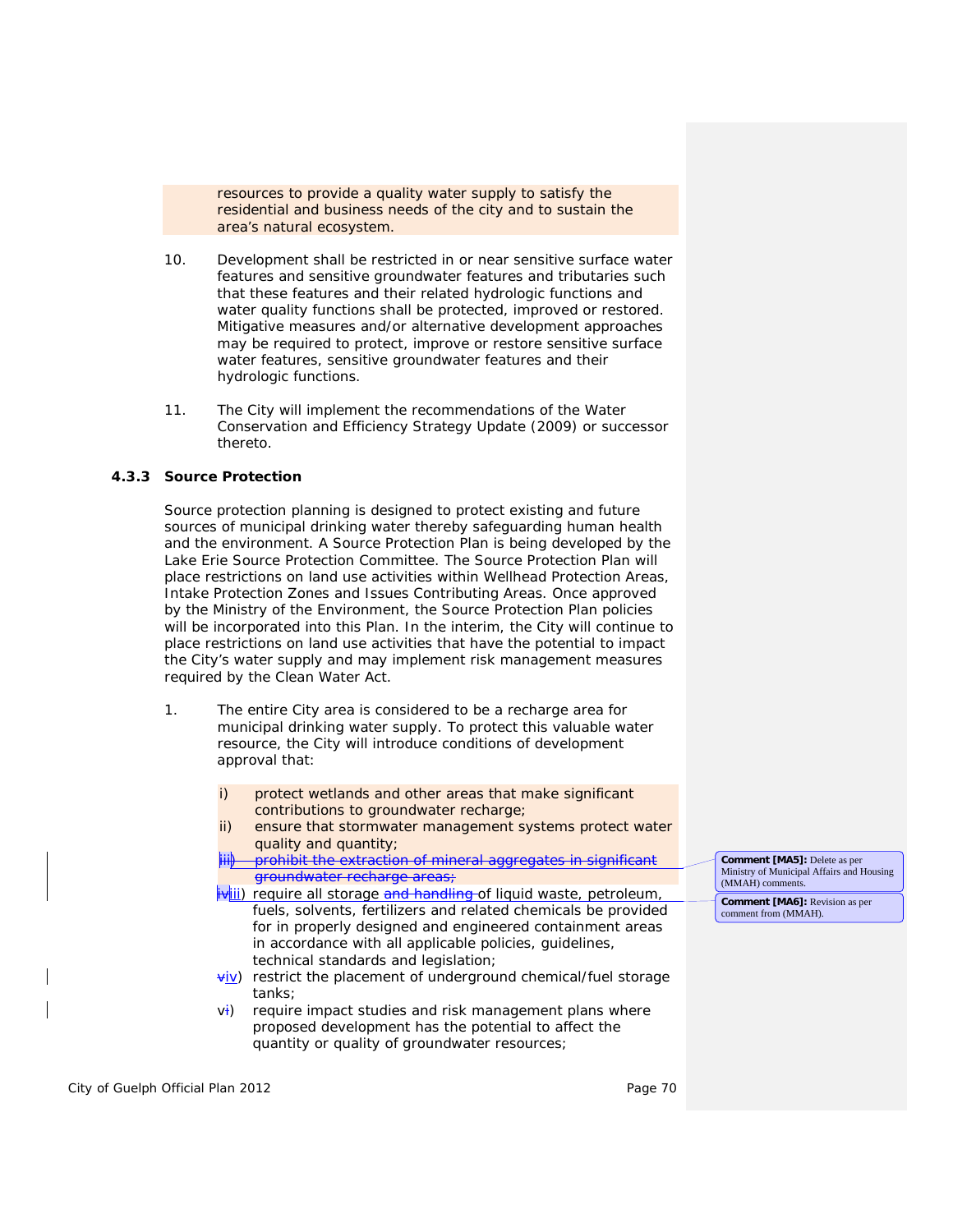8. Areas within the built up portion of the City with slopes greater than 20% may also be required to prepare a Soils Stability and Geotechnical Analysis or engineering assessment by a qualified geotechnical engineer, that ensures slope stability, positive storm drainage and public safety are addressed, to the satisfaction of the City and the Grand River Conservation Authority.

# **4.4.3 Landfill Constraint Area**

The former Eastview Landfill site and lands containing landfill or affected by abandoned *landfill sites* are identified as a Landfill Constraint Areas on Schedule 35. Should additional former *landfill sites* be identified, the policies of this section shall apply.

#### **Objectives**

- a) To identify former *landfill sites* and to establish policies that acknowledge the potential adverse environmental effects of these sites while encouraging remediation and re-use, where feasible.
- b) To restrict or control *development* on lands containing landfill (solid waste) or adjacent to these areas.
- c) To ensure surface and *groundwater* resources are protected from contamination from existing or former *landfill sites*.

#### **Policies**

- 1. Notwithstanding the designated land use identified on Schedule 2, future *development* may be restricted or controlled on lands on, or adjacent to lands identified as Landfill Constraint Areas.
- 2. Only those uses approved by the City pursuant to the *Environmental Protection Act*, will be permitted on lands that are used or have been formerly used for solid waste disposal purposes. Lands which were used for waste disposal within the past twenty-five years require an approval from the Minister of the Environment, pursuant to Section 46 of the Environmental Protection Act to enable the land to be used for another purpose. Adequate technical assessment must accompany a request for such approval to demonstrate that the future use will neither pose a health and safety hazard nor adversely affect the natural environment. Required approvals pursuant to the *Planning Act* will not be issued unless a Section 46 approval is granted.
- 3. Where *development* is proposed within 500 metres of the fill area of the Eastview Landfill site:
	- i) the Ministry of the Environment shall be consulted regarding actions necessary to identify and mitigate any potential adverse environmental effects; and
	- ii) where appropriate, evidence shall be provided to the City

City of Guelph Official Plan 2012 **Page 81** Page 81

comments from the Ministry of the Environment.

**Comment [MA7]:** Revision as per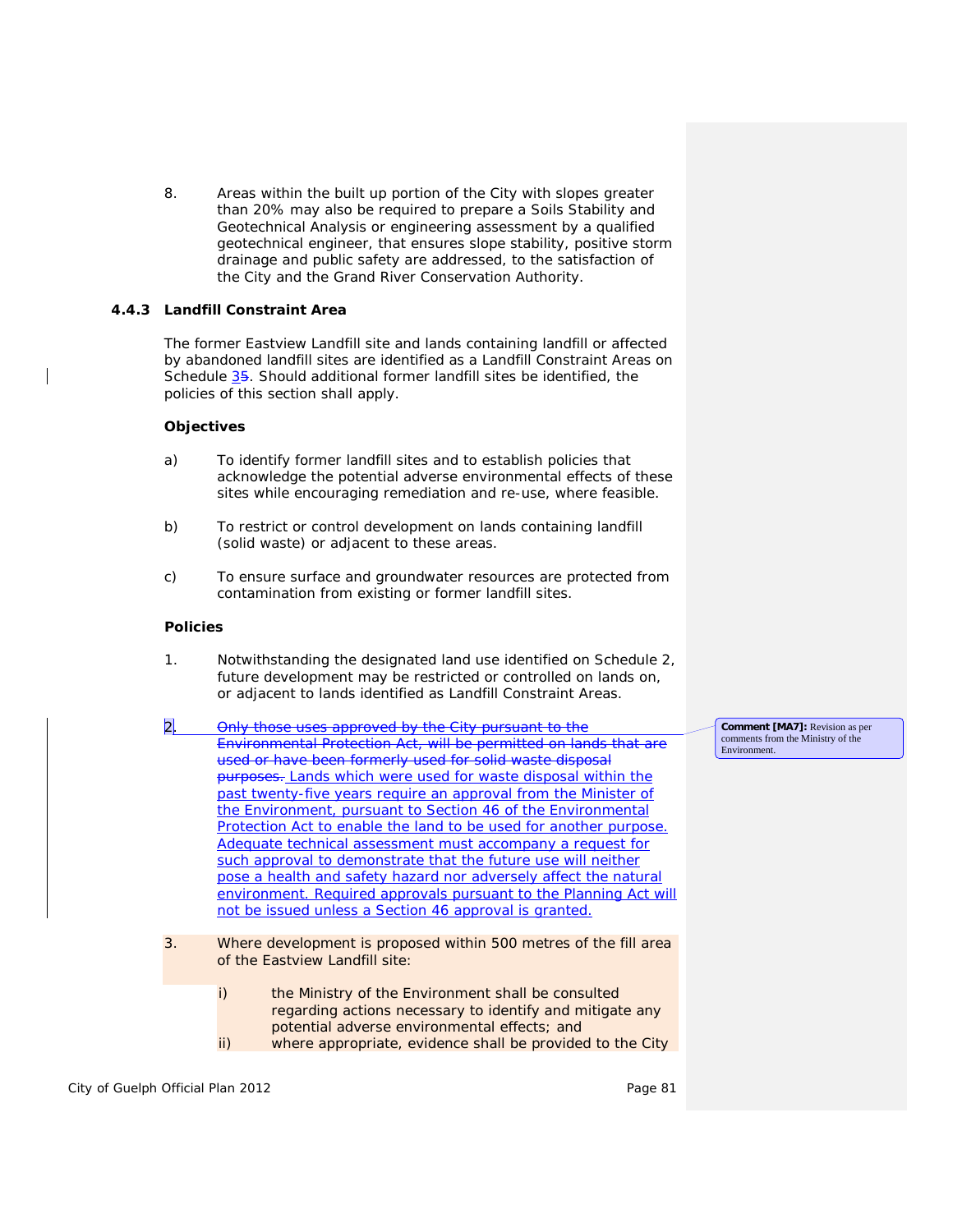transit and energy conserving vehicles and transportation programs;

- vii) supporting the use of reclaimed, environmentally friendly and locally sourced building materials, where appropriate;
- viii) investigating tools to achieve higher levels of energy efficiency than required by the Ontario Building Code, particularly in higher density built forms and larger buildings, e.g. apartments;
- ix) supporting and promoting a building energy *performance labelling* scheme for all buildings; and
- x) establishing a monitoring program to measure energy efficiency to assist the City in meeting the Community Energy Plan goals and targets.
- 4. The City will investigate tools and incentives to encourage the retrofit of existing buildings to improve energy efficiency.

## **4.8 Cultural Heritage Resources**

*Cultural heritage resources* are the roots of the community. They may include tangible features, structures, sites or landscapes that either individually or as a part of a whole are of historical, architectural, scenic or archaeological value. *Cultural heritage resources* may also represent intangible heritage such as customs, ways of life, values and activities. These resources may represent local, regional, provincial or national heritage interests and values. They include *built heritage resources, cultural heritage landscapes* and *archaeological resources*.

*Cultural heritage resources* paint the history of the city and provide identity and character while instilling pride and contributing to economic prosperity.

## **Objectives**

- a) To maintain and celebrate the heritage character of the city, including *built heritage resources, cultural heritage landscapes and archaeological resources*.
- b) To identify, evaluate, *list*, *conserve* and protect *cultural heritage resources* through the adoption and implementation of policies and programs including partnerships amongst various public and private agencies and organizations.
- c) To encourage enhance the -a city-wide culture of conservation city-wide by promoting cultural heritage initiatives as part of a comprehensive environmental, economic and social strategy where *cultural heritage resources* contribute to achieving a sustainable, healthy and prosperous city.
- d) To ensure that all new *development*, *site alteration*, building *alteration* and additions are contextually appropriate and maintain the integrity of all on-site *cultural heritage resources* or *adjacent protected heritage property*.

e) To promote and foster encourage the preservation, rehabilitation or

**Comment [MA9]:** Revision to wording based on comment from MTCS

**Comment [MA8]:** Revision to wording based on comment from Ministry of Tourism, Culture and Sport (MTCS).

City of Guelph Official Plan 2012 **Page 95** Page 95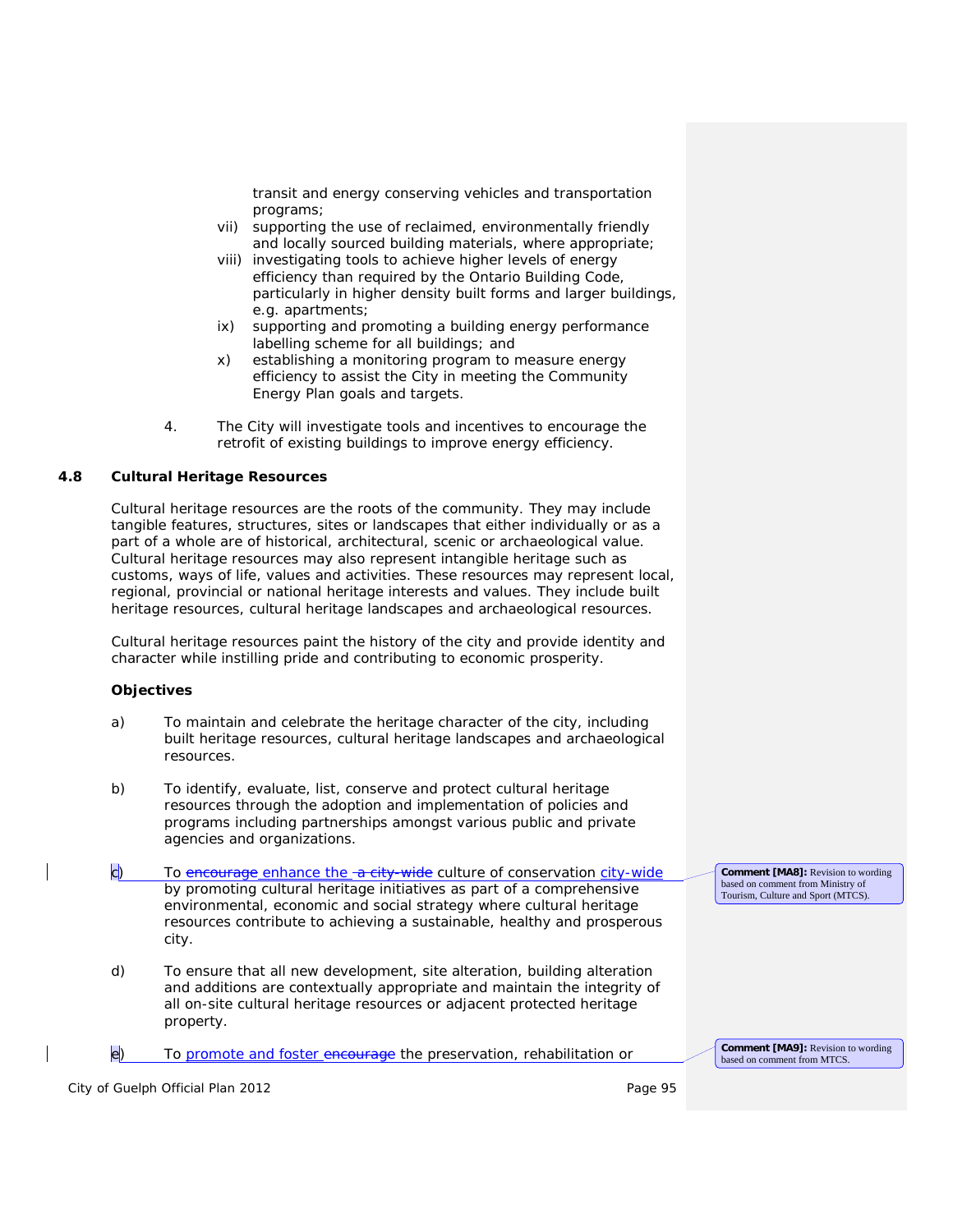restoration of *built heritage resources* and *cultural heritage landscapes* so that they remain in active use.

- f) To promote public and private awareness, appreciation and enjoyment of the City's *cultural heritage resources* through public programs and activities, heritage tourism and guidance on appropriate conservation practices.
- g) To maintain a municipal register of properties of *cultural heritage value or interest* in accordance with the *Ontario Heritage Act.*
- h) To identify, designate and *conserve built heritage resources* and *cultural heritage landscapes* in accordance with Part IV of the *Ontario Heritage Act*.
- i) To identify, designate and *conserve Heritage Conservation Districts* under Part V of the *Ontario Heritage Act*.
- j) To identify, evaluate and *conserve heritage trees* which satisfy the criteria for determining *cultural heritage value or interest* as prescribed by regulation under the *Ontario Heritage Act*.
- k) To identify, evaluate and *conserve archaeological resources* and *areas of archaeological potential* in accordance with the *Ontario Heritage Act*.

#### **4.8.1 Policies**

- 1. *Cultural heritage resources* shall be *conserved* in accordance with this Plan and all other relevant legislation.
- 2. *Built heritage resources* and *cultural heritage landscapes* may be designated and/or *listed* on the *Municipal Register of Cultural Heritage Properties.*
- 3. A register of *property* situated in the City that is of *cultural heritage value or interest* shall be maintained and kept up to date by the City, in consultation with Heritage Guelph, according to Section 27 of the *Ontario Heritage Act*. The *Municipal Register of Cultural Heritage Properties* (or *Heritage Register*) will *list designated cultural heritage resources* and non-designated *built heritage resources* and *cultural heritage landscape resources*.
- 4. The City recognizes that properties within the city that have been identified in the Couling Building Inventory may also have *cultural heritage value or interest*. The properties identified in the Couling Building Inventory may be considered by Council for *listing* in the *Heritage Register* and designation under the *Ontario Heritage Act.*
- 5. Guidelines for *Cultural Heritage Resource Impact Assessments, Cultural Heritage Conservation Plans* and *Cultural Heritage Reviews* may be established by the City. *Cultural Heritage Resource Impact Assessments* and *Cultural Heritage Conservation Plan*s will be used when evaluating *development* and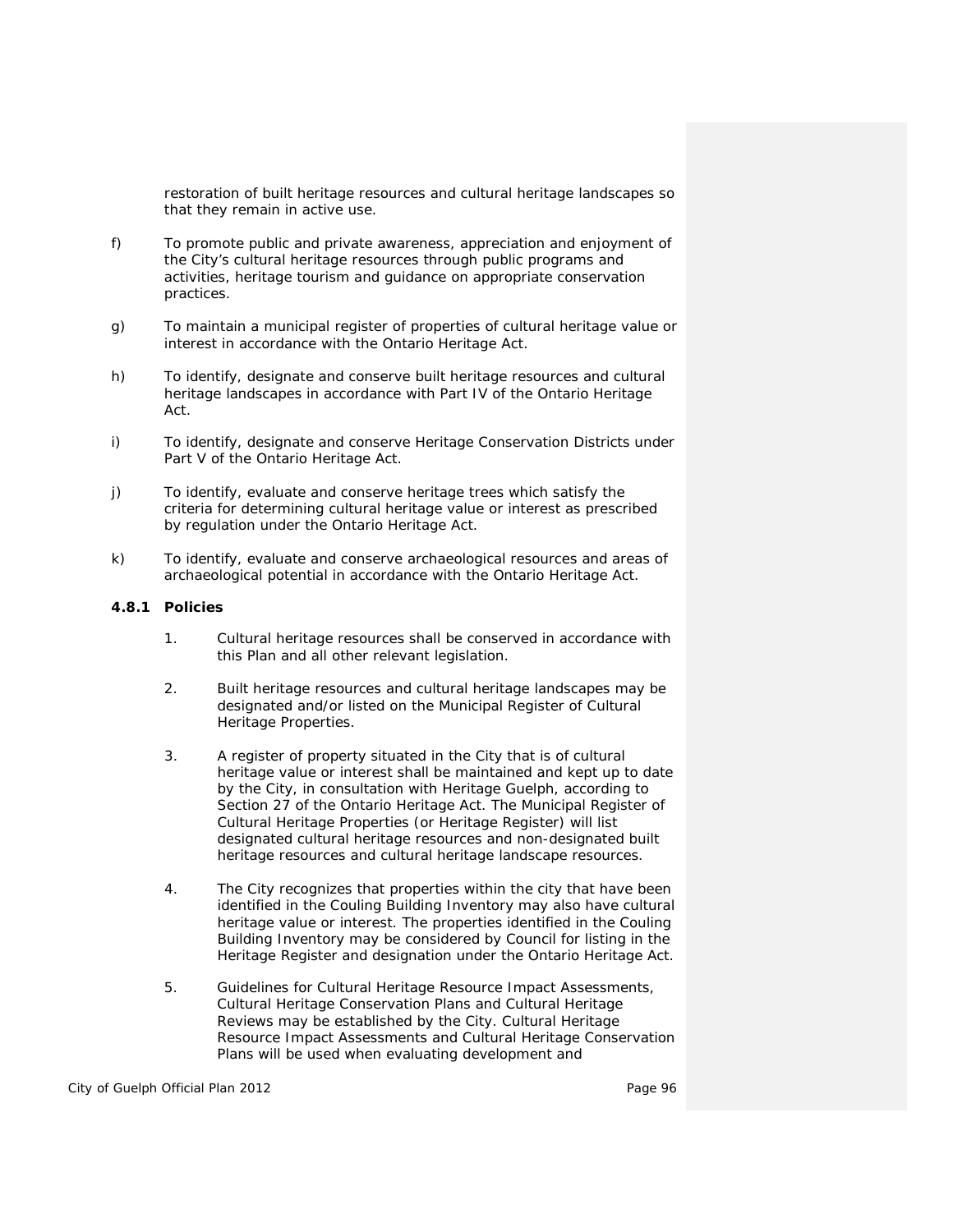*redevelopment* in association with designated and non-*designated properties* in the *Municipal Register of Cultural Heritage Properties*. *Cultural Heritage Reviews* will be used to assess non*designated properties listed* on the *Municipal Register of Cultural Heritage Properties*.

- 6. *Built heritage resources* and *cultural heritage landscapes* are required to be maintained with appropriate care and maintenance that conserves their *heritage attributes* in accordance with:
	- i) the City's *Property Standards By-law*, the Tree By-law and the *Site Alteration* By-law; and
	- ii) prescribed federal and provincial standards and guidelines.
- 7. The ongoing maintenance and care of individual *built heritage resources* and *cultural heritage landscapes* and the properties on which they are situated together with associated features and structures is required encouraged in accordance with City standards and by-laws and, where appropriate, the City will provide guidance on sound conservation practices.
- 8. Proper conservation and maintenance of *built heritage resources* and *cultural heritage landscapes* should be recognized and encouraged as a viable and preferred means of reducing energy consumption and waste.
- 9. Harmful disruption or disturbance of known *archaeological sites* or *areas of archaeological potential* should be avoided. Under the Ontario Heritage Act, it is illegal to alter a known archaeological site(s) without an archaeological license.
- 10. The City will encourage *property* owners to seek out and apply for funding sources available for *conservation* and restoration work.
- 11. The City may establish financial incentives to promote the *conservation* of *cultural heritage resources*.
- 12. The City will ensure the *conservation* and protection of *cultural heritage resources* in all planning and *development* matters subject to the *Planning Act*.including site alteration, transportation, servicing and infrastructure projects.
- 13. The City may require, as a condition of approval of a *development* proposal within which a *cultural heritage resource* is situated or which is adjacent to a *protected heritage property*, the provision of one or more performance assurances, performance security, property insurance and/or maintenance agreements, in a form acceptable to the City, in order to conserve the *cultural heritage resource*.
- 14. It is preferred that *cultural heritage resources* be conserved in situ and that they not be relocated unless there is no other means

**Comment [MA10]:** Revision to wording based on comment from MTCS.

**Comment [MA11]:** Revision based on

**Comment [MA12]:** Revisions based on MTCS comment related to ensuring that transportation, infrastructure and urban design activities are consistent with heritage

comments from MTCS.

conservation policies.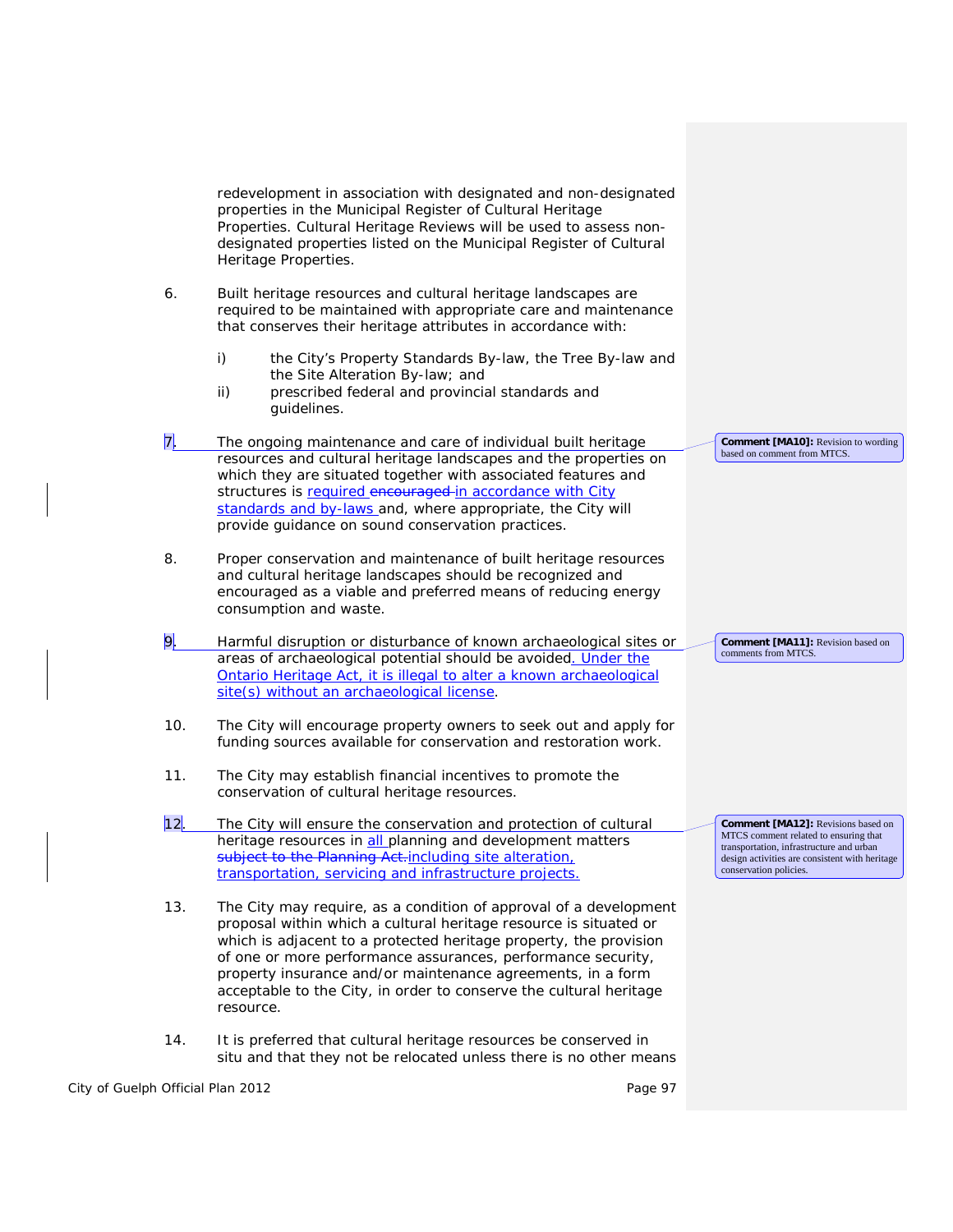to retain them. Where a *cultural heritage resource* cannot be *conserved* in situ or through relocation and approval for demolition or removal is granted, the City in consultation with Heritage Guelph will require the proponent to provide full documentation of the *cultural heritage resource* for archival purposes, consisting of a history, photographic record and measured drawings, in a format acceptable to the City.

- 15. The proponent shall provide and deliver to the City all or any part of the demolished *cultural heritage resource* that the City, in consultation with Heritage Guelph, considers appropriate for reuse, archival, display, or commemorative purposes, at no cost to the City. The City may use or dispose of these *artifacts* as it deems appropriate in accordance with the Ontario Heritage Act and any applicable regulations or guidelines.
- 16. Council may pass by-laws providing for the acquisition by purchase, lease or otherwise of any real *property* or part thereof, designated under Part IV of the *Ontario Heritage Act*.
- 17. The City may dispose by sale, lease, or otherwise of any real *property* or interest therein acquired under policy 4.87.12.167, upon such terms and conditions as Council, in consultation with Heritage Guelph, may consider appropriate.
- 18. The predominant *built heritage resources* in the periphery of the city are the farmsteads. While there have historically been strong cultural, economic, social and political links between the City of Guelph and its rural neighbours, it is the farming history which sets this area apart from the more heavily urbanized parts of the City. In many cases, the farmsteads are linked to pioneer settlers and other important persons, technologies, architectural styles and developments, or represent the historical development of Guelph and Wellington County. Many are intact examples of early settlement patterns in Wellington County, which survive as a testament to the prosperity and history of this area. These *built heritage resources* are most deserving of preservation and careful incorporation into *developments* in accordance with the provisions of this Plan.
- 19. The farmhouse at 80 Simmonds Drive will be incorporated into the design of the main public square for the lands located along the west side of Victoria Road, providing opportunity for the use of this building as a public facility (community centre or library) or alternatively, to be retained as a residential use.

## **4.8.2 Heritage Designation**

1. Council, in consultation with Heritage Guelph, may designate by by-law, properties of *cultural heritage value or interest* in accordance with Part IV of the *Ontario Heritage Act*. Properties of *cultural heritage value or interest* must, in Council's opinion, meet one of the prescribed criteria as established by regulation under

City of Guelph Official Plan 2012 **Page 98** Page 98

**Comment [MA14]:** Revisions to wording based on comments from MTCS.

**Comment [MA13]:** Revisions to wording based on comments from MTCS.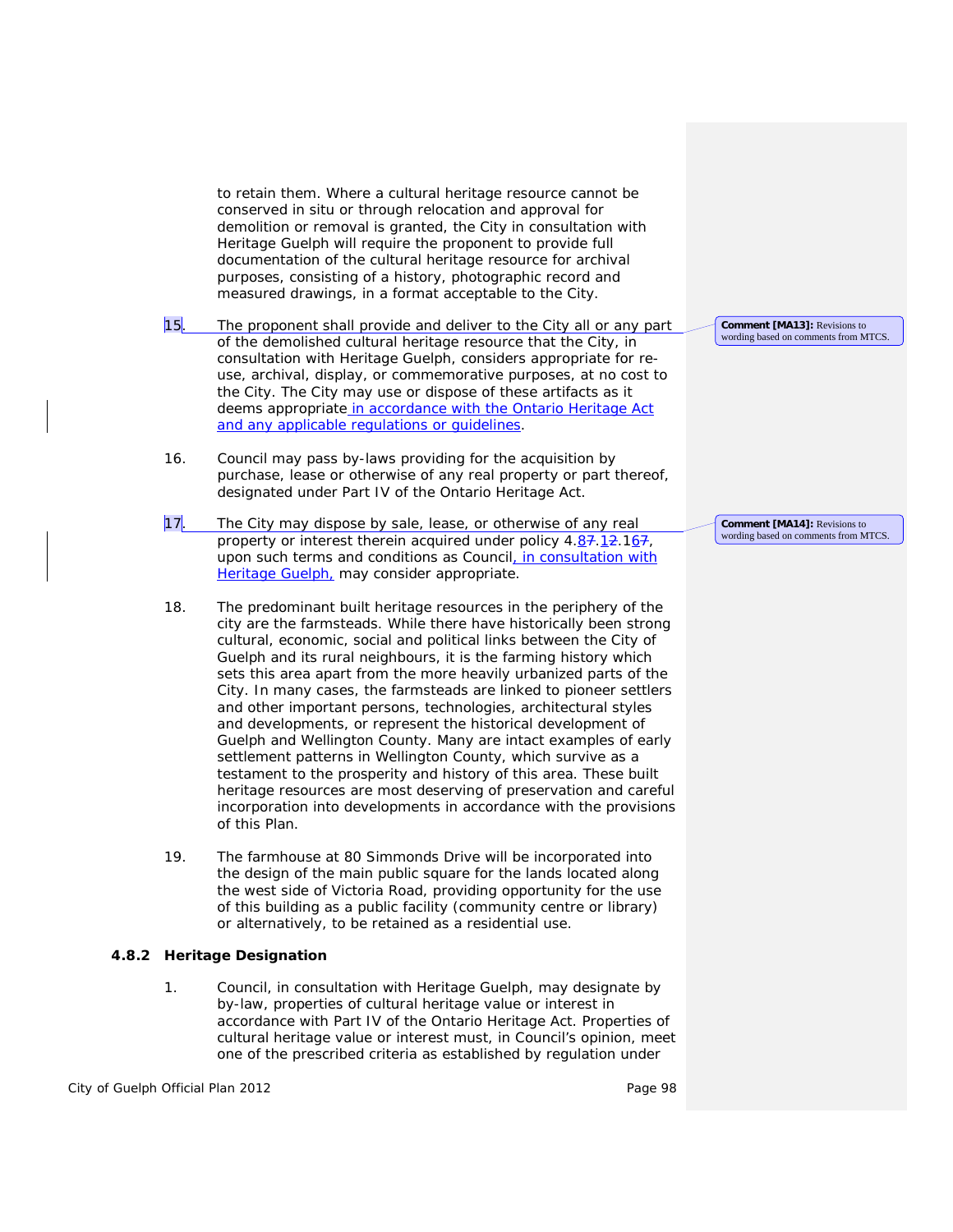the *Ontario Heritage Act.* Such properties shall be *listed* as *designated properties* in the *Municipal Register of Cultural Heritage Properties*.

- 2. *Development*, *redevelopment*, and *site alteration* affecting a *designated property* or other *protected heritage property,* where the works are likely to affect the *property*'s *heritage attributes*, shall not be permitted unless written *consent* is received from the City.
- 3. Applications for any *alteration* affecting or likely to affect the *heritage attributes* of a *designated property* or other *protected heritage property* shall be required to demonstrate, to the satisfaction of the City, in consultation with Heritage Guelph, through a *Cultural Heritage Resource Impact Assessment* and/or a *Cultural Heritage Conservation Plan* how the *heritage attributes* will be *conserved*, protected and integrated, where appropriate, into the *development* plans.
- 4. *Development, redevelopment* and *site alteration* of *designated properties* or other *protected heritage property* shall be designed to integrate the property's *heritage attributes* into the proposed design and ensure *compatibility* with the *heritage attributes* and values through such measures as:
	- i) maintaining the original location and orientation to the street and lot pattern;
	- ii) conserving the *cultural heritage landscape* or setting;
	- iii) ensuring the height, bulk, form, massing, materials, fenestration and/or facade treatments do not detract from the *heritage attributes*; and
	- iv) maintaining the general scale and pattern of the streetscape.
- 5*. Development*, *redevelopment* and *site alteration* of *designated properties* or other *protected heritage property* shall ensure that the proposed *development, redevelopment* or *site alteration conserves* or enhances the context in which the *cultural heritage resource* is situated.
- 6. *Heritage attributes* shall be *conserved*, unless it has been demonstrated to the satisfaction of the City, in consultation with Heritage Guelph, that the *heritage attributes* or the designation of the property no longer meet the criteria for determining *cultural heritage value or interest* established by provincial regulation. The repeal of a heritage designation will be undertaken in accordance with the Ontario Heritage Act and its regulations or guidelines.

## **4.8.3 Heritage Conservation Districts**

1. Council, in consultation with Heritage Guelph, may initiate for examination any area of the City for possible designation as a *Heritage Conservation District,* in accordance with Part V of the *Ontario Heritage Act*.

City of Guelph Official Plan 2012 **Page 99** Page 99

**Comment [MA15]:** Revision based on comment from MTCS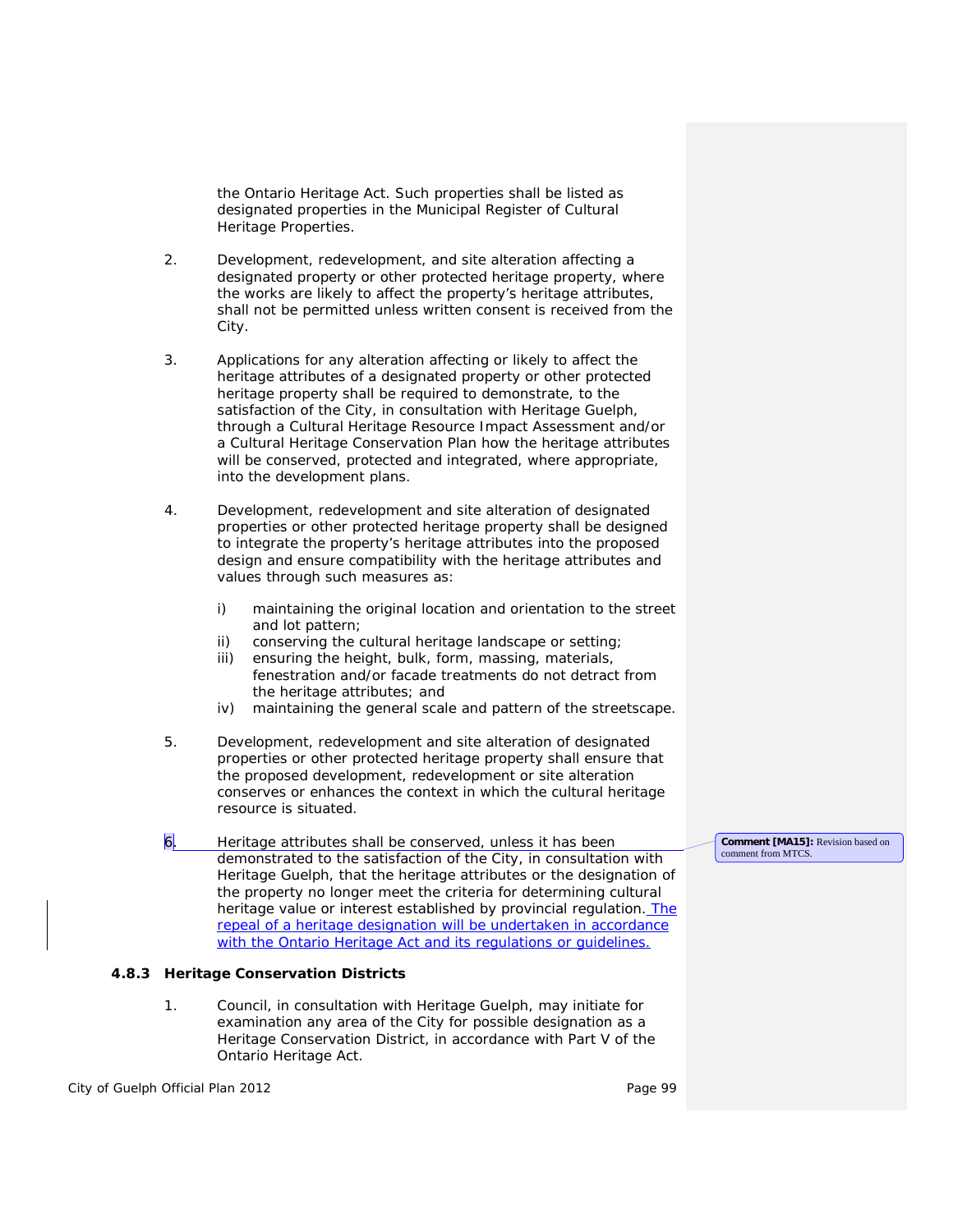criteria for designation under the *Ontario Heritage Act*.

- 7. Where a non-designated *built heritage resource* or *cultural heritage landscape* is *listed* in the *Heritage Register*, the City may require, as a condition of approval of a *development* application under the *Planning Act*, a building permit, a partial demolition or change of use, that the proponent enter into agreements to *conserve* and/or permit to be designated, by the City, in consultation with Heritage Guelph, the *built heritage resource* or *cultural heritage landscape.*
- 8. The City may require the proponent to prepare a *Cultural Heritage Conservation Plan* as a condition of approval for a *development* application, a building permit, including partial demolition, and/or a change in use that has the potential to impact a non-designated *built heritage resource* or a *cultural heritage landscape listed* in the *Heritage Register*.

#### **4.8.6 Archaeological Resources**

- 1. The City recognizes that there are archaeological remnants of prehistoric precontact and early historic habitation within the City. The Archaeological Master Plan – Planning Report (January 2001) identified lands that have the potential for the discovery of *archaeological resources.* Additional areas may be identified by the City on the basis of the definition for *areas of archaeological potential* as defined in this Plan and in relevant provincial standards and guidelines as amended.
- 2. Where *archaeological resources* or *areas of potential archaeological resources* have been identified or have the potential to be present on lands proposed for *development* or *site alteration*, the City shall require the preparation of an *Archaeological Assessment* by a consultant archaeologist holding a valid professional license.
- 3. *Development* and *site alteration* shall only be permitted on lands containing *archaeological resources* or *areas of potential archaeological resources* if it has been demonstrated that the *significant archaeological resources* have been *conserved* by removal and documentation, or by preservation on site. Where *significant archaeological resources* must be preserved on site, only *development* and *site alteration* which maintains the integrity of the *archaeological resource* may be permitted.
- 4. *Development and site alteration* shall not commence on lands containing *archaeological resources* or *areas of potential archaeological resources* until an *Archaeological Assessment*, prepared to the satisfaction of the Province and the City, has been completed that:
	- i) identifies the affected *areas of archaeological potential* and *archaeological resources;*

City of Guelph Official Plan 2012 **Page 102** Page 102

**Comment [MA16]:** Revision based on comment from MTCS.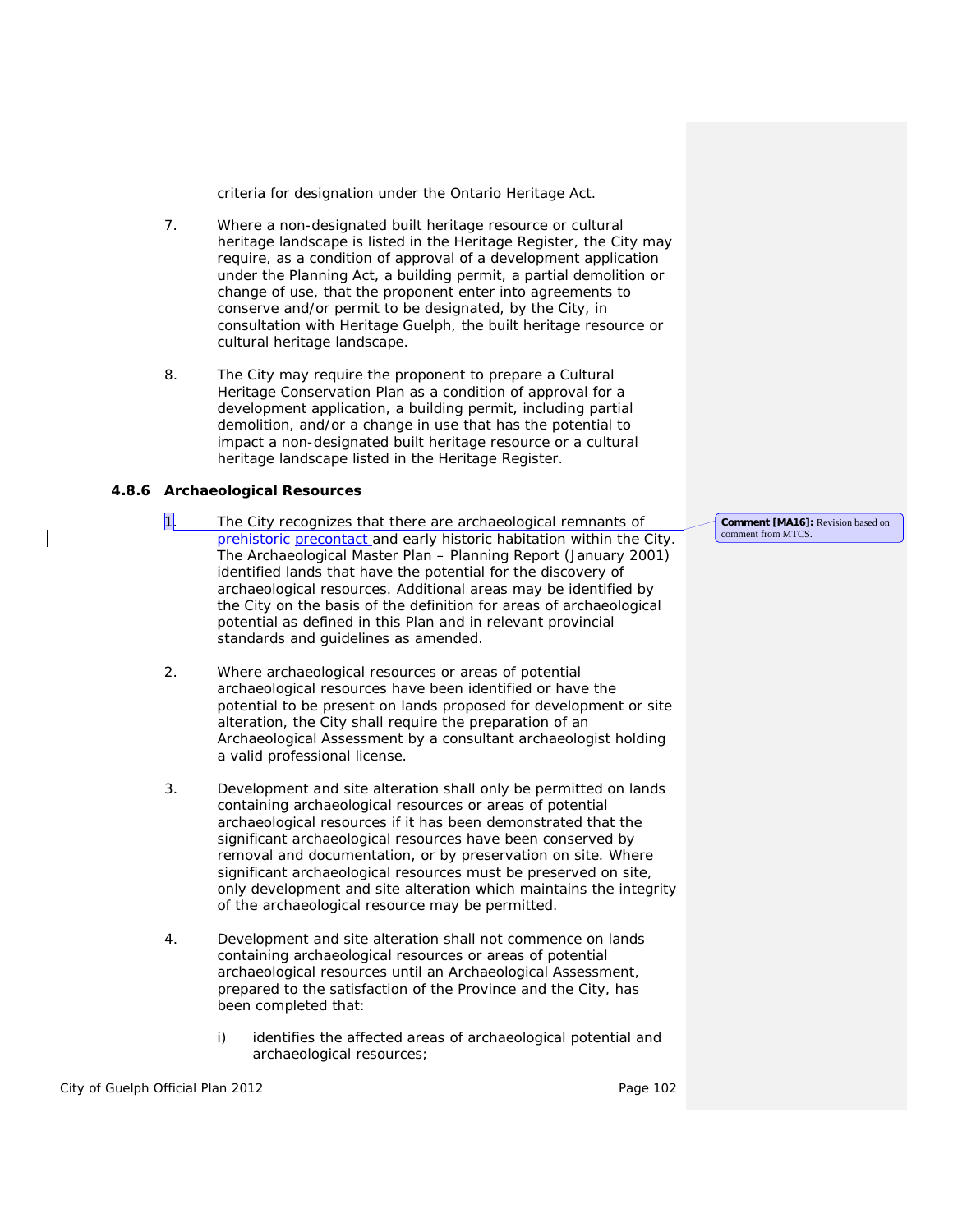- ii) *assesses the archaeological significance* of the subject land;
- iii) recommends *conservation* and/or preservation measures required to retain the heritage value, attributes and integrity of the resource; and
- iv) meets the *Standards and Guidelines for Consultant Archaeologists,* as amended, the *Ontario Heritage Act* and its regulations. + and
- includes a completed archaeological site registry form in instances where *archaeological sites* are registered.

#### **4.8.7 Heritage Guelph**

- 1. Heritage Guelph is the City's municipal heritage committee, and will be consulted, as appropriate, on matters associated with the identification, evaluation, *listing*, *conservation*, restoration, protection, and enhancement of *cultural heritage resources*.
- 2. Heritage Guelph will advise and assist Council in the identification and prioritization of *cultural heritage resources* within the City in accordance with the criteria for determining *cultural heritage value or interest* established by Provincial regulation.
- 3. Heritage Guelph will provide advice to Council on the designation of properties under Part IV of the *Ontario Heritage Act* and the delineation and designation of *Heritage Conservation Districts* under Part V of the *Ontario Heritage Act*.
- 4. Heritage Guelph will provide advice on *cultural heritage value or interest* on all matters referred to it by Council.
- 5. All properties identified on the Couling Building Inventory that have not been *listed* on the *Municipal Register of Cultural Heritage Properties* (e.g. buildings, structures, landscapes, monuments, installations or visible remains constructed prior to 1927, but not limited to those constructed prior to 1927) shall be considered as potential *built heritage resources* until considered otherwise by the Heritage Guelph.
- 6. The City will promote good communication between Heritage Guelph and City departments, local heritage groups- $\pi$  and applicable government agencies.
- 7. The City, in conjunction with Heritage Guelph, will encourage and foster public education, awareness, participation in, and appreciation of the conservation of *cultural heritage resources* by installation of plaques, *conservation* awards, publication of literature, assistance to the media and other means considered appropriate by Council.
- 8. The City may use government or non-government funding programs to assist in the implementation of the heritage *conservation* policies of this Plan.

**Comment [MA17]:** Delete as per MTCS comments.

City of Guelph Official Plan 2012 **Page 103** Page 103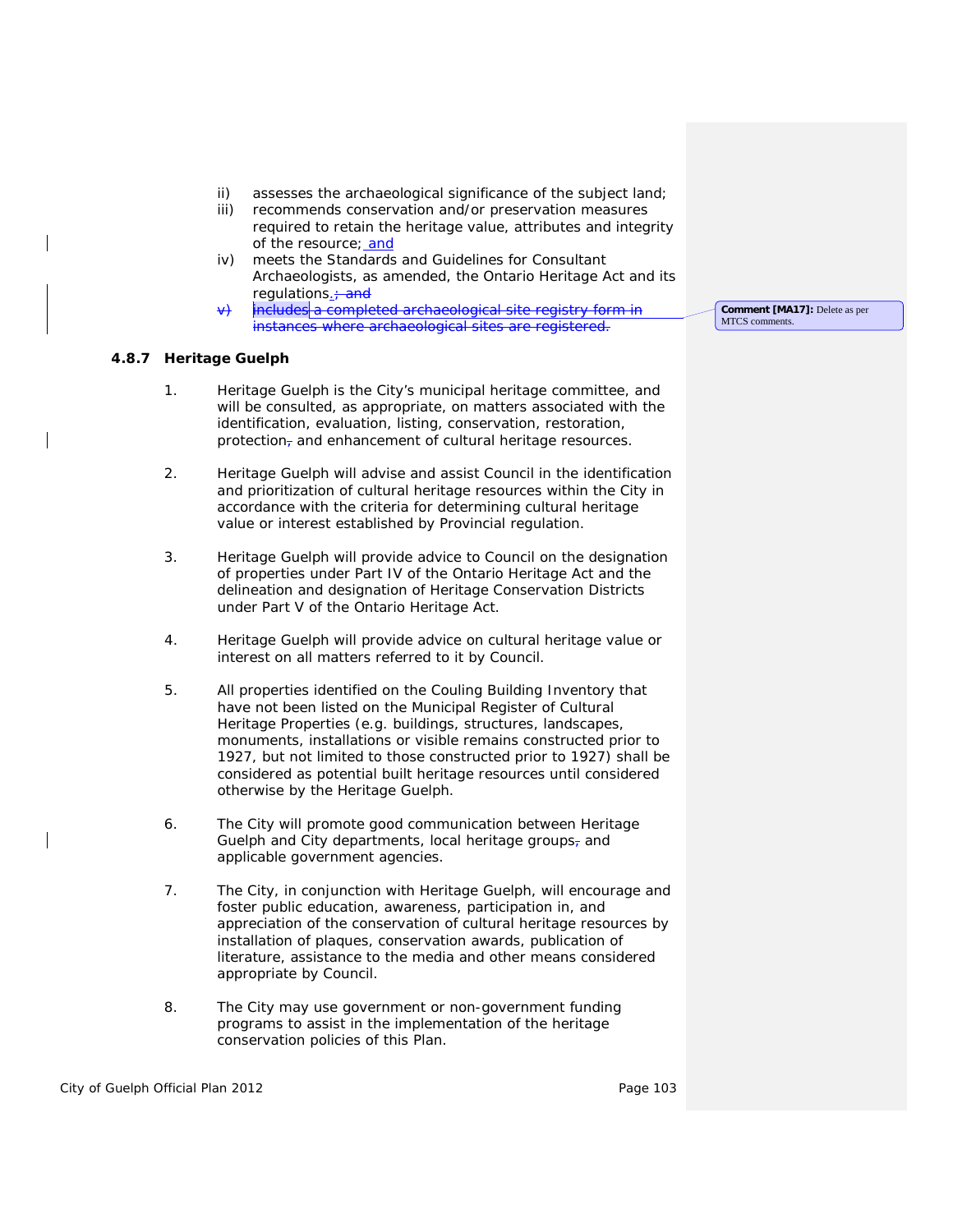9. The City shall co-ordinate its heritage *conservation* plans and programs with other levels of government.

## **4.8.8 Heritage Trees**

- 1. The City shall identify, evaluate and *conserve heritage trees* which satisfy one of the criteria for determining *cultural heritage value or interest* as prescribed by regulation under the *Ontario Heritage Act*.
- 2. Where *heritage trees* have been identified by the City, they will be protected through appropriate measures under the Ontario Heritage Act to the fullest extent possible while having regard to the health of the tree and public safety.

# **4.8.9 Cultural Heritage Resource Impact Assessment**

- 1. The City may require a *Cultural Heritage Resource Impact Assessment* or a *Scoped Cultural Heritage Resource Impact Assessment* as part of a complete *development* application for the following *development* application types if the subject *property* has been designated under the *Ontario Heritage Act* or has been *listed* as a non-*designated property* in the *Heritage Register*:
	- Official Plan Amendment (when combined with a *Zoning Bylaw Amendment* or a Plan of Subdivision)
	- *Consent*
	- *Zoning By-law* Amendment
	- Plan of Subdivision
	- Minor Variance
	- Site Plan Control.
- 2. A *Cultural Heritage Resource Impact Assessment* or a *Scoped Cultural Heritage Resource Impact Assessment* shall be carried out to the satisfaction of the City, in consultation with Heritage Guelph.
- 3. The *Cultural Heritage Resource Impact Assessment* shall include, but is not limited to the following:
	- i) a description of the proposed *development*, *redevelopment or site alteration*, including a location map showing proposed buildings, existing land uses, site survey, architectural drawings, detailed conceptual façade renderings, interior architectural details where the *heritage attributes* are identified within a building or structure and other details as specified by the City;
	- ii) a detailed description of the *built heritage resource(s), cultural heritage landscape* features, *heritage attributes*, sources of research and conclusions regarding the significance of the *cultural heritage resource* with respect to their *cultural heritage value or interest*;
	- iii) a description of the existing regulations if any, affecting the

City of Guelph Official Plan 2012 **Page 104** Page 104

**Comment [MA18]:** Revision to provide clarity in response to public comments.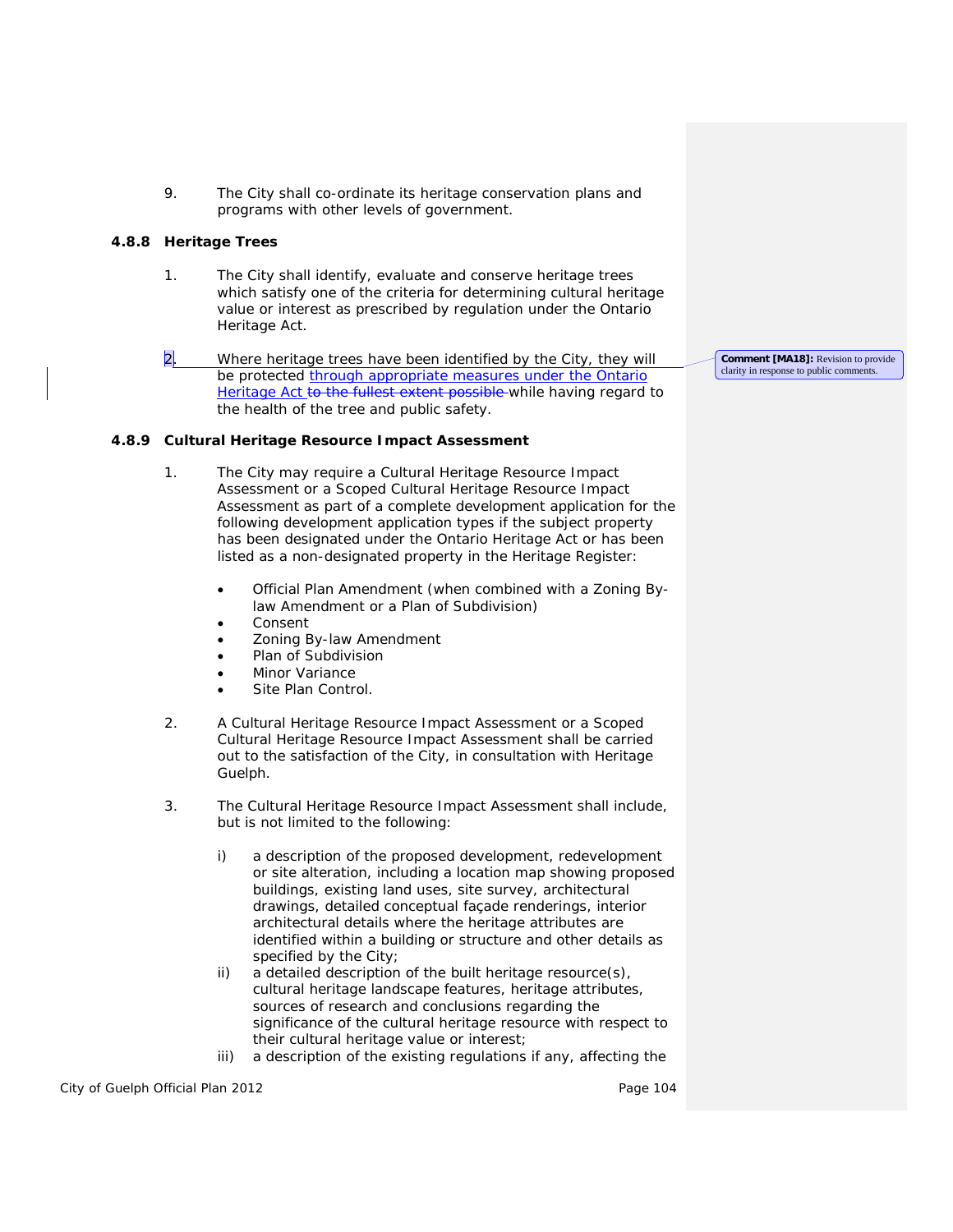accessibility to commercial and industrial areas of the City.

ii) The City will restrict the location of land uses, activities and home occupations that generate truck traffic.

#### **5.10 Railways**

- 1. The City recognizes the importance of the rail system and supports and encourages the enhanced role of rail transportation for goods and passenger movement.
- 2. The City will facilitate the provision of rail freight service to *employment areas*, where feasible, including the continued support of the City-owned Guelph Junction Railway Company.
- 3. The City will support the future use of the Guelph Junction Railway for potential passenger rail service as illustrated on Schedule  $67$ .
- 4. The City will encourage the continued provision of passenger rail service.
- 5. To minimize road/rail conflict wherever possible, the City has identified the following location for a road/rail grade separation:
	- i) Silvercreek Parkway and CNR grade separation as part of the reconnection of Silvercreek Parkway south of Paisley Road.
- 6. Proponents of *development* in proximity to a railway:
	- i) must demonstrate, to the satisfaction of the City, that applicable safety requirements can be satisfied;
	- ii) meet the requirements of the Noise and Vibration policies of this Plan; and
	- iii) implement other mitigation and buffering measures such as setbacks, intervening berms and security fencing as may be required as a condition of subdivision approval or other *development* approval.
- 7. Where *development* cannot reasonably achieve standard safety measures, the City, in consultation with the affected railway, may consider a site specific risk management approach to meeting safety and security requirements.

## **5.11 Parking**

- 1. The City will ensure that adequate parking facilities are provided to meet the parking demands generated by various land uses.
- 2. The City shall specify off-street parking requirements and may establish maximum parking requirements in the *Zoning By-law*, where appropriate.
- 3. Off-street parking areas and facilities shall be provided through zoning and site plan requirements.

City of Guelph Official Plan 2012 **Page 117** Page 117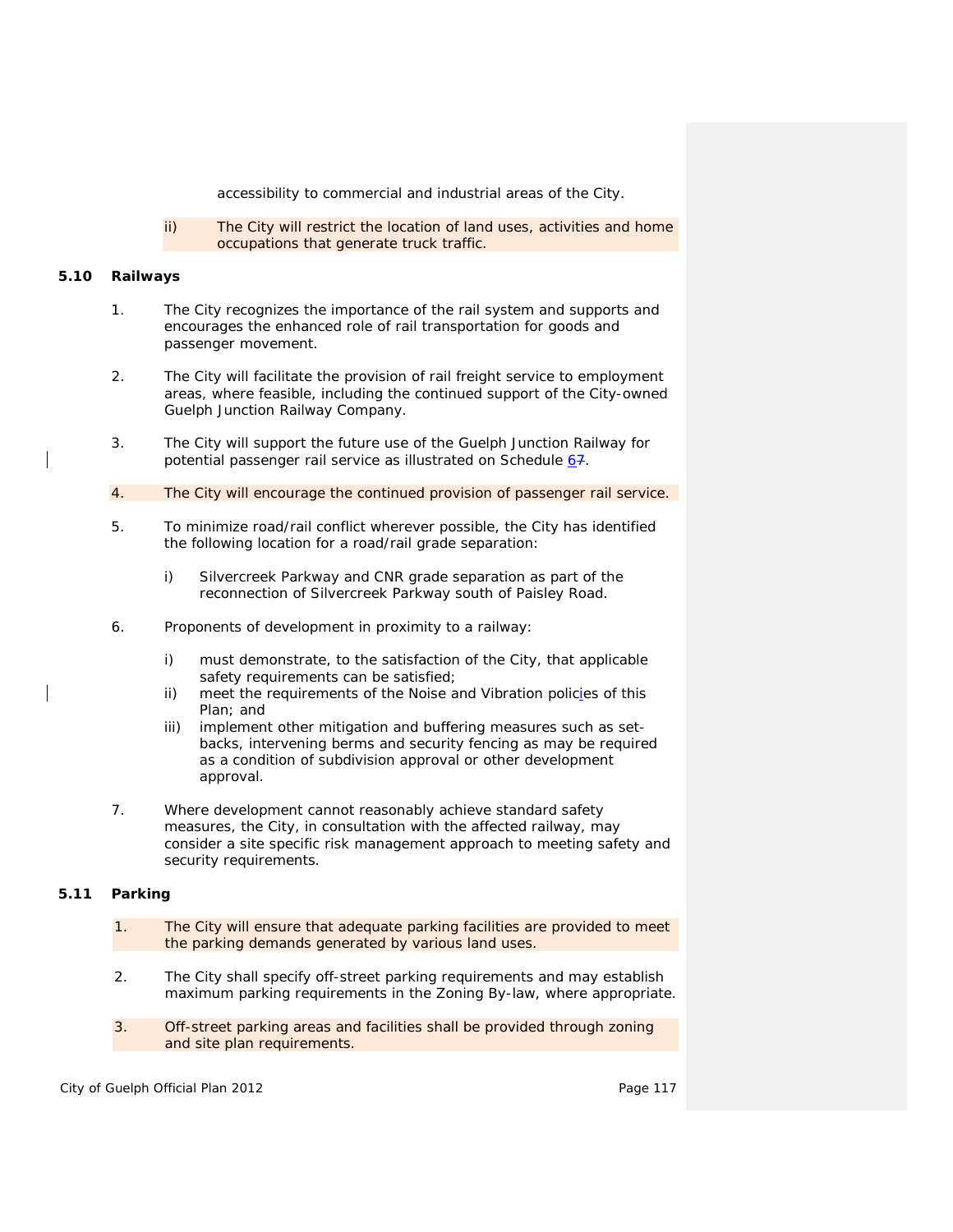- 4. The City may acquire, develop and operate parking facilities.
- 5. Cash-in-lieu of required parking may be considered in accordance with the *Planning Act*.
- 6. Reduced parking requirements may be considered as part of a Parking Study, particularly within Downtown, Community Mixed-use Nodes and *Intensification Corridors,* or for *affordable housing*, or where high levels of transit exist or are planned.
- 7. The City may develop zoning regulations for shared parking arrangements between multiple facilities to optimize the staggered nature of demand for parking on a time-of-day, weekday/weekend and monthly basis.
- 87. The City may encourage managing the supply of parking as a *TDM* measure.

## **5.12 Transportation Networks**

The City's road network is integrated into the Provincial Highway system and ties into the County/Township transportation network. Provincial Highways 6 and 7 are both major routes to and through the City while Wellington Road 124 is an important regional connection.

- 1. The City will work with Wellington County, the Region of Waterloo, the Region of Halton and the Provincial and Federal Governments, as appropriate, to co-ordinate *transportation infrastructure* planning and implementation within the City and surrounding areas. This co-ordination will include participation in *Environmental Assessment* processes and undertaking joint transportation planning studies.
- 2. Schedule  $67$  identifies future transportation projects identified through *Environmental Assessments* and council approved studies. *Development* in proximity to these proposed improvements will be designed and integrated such that it does not preclude or negatively affect the proposed transportation network improvement.
- 3. All *development* proposals adjacent to or in the vicinity of a the Provincial Highways in Guelph within the Ministry of Transportation's permit control area are subject to approval the requirements and permits of the Ministry of Transportation. These requirements and permits are in addition to the road design standard requirements of the City. Any areas in the City that are identified for future development that are located within the Ministry of Transportation's permit control area will be subject to provincial policies, standard and requirements. These requirements and permits are in addition to the road design standard requirements of the City. Direct access to provincial highways will be discouraged and often prohibited.
- 4. The Transportation Master Plan will be updated on regular intervals,

City of Guelph Official Plan 2012 **Page 118** Page 118

**Comment [MA19]:** New as per comments from MOI

**Comment [MA20]:** Revisions as per Ministry of Transportation comments.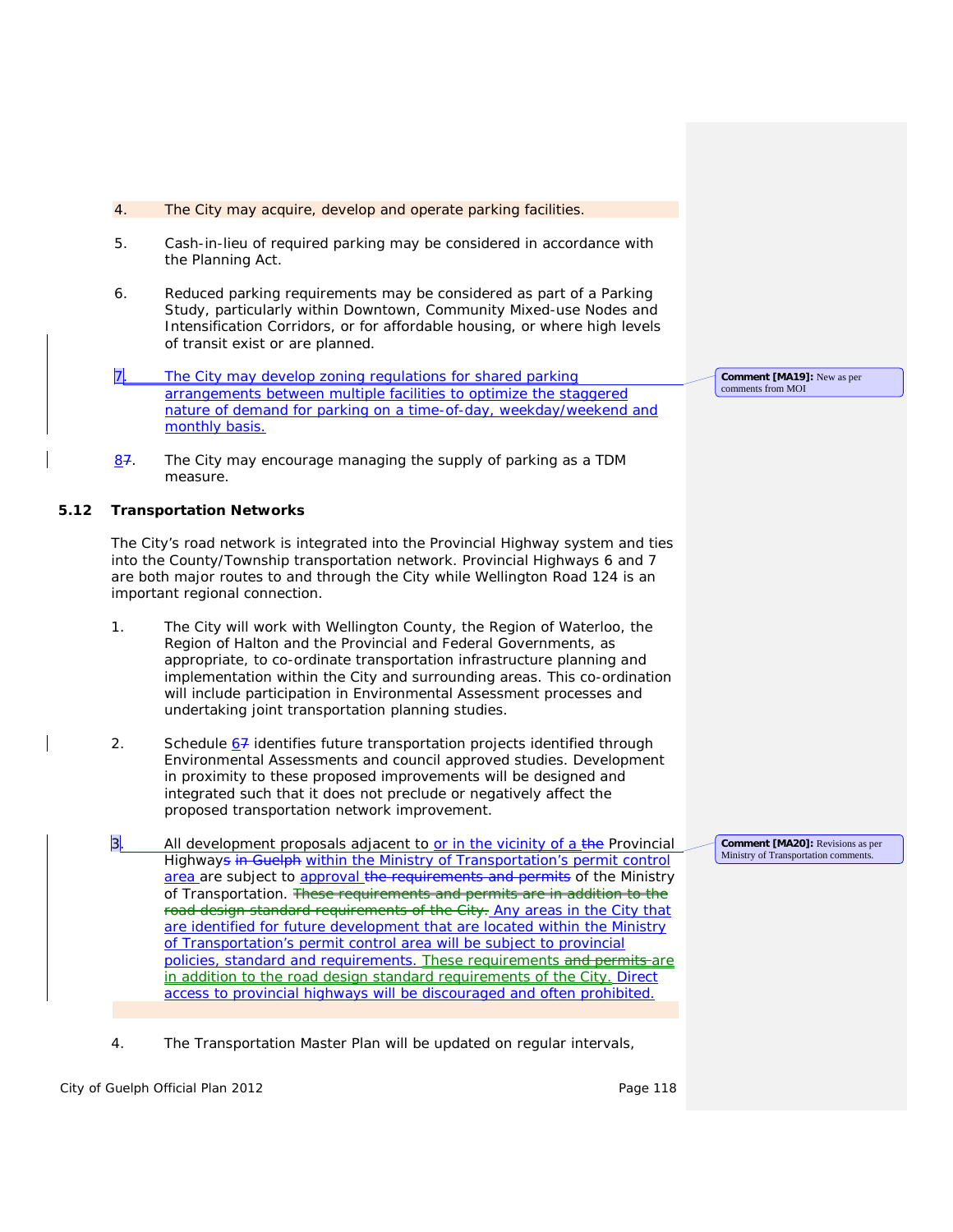# **6 Municipal Services and Infrastructure**

The provision of *infrastructure*, including drinking water, wastewater, stormwater and waste management, electrical and telecommunication services all support *development*. Provision of these services will be financially viable and manage demand and optimize existing infrastructure in order to reduce the need for new facilities. The City is not responsible for providing all of these services, but plays a collaborative role in ensuring that these are provided efficiently. In addition, this Chapter the following includes provisions for controlling the spread of termites and for controlling *site alteration.* 

# **Objectives**

- a) To encourage the efficient use of municipal services and utilities.
- b) To ensure full municipal services are provided for all forms of *development*.
- c) To ensure *groundwater* resources, on which Guelph's water supply is based and which sustain the area's natural environment, are respected, protected and conserved.
- d) To promote the retention, repair and upgrading of *infrastructure* in the older parts of the City.

# **6.1 Policies**

- 1. The City will ensure the provision of *infrastructure* and utilities in a fiscally sustainable manner in accordance with recognized standards for urban *development*.
- 2. The City will ensure there is an adequate supply of serviced land and *intensification* opportunities to meet future *development* needs.
- 3. The provision and extension of full municipal services and utilities to all new *development* will be required. Full municipal services shall include facilities for:
	- i) sanitary sewage disposal;
	- ii) water supply;
	- iii) stormwater management;
	- iv) solid waste management;
	- v) electrical power; and
	- vi) transportation networks including public transit and pedestrian and cycling networks.
- 4. The City will plan for the inclusion of *district energy* infrastructure within municipal right-of-ways where appropriate.
- 5. Where feasible, electrical and cabled services within new *development* shall be located underground. Upon replacement, providers are encouraged to relocate electric and cabled services underground.

City of Guelph Official Plan 2012 **Page 129** Page 129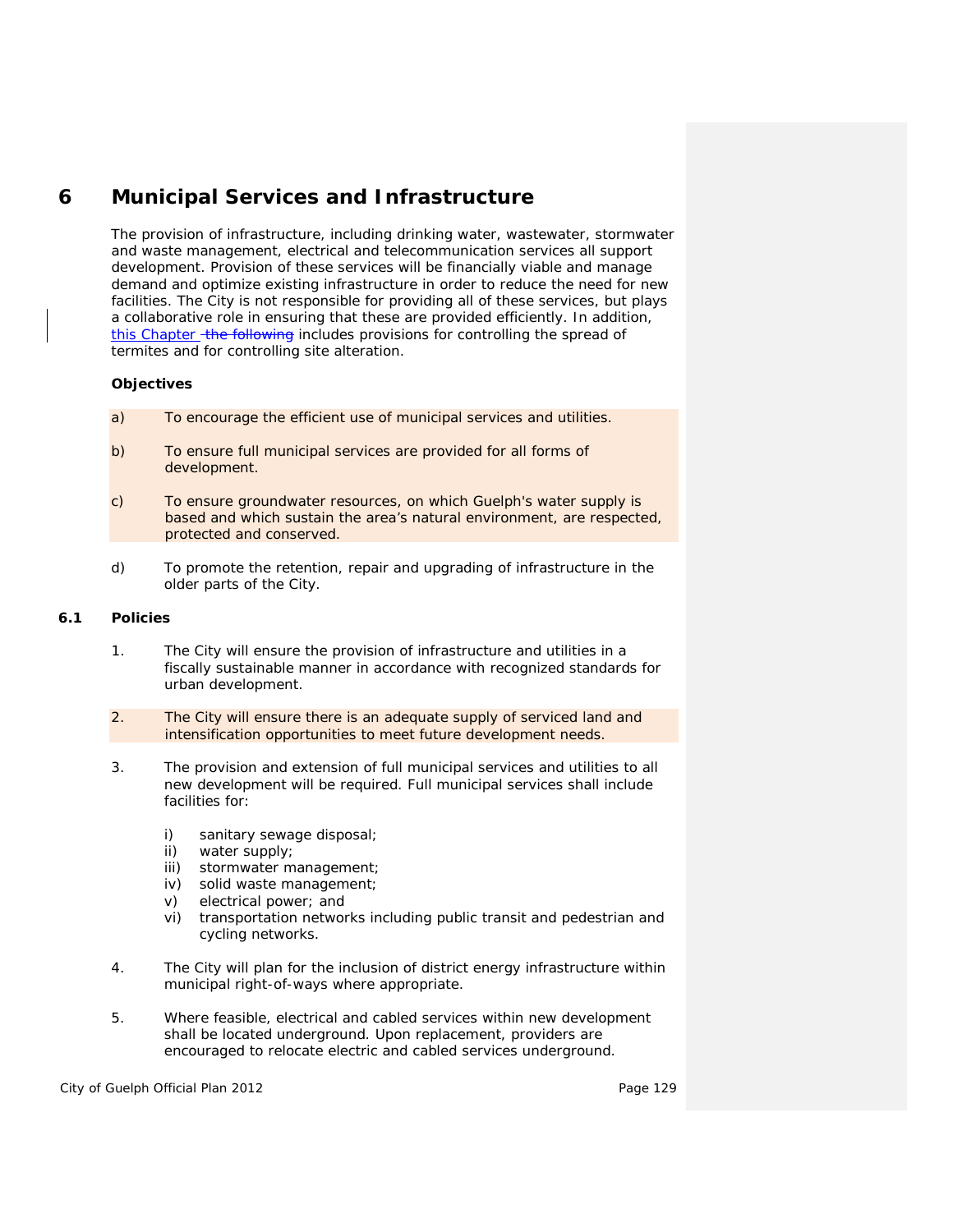- 6. Prior to permitting a *development* proposal, the City shall ensure there is adequate provision for overall *municipal water*, wastewater treatment, and solid waste and stormwater management facilities to accommodate the *development*.
- 7. The City will coordinate with utility providers to facilitate the efficient provision of services.
- 8. City Council may pass by-laws and enter into agreements, including financial arrangements with property owners for the installation of municipal services.
- 9. The City will consider the use of alternative development standards to provide municipal services where the effectiveness and efficiency of the service is retained, and when *development* cost savings and energy efficiencies may be realized.
- 10. The City will guide the direction, location, scale and timing of *development* to ensure compact, orderly *development* and to minimize the cost of municipal services and related *infrastructure*.
- 11. The City will ensure full utilization of existing municipal services and utilities and conservation measures as appropriate.
- 12. The City will ensure that *infrastructure* is provided in a coordinated, efficient, integrated and cost-efficient manner to meet current and projected needs, including:
	- i) the optimization of existing *infrastructure*, where feasible, before giving consideration to new *infrastructure* or facilities; and
	- ii) the strategic location of *infrastructure* to support effective and efficient delivery of emergency management services.
- 13. The City will ensure that *sewage and water service systems* are financially viable and comply with regulatory requirements, can be sustained by the City's water resources, and protect human health and the natural environment.
- 14. The City's servicing requirements for planned development and projected growth will be monitored to ensure that the sustainable water and wastewater system capacities are not exceeded and to provide sufficient lead time for the planning, design, approval, financing and construction of new facilities as required.
- 15. The City will specify procedures for the allocation of water supply and wastewater treatment capacity for *development* applications approved under the *Planning Act*. Such procedures will include reserve capacity allocations for the following:
	- i) residential infill and *intensificatio*n *development* within the *builtup area*;

City of Guelph Official Plan 2012 **Page 130** Page 130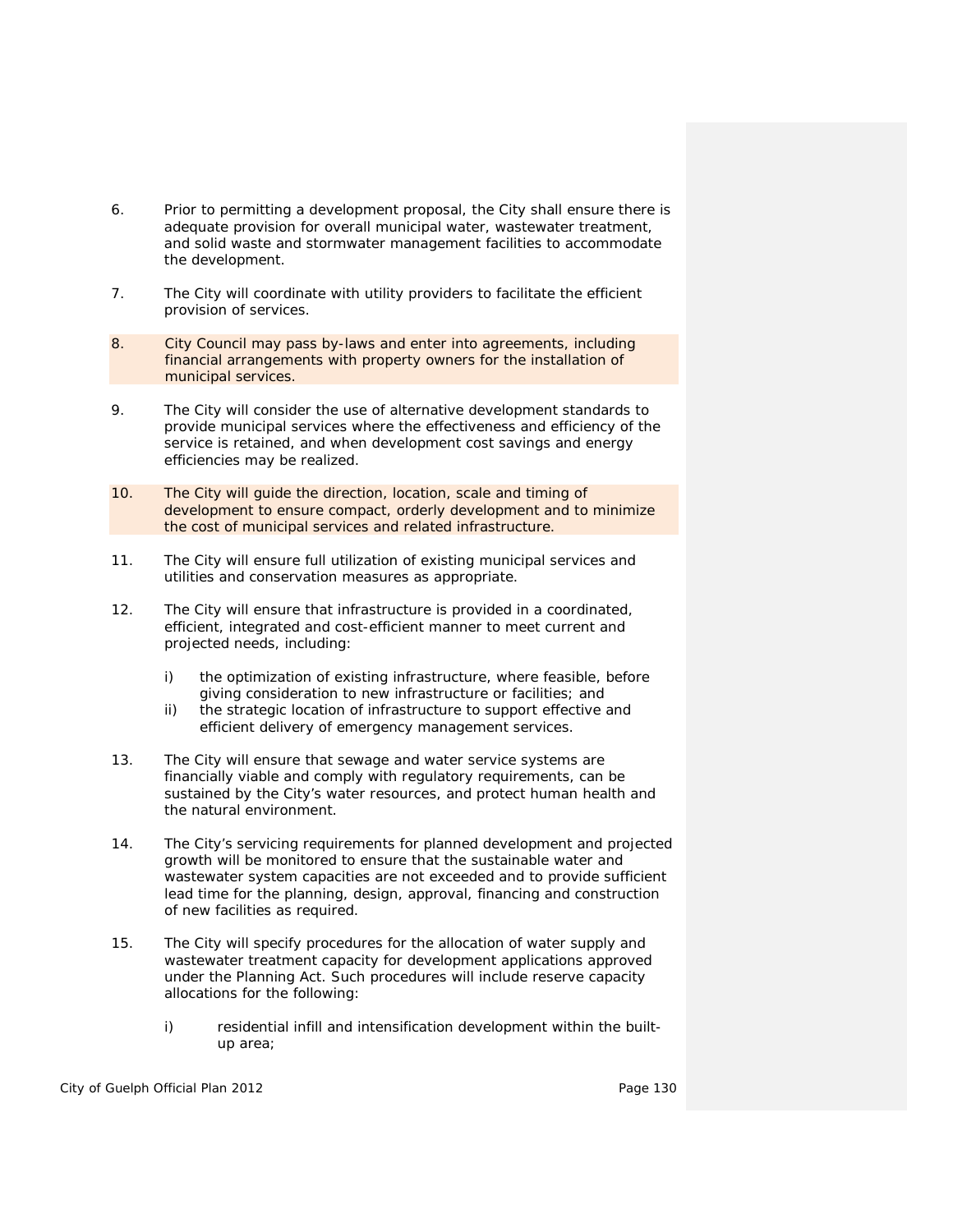- ii) residential *development* within the *greenfield area*, consistent with staging of development policies; and
- iii) non-residential *development* in both the existing *built-up* and *greenfield area*.
- 16. The City will discourage non-residential *development* that requires high volumes of water use and/or wastewater discharge if the *development* has the potential to compromise the City's ability to service existing and planned levels of population and employment, or where the *development*  would require unduly costly water and/or wastewater system upgrades.
- 17. The City will develop guidelines for non-residential water consumption and wastewater discharge to assist in the evaluation of development applications.
- 187. Where the City has permitted non-residential *development* that requires high volumes of water use and/or wastewater discharge, the allocation of water supply and wastewater treatment capacities will be subject to review and approval by the City. As a condition of *development* approval, the applicant/owner will be required to enter into a consumption and discharge agreement with the City. The agreement will specify the terms and conditions that are to be met by the applicant/owner in order to receive the requested capacity allocation.
- 198. *Development* on private services is prohibited except as provided for in policy 6.1.20<sup>19</sup> to avoid sprawl, premature municipal servicing and potential *negative impacts* on the City's water resources and *natural heritage features*.
- 2019. The City will not permit *development* on *partial services* except where necessary to address a failed *individual on-site water service* or *individual on-site sewage services* on an existing lot of record and only where municipal services are not available or are not expected to be available within 2 years.

# **6.2 Water Supply**

The City relies primarily on *groundwater* resources for its potable water including the Arkell Spring Grounds, located in Puslinch Township which is a significant source of supply for the City. Numerous municipal wells within the City boundary and immediately adjacent to the City also contribute to the City's overall water supply. These policies outline the City's approach to supplying safe high-quality drinking water. Additional policies can be found in Section 4.3 Watershed Planning and Water Resources.

## **Objectives**

- a) To provide a safe, high quality water supply to meet the needs of residents and businesses, now and in the future through an emphasis on conservation, protection and sustainable *development*.
- b) To promote water conservation and efficiency measures to sustain the

City of Guelph Official Plan 2012 **Page 131** Page 131

**Comment [MA21]:** Policy added in response to concerns about what constitutes high volumes. The City will develop guidelines for this but actual targets will not be included in the OP.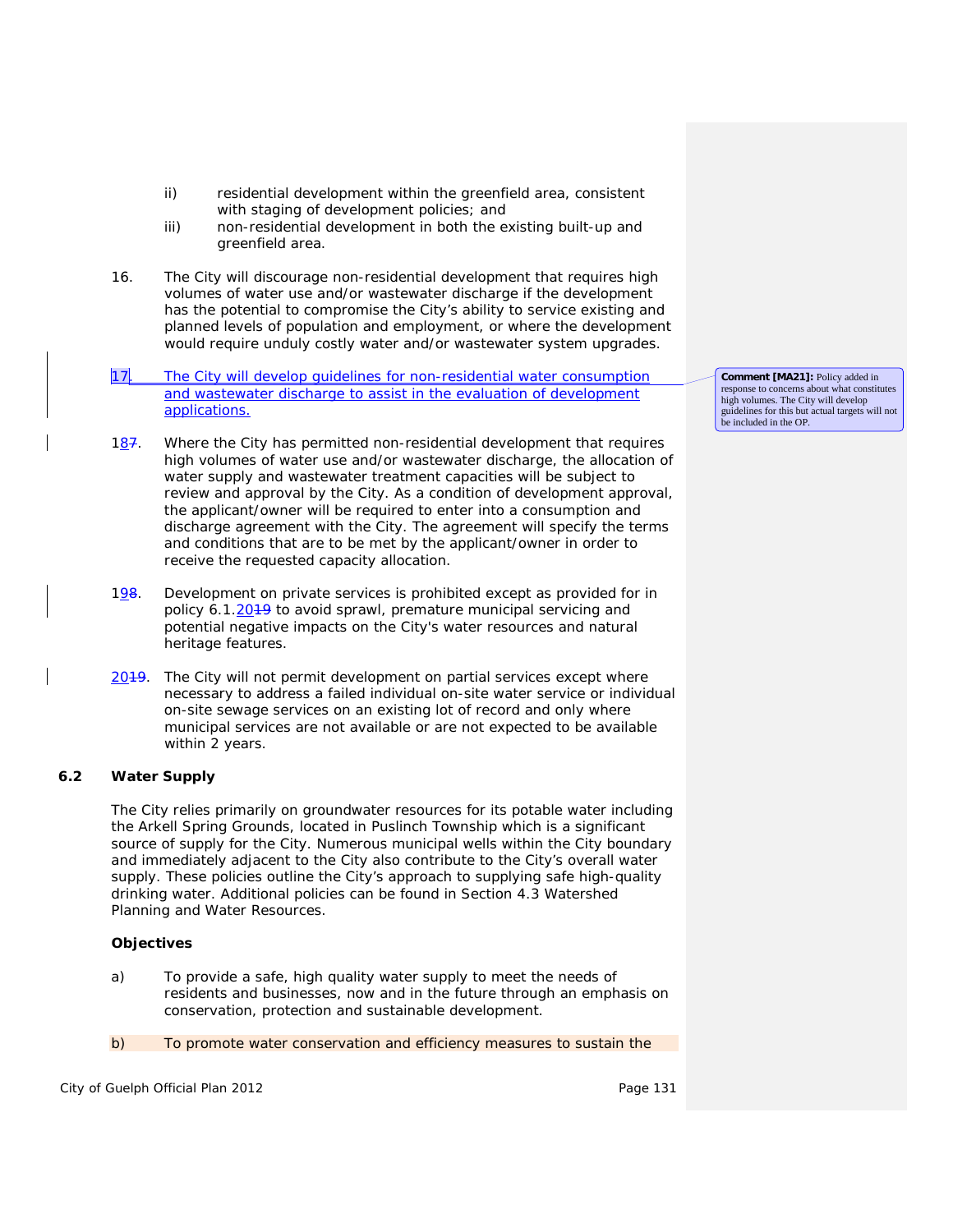- 9. Cultural facilities, including museums, art galleries, performing arts facilities, private facilities and managed historical sites are supported as an integral part of the social and cultural fabric of the City.
- 10. New cultural facilities that serve the City or larger region are encouraged to locate Downtown.

# **7.2 Affordable Housing**

The City recognizes the importance of housing, including *affordable housing*, in meeting the needs of the City's existing and future residents.

## **Objectives**

- a) To encourage and support the development of *affordable housing* throughout the City by planning for a range of housing types, forms, tenures and densities.
- b) To actively participate in, encourage and promote *affordable housing* opportunities funded by Provincial and/or Federal programs in conjunction with the *Consolidated Municipal Service Manager* (*Service Manager*) to ensure a supply of new *affordable housing* within the City.
- c) To encourage and support education and awareness programs with private, public and local community stakeholders to highlight the economic and social advantages of *affordable housing*.
- d) To recognize the role of existing housing and *accessory apartments* in providing choices for a full range of housing, including *affordable housing*.
- e) To protect the existing supply of affordable rental housing by regulating demolitions and the *conversion* of existing rental properties to *condominiums* or co-ownership housing.
- f) To promote innovative housing types and forms to ensure *affordable housing* for all socio-economic groups throughout the city.
- g) To establish and implement minimum targets for *affordable housing* through new *development* applications.
- h) To ensure that an adequate supply, geographic distribution and range of housing types including *affordable housing* and supporting amenities, are provided to satisfy the needs of the community and to support an affordable lifestyle.

# **7.2.1 Affordable Housing Targets**

1. An *affordable housing* target will be implemented through new *development* applications city-wide. The *affordable housing* target is based on the method outlined in the City of Guelph's December 2009 Affordable Housing Discussion Paper and will be implemented through the use of various planning tools (e.g.,

City of Guelph Official Plan 2012 **Page 139** Page 139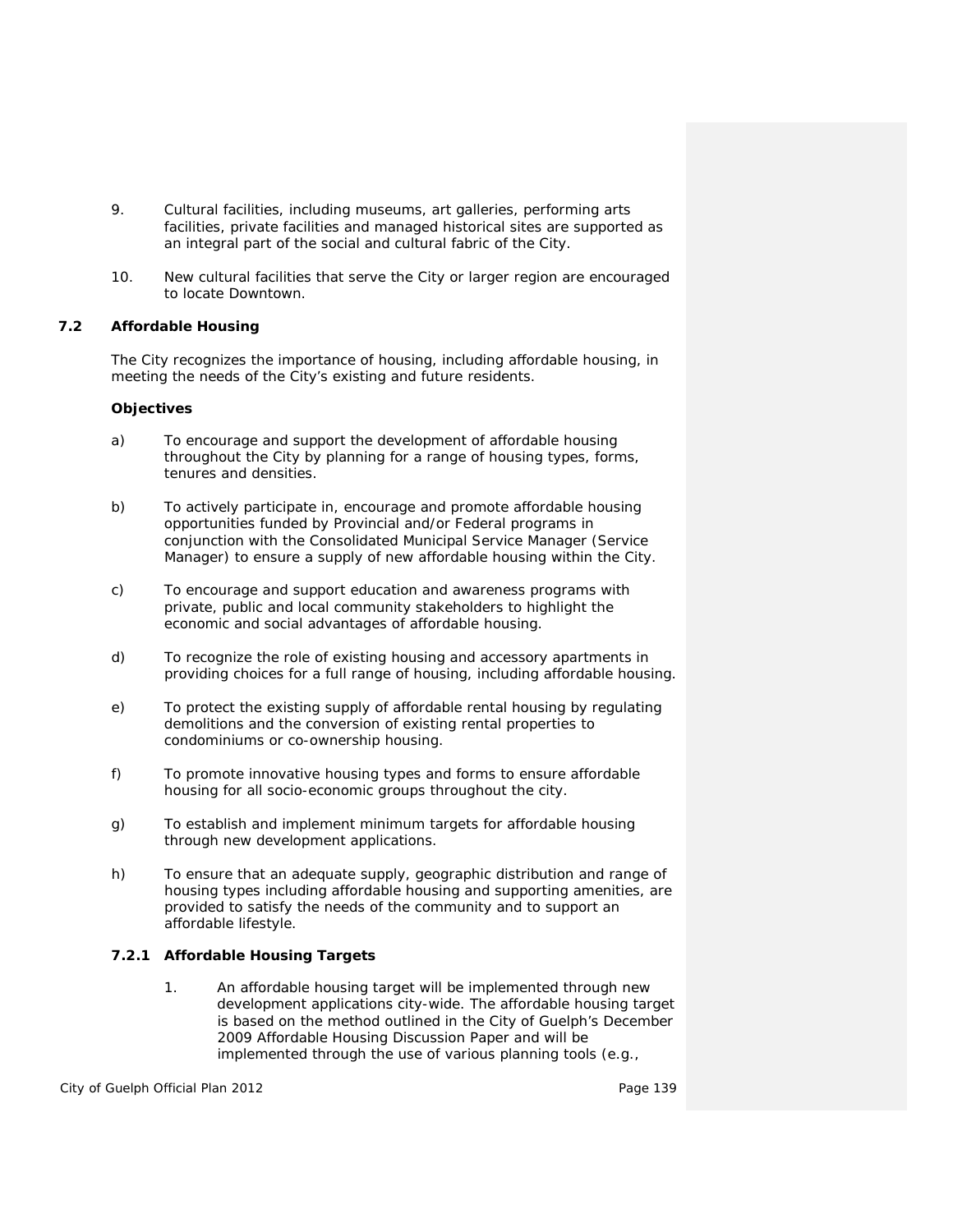planning policy, development approvals, financial incentives, partnerships, community education and monitoring).

- 2. The annual *affordable housing* target requires that an average of 30% of all-new residential development to-constitute *affordable housing.* The target is to be measured city-wide. The target includes an annual target of 27% affordable ownership units and an annual target of 3% affordable rental housing units.
- 3. The City will support the *Service Manager* in the achievement of the development of An additional separate annual target of 6% all new residential development has been established for *social housing*.
- 4. While not part of the annual *affordable housing* target, the creation of approximately 90 accessory apartment units annually will be encouraged*.*

# **7.2.2 General Policies**

- 1. The City will develop a housing strategy that will set out a plan, including policies for the Official Plan and implementation strategies, to meet the needs of all residents, including the need for *affordable housing* – both home ownership and rental housing. The housing strategy will include the planning and development of a range of housing types and densities to support the achievement of the *intensification target* and *density targets*.
- 2. As part of the *development* approval process, City Council may require the identification of lands for *affordable housing*.
- 3. City Council shall consider giving priority, through the Development Priorities Plan, to *development* applications that provide the type, size and tenure of housing required to meet the social and economic needs of the City's residents.
- 4. City Council may establish alternative development standards for *affordable housing*, *residential intensification*, *redevelopment* and new residential development which minimizes the cost of housing and facilitates *compact urban form*. This may include setting maximum unit sizes or reducing parking requirements.
- 5. City owned land that is surplus to City needs and appropriate for residential development shall be given priority for sale or lease for the development of *affordable housing*.
- 6. Investment in new *affordable housing* shall be encouraged through a coordinated effort from all levels of government and appropriate partnerships with non-government organizations and through the implementation of a range of strategies including effective taxation, regulatory and administrative policies and incentives.
- 7. The City shall identify, promote and where appropriate,

City of Guelph Official Plan 2012 **Page 140** Page 140

**Comment [MA23]:** Modification to provide clarity that the target is city-wide, basis is that the need for affordable housing is 30% of the total residential units constructed.

**Comment [MA24]:** Revised, based on comments from MMAH, the City is not the Service Manager and cannot directly implement this policy.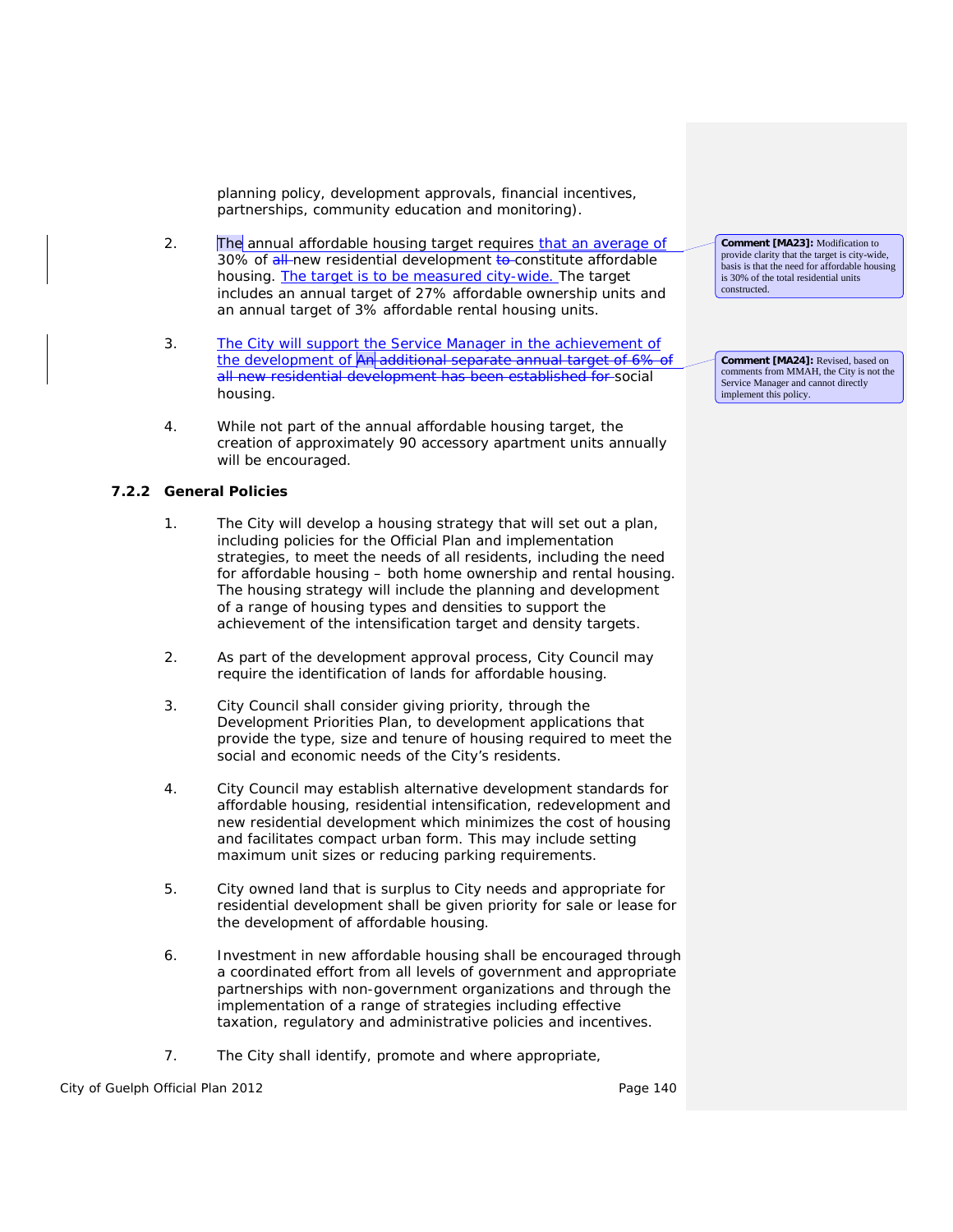developments planned and constructed over the year and will set the new *affordable housing benchmark* prices for ownership and rental housing for the upcoming year. The information collected may be used to inform the prioritization and assignment of development proposals in the City's Development Priorities Plan.

- 9. The *affordable benchmark* price for ownership and rental housing will be monitored and established annually to reflect changing market conditions.
- 10. The *affordable housing* target will be reviewed as part of the Five Year Official Plan review.
- 11. The City will annually monitor:
	- i) the number and types of *affordable housing* produced through new residential *development* and *intensification* efforts;
	- ii) the number and types of *affordable housing* lost through demolition and condominium conversion;
	- iii) ownership and rental house prices;
	- iv) rental *vacancy rates*; and
	- v) achievement of the *affordable housing* targets of this Plan.
- 12. Based on monitoring results, priorities may be set among the various *affordable housing* needs.

# **7.3 Open Space System: Trails and Parks**

The City's open space system accommodates a variety of recreational pursuits while having regard for and complementing the City's natural areas. The open space system consists of parks, trails and open space areas that are not part of but may be interconnected with or supportive of the natural heritage system and conservation lands. The open space system plays an important role in defining the character of the City and promoting community health and wellness.

This Plan sets out policies that protect and enhance the open space system for current and future generations.

#### **Objectives**

- a) To develop a connected open space system of trails and parks that provides residents with exposure to, awareness of and interaction with nature and contributes to community health and wellness.
- b) To develop a cohesive and comprehensive city-wide trail system that will connect people and places through a network that is off-road, wherever possible, and supported by on-road links where necessary.
- c) To create a hierarchy of open space, trails and parks based on size, function and population to be served.
- d) To provide a sufficient open space system of parks and trails to meet the

City of Guelph Official Plan 2012 **Page 144** Page 144

**Comment [MA25]:** Modification to provide clarity that in some geographic areas, the open space system of parks and trails is interconnected with and provides linkages for the Natural Heritage System.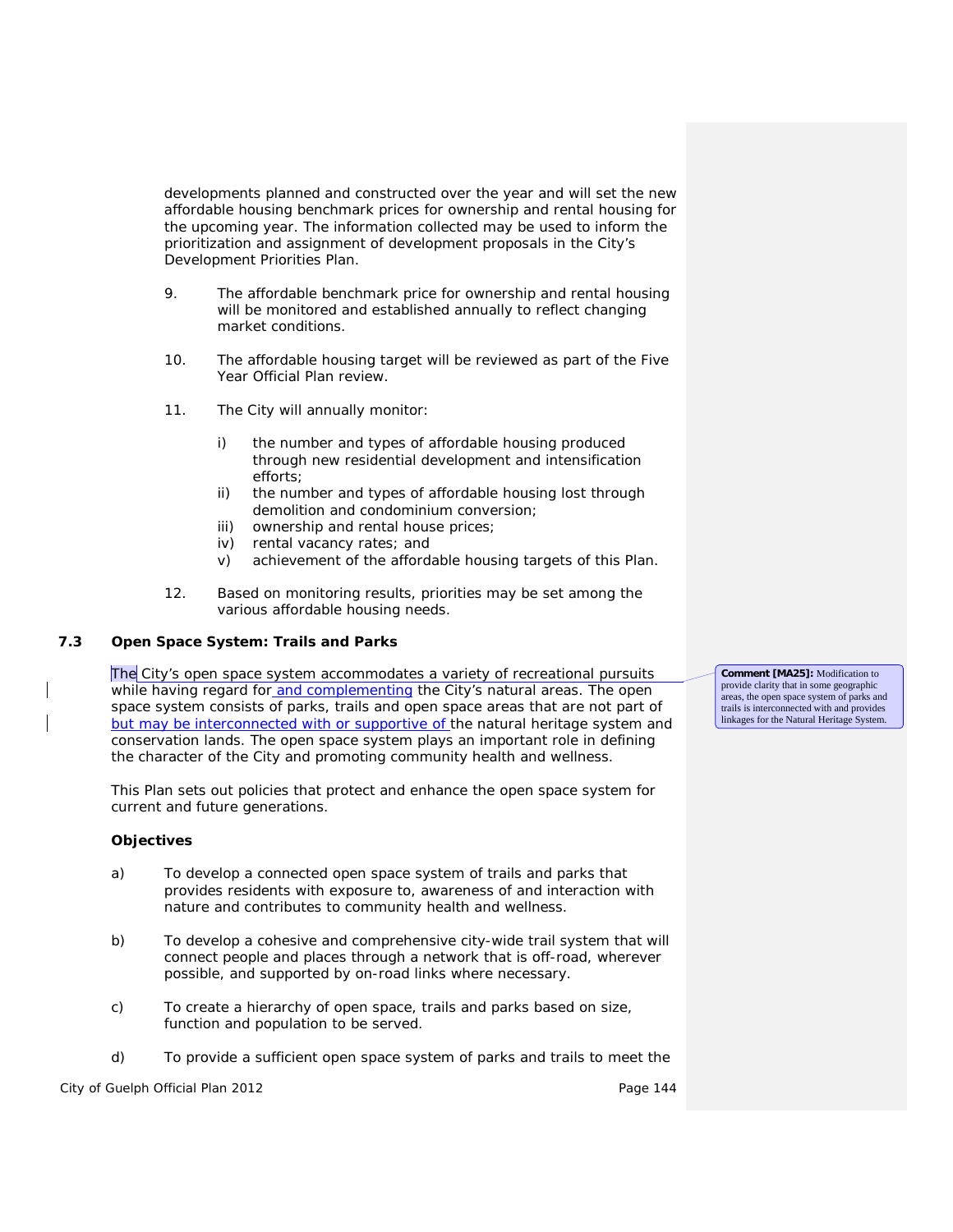active and passive recreational needs of residents that is accessible to all residents.

- e) To accommodate the unique and growing park and trail needs created by *residential intensification* with an emphasis on walkability.
- f) To reduce parkland deficiencies within City neighbourhoods.
- g) To encourage the use of the City's parks as '*living community centres'* that provide animated spaces serving as activity hubs for neighbourhoods and the community at large in accordance with the Recreation, Parks and Culture Strategic Plan.
- h) To protect and enhance, trails, parks and open spaces for current and future generations.
- i) To create and promote tourism attractions in the City's open space system.
- j) To encourage indigenous biological diversity, naturalization and environmental enhancement in appropriate open space and park locations.
- k) To ensure that urban forestry is a key component of park design.
- To plan for interconnections and enhancement opportunities between the open space system and the natural heritage system, where appropriate.

## **7.3.1 Trail Network**

The City's Trail Network is based on the Guelph Trail Master Plan which provides the vision for a comprehensive network of off-road trails and onroad links that connect people and places throughout Guelph and potentially to neighbouring municipalities. The Trail Network is comprised of interconnected parks, recreation areas and other open spaces.

- 1. The City will continue to pursue the development of a Trail Network as set out in Schedule 78 and in accordance with the Guelph Trail Master Plan.
- 2. Where privately owned lands are shown on Schedule  $78$ , this Plan does not imply that these lands are open to the general public or that these lands will be purchased by the City or any other public agency in the future.
- 3. Under most circumstances, trail development should be restricted to public lands; private lands will not be considered until a mutually agreeable arrangement between the City and the land owner has been prepared.
- 4. This Plan recognizes that all lands owned by the University of Guelph and the Homewood Corporation are under private ownership.

City of Guelph Official Plan 2012 **Page 145** Page 145

**Comment [MA26]:** Modification to expand objective to include naturalization and environmental enhancement in response to comment concerned with deletion of this wording in the Plan.

**Comment [MA27]:** New, to support connections between parks and trails and the natural heritage system.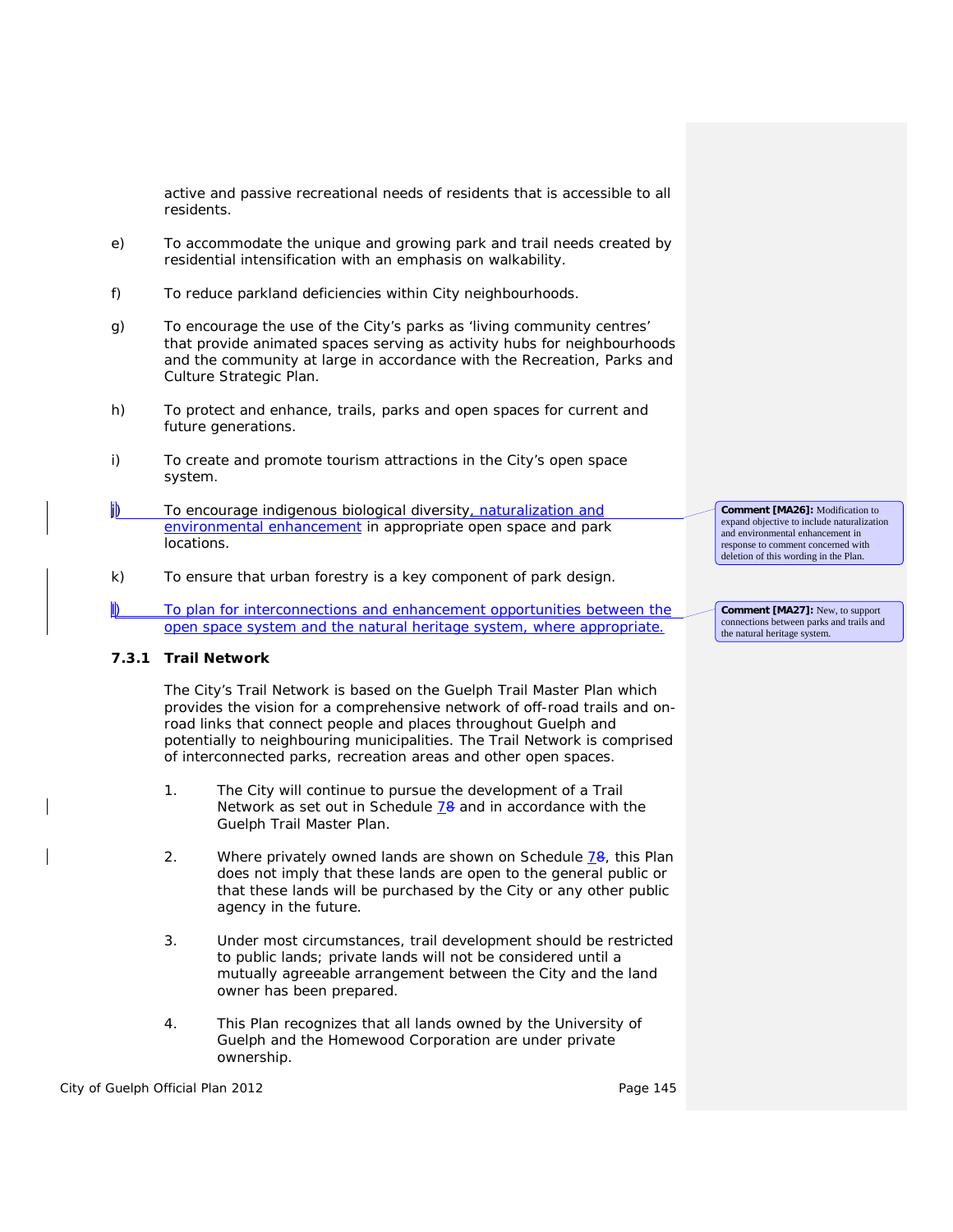# **8 Urban Design**

Good urban design is fundamental to the creation of enduring, attractive and valued environments which are memorable and flexible and can evolve to accommodate changes in use over time. Adaptable and well-designed infrastructure networks, buildings and open spaces result in communities and places that remain viable and attractive for many generations, supporting civic and economic activity and a high quality of life. To achieve a *complete community*, the urban design policies contained in this Plan apply to all development within the City.

The urban design policies of this Plan apply to all land uses and public *infrastructure*.

# **Objectives**

| a)           | To create neighbourhoods with diverse opportunities for living, working,<br>learning and playing.                                                                                                                                    |                                                   |  |
|--------------|--------------------------------------------------------------------------------------------------------------------------------------------------------------------------------------------------------------------------------------|---------------------------------------------------|--|
| b)           | To build compact neighbourhoods that use land, energy, water and<br>infrastructure efficiently and encourage walking.                                                                                                                |                                                   |  |
| c)           | To showcase natural attributes as defining features of the City's character<br>by making them highly visible and accessible, especially lands along the<br>Speed and Eramosa Rivers.                                                 |                                                   |  |
| d)           | To engage in "place-making" - developing infrastructure, spaces and<br>buildings that are permanent and enduring, memorable and beautiful,<br>adaptable and flexible, and valued.                                                    |                                                   |  |
| e)           | To conserve and celebrate the City's cultural heritage resources through<br>the reuse of built heritage and cultural heritage landscape assets and<br>ensuring that adjacent development responds to and respects these<br>assets.   |                                                   |  |
| $\mathsf{f}$ | To ensure that the design of the built environment respects strengthens<br>and enhances the character of the existing distinctive areas and<br>neighbourhoods of the City.                                                           | Comment [MA28]: Minor modification<br>to wording. |  |
| g)           | To create a diversity of inviting and accessible gathering places that<br>promote a full range of social, cultural and economic interaction.                                                                                         |                                                   |  |
| h)           | To establish a pattern of interconnected streets and pedestrian networks<br>in which buildings frame and address public spaces.                                                                                                      |                                                   |  |
| i)           | To allow for a range of architectural styles and promote expressions that<br>bring interest and diversity in urban form and architectural design while<br>responding appropriately to the local context and achieving compatibility. |                                                   |  |
| j)           | To design space that is accessible to all, regardless of abilities.                                                                                                                                                                  |                                                   |  |
| k)           | To improve conditions for greater personal security within publicly                                                                                                                                                                  |                                                   |  |

City of Guelph Official Plan 2012 **Page 152 Page 152**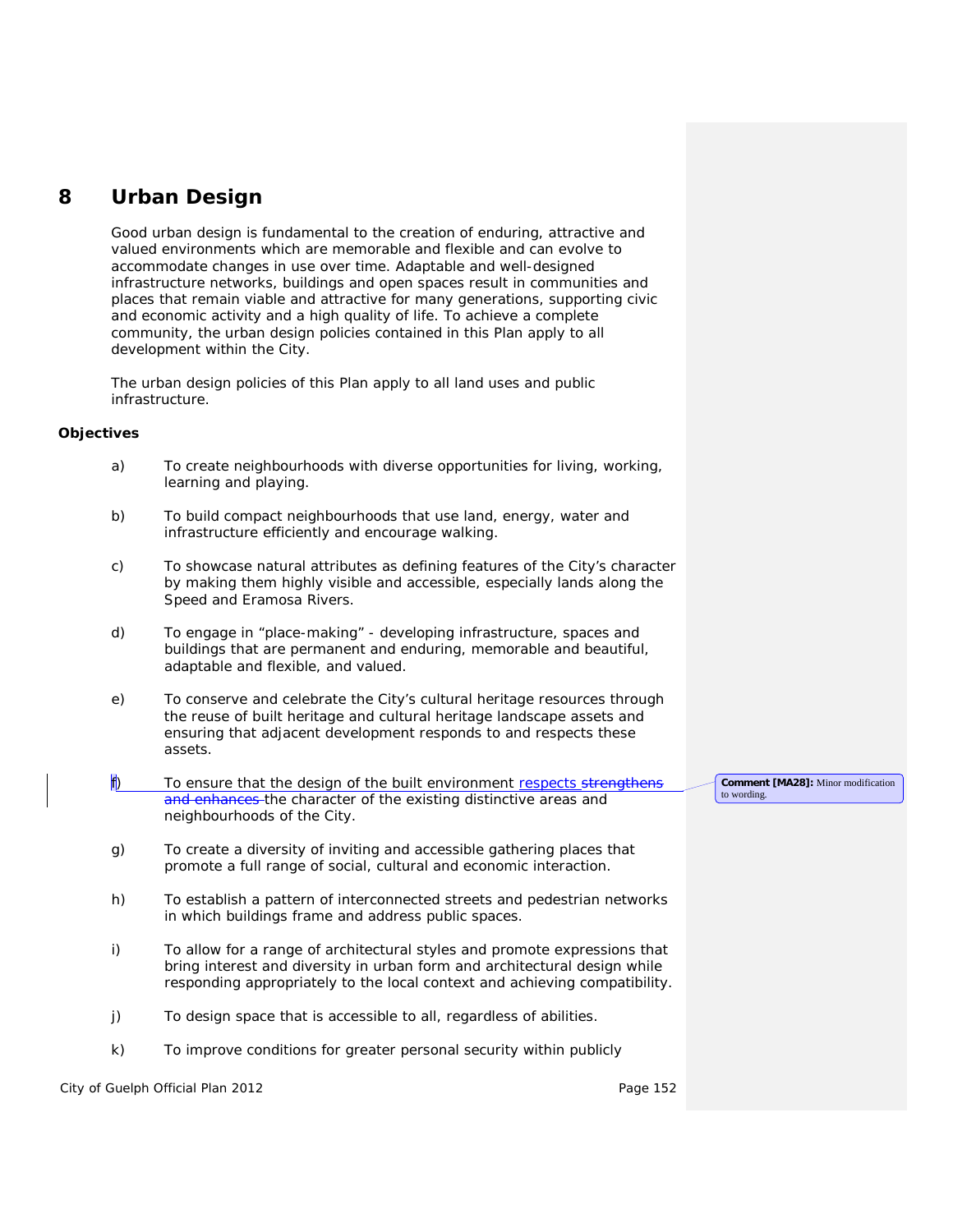accessible spaces by designing them to be attractive and comfortable to the public, increasing the potential for informal surveillance and reducing opportunities for crime.

- l) To preserve and enhance protected *public views* and *public vistas* of built and natural features.
- m) To design for a choice of mobility including walking, cycling, transit and driving.
- n) To require urban design that reduces energy and water demand through such measures as, but not limited to, orientation of streets and buildings and the implementation of active and passive *renewable energy systems* and *alternative energy systems* and water conservation strategies.

#### **Policies**

## **8.1 Sustainable Urban Design**

- 1. The design of site and building development will support energy efficiency and water conservation through the use of *alternative energy systems* or *renewable energy systems*, building orientation, sustainable building design, low impact stormwater infiltration systems, droughtresistant landscaping and similar measures.
- 2. New *development* shall be integrated with the existing topography where possible to maintain the physical character of the area and minimize the amount of grading and filling required.
- 3. New residential neighbourhoods shall be designed to ensure that most residents live within a 5 to 10 minute 400 metre walk of mixed-use areas, amenities and transit stops.

## **8.2 Public Realm**

- 1. A clearly identifiable *public realm* should be established in all residential areas consisting of an interconnected network of streets, parks, school sites, community trails and open spaces.
- New residential developments shall be designed to be integrated and connected to surrounding existing neighbourhoods; providing full pedestrian and vehicular access including access to transit.
- 23. *Development* proposals shall extend, establish or reinforce a modified grid-like street network that:
	- i) connects with the existing urban fabric of streets, open spaces and developed areas;
	- ii) is highly interconnected;
	- iii) responds sensitively and creatively to natural and other established features;
	- iv) integrates with the pedestrian and bicycle networks;

City of Guelph Official Plan 2012 **Page 153** Page 153

**Comment [MA29]:** Revision to clarify the intent is that amenities would be planned for within a convenient walking distance of most residents.

**Comment [MA30]:** New policy to replace 8.4.9; provides support for developments that are integrated and connected, rather than gated and disconnected.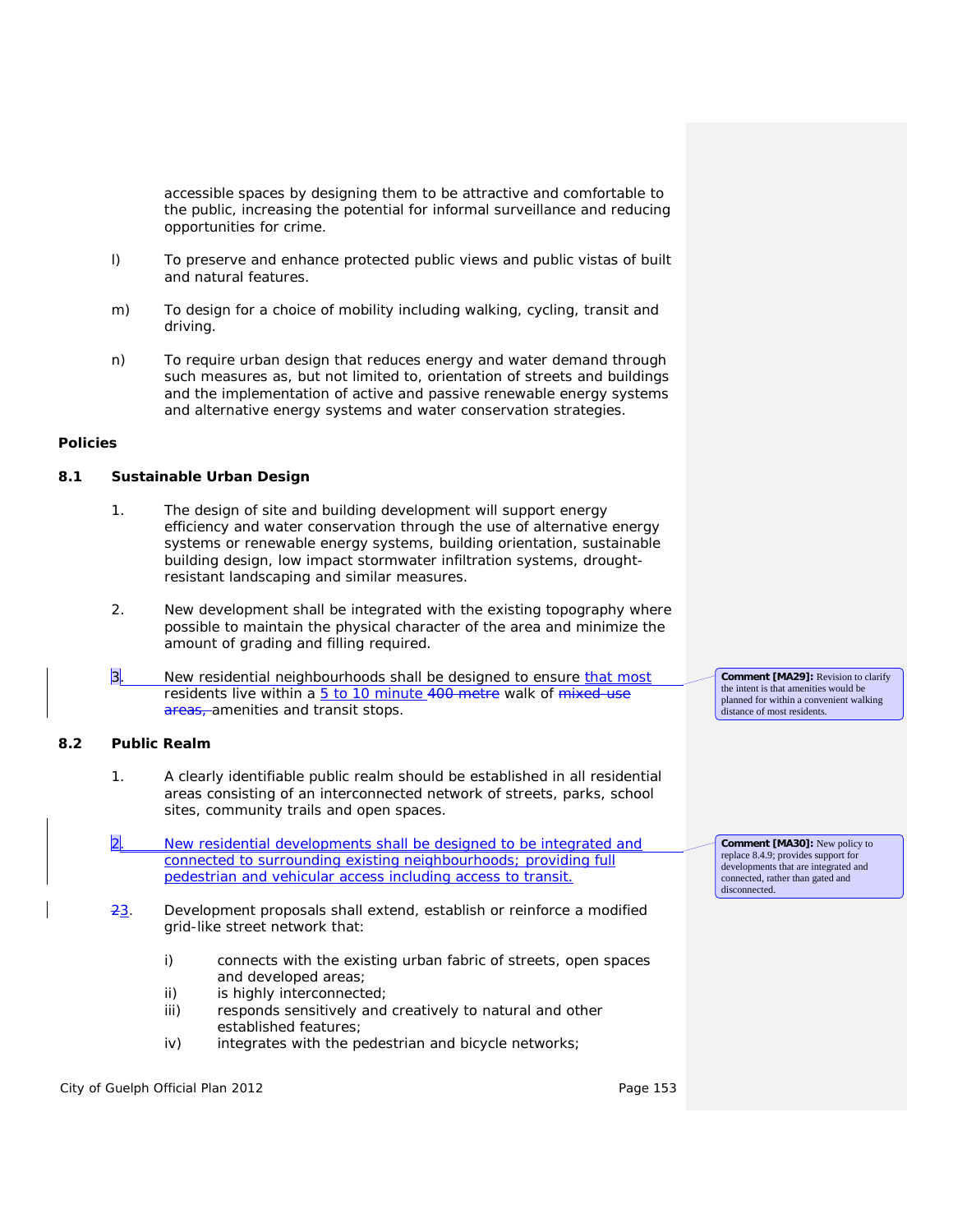- v) supports the integration of viable transit service; and
- vi) is designed to maximize opportunities for solar gain while respecting the built form policies of this Plan.
- $\frac{34}{1}$ . Block lengths shall be reasonably short especially within Community Mixed-use Nodes and *Intensification Corridors* and shall optimize connectivity for pedestrians and encourage walking. Longer blocks shall have adequately sized mid-block pedestrian links.
- $45.$  New cul-de-sacs may be permitted only when warranted by natural site conditions or to preserve *cultural heritage resources* in situ.
- 56. Reverse lotting and 'window roads' (i.e. single loaded local roads flanking arterial and collector roads) should be avoided.
- 67. Road design will balance the provisions for a safe, accessible, functional and attractive pedestrian-oriented environment with an acceptable level of motor vehicle traffic. To achieve a pedestrian oriented *public realm* and streetscape, a variety of techniques may be implemented, depending on the function and context of the road, including:
	- i) widening sidewalks to allow for a comfortable pedestrian environment as well as retail displays, outdoor café seating, benches and shade street trees;
	- ii) reduced lane widths;
	- iii) provision of landscaped boulevards;
	- iv) provision of on-street parking;
	- v) provision of transit priority measures and bicycle infrastructure;
	- vi) provision of regular intersections of roads to allow for the creation of a modified grid system; and
	- vii) use of alternative road geometrics and materials at pedestrian crossing areas.
- $78.$  The City will maintain a program of tree replacement within its right-ofways in all areas of the City.
- 89. The planting of trees, shrubs and groundcover in street medians and shoulders shall be designed to allow for their long term health through the implementation of best practices for planting and maintenance. Planting in street medians and shoulders will generally be undertaken with low maintenance, drought resistant and salt tolerant plant species.
- 910. The City will coordinate street infrastructure elements such as lighting, parking areas, landscaping, transit shelters, trash containers, bicycle racks and signage to enable the continuity in character and function of the streetscape.
- **1011**. New *development* shall be designed to contribute to a pedestrianoriented streetscape through strategies such as:
	- i) locating built form adjacent to, and addressing, the street edge;

City of Guelph Official Plan 2012 **Page 154** Page 154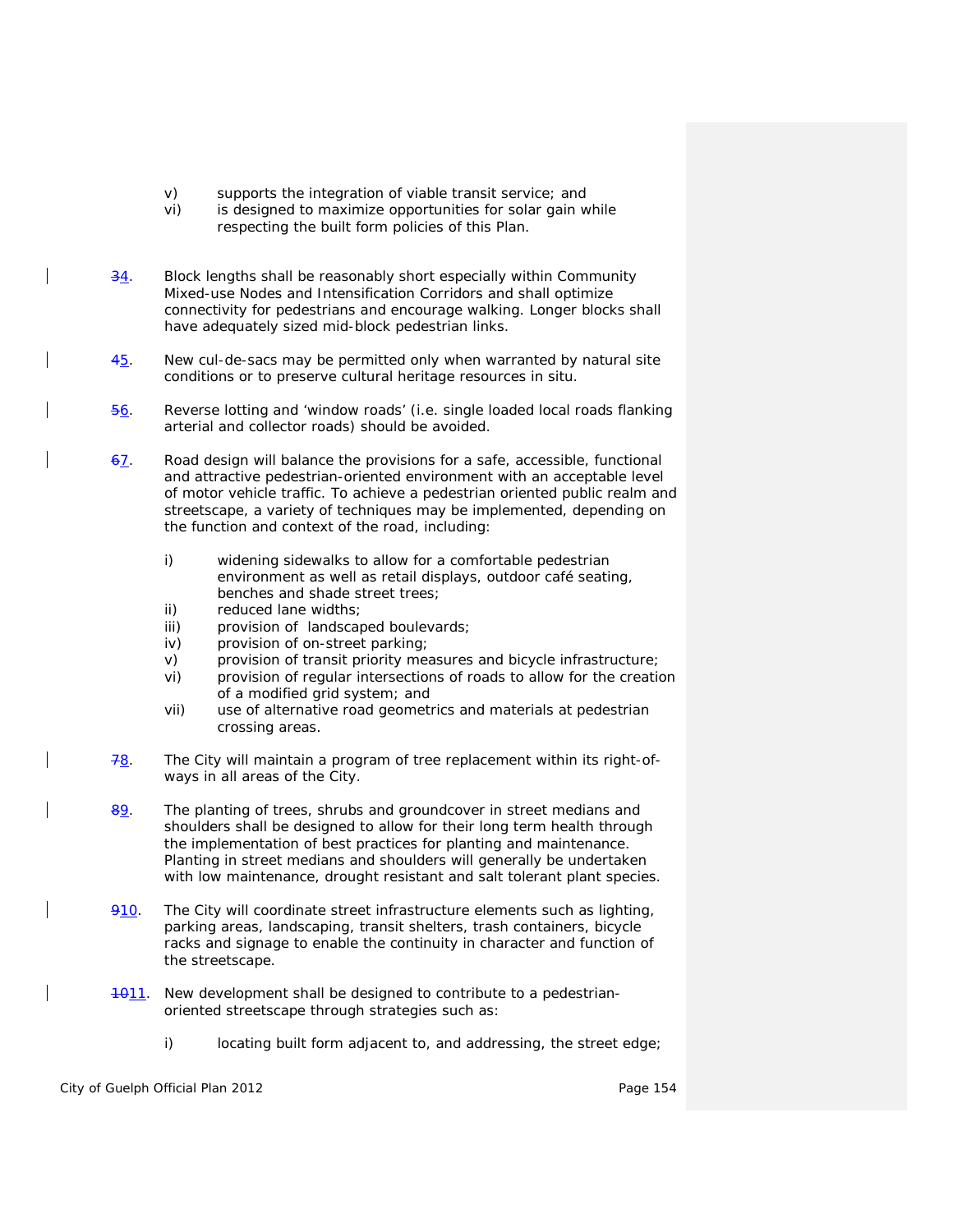- ii) placing principal building entrances towards the street and corner intersections;
- iii) maintaining or extending a continuous building façade or streetwall along the street;
- iv) providing for active uses that provide an interface with the *public realm* that enhances the liveliness and vibrancy of the street (e.g. seating, cafés, patios, displays);
- v) incorporating weather protection measures such as canopies, awnings, building projections or colonnades, where possible;
- vi) ensuring that street elements are co-ordinated with those within the public street right-of-way; and
- vii) ensuring that the placement of above-ground utilities do not visually detract from a cohesive streetscape through such strategies as clustering utilities in appropriate locations or containing them in other streetscape features.

# **8.3 Landmarks, Public Views, and Public Vistas**

- 1. The City may identify existing landmarks or locations for new landmarks and require measures for their protection and retention. In general, signature buildings will be required at corner locations or at the apex of T-intersections to serve as new neighbourhood landmarks.
- 2. Key *public views* to the Church of Our Lady shall be identified and protected. *Public views* and *public vistas* to other *cultural heritage resources* or natural heritage features may be identified for protection. The City may initiate studies from time to time to identify significant *public views* and *public vistas*.
- 3. Parks, schools, places of worship and other community facilities should be established in visually prominent, central and accessible locations to serve as neighbourhood focal points or gathering places. These focal features should have good access to all forms of transportation, be created to a high standard of design and include uses serving the local community.
- 4. Opportunities to provide *public views* of Significant Natural Areas are strongly encouraged.
- 5. Reverse lotting onto Significant Natural Areas and other components of the *public realm* should be avoided.
- 6. Buildings should be oriented to maintain *public vistas* of and/or visual access to Significant Natural Areas on lands adjacent to the site.
- 7. Streets should create view corridors and *public vistas* of Significant Natural Areas, the river valleys and park facilities.

## **8.4 Gateways**

1. The City may identify certain desirable locations for gateway features and may require distinctive urban design forms at these locations. Gateways

City of Guelph Official Plan 2012 **Page 155** Page 155

**Comment [MA31]:** Delete "visual access" in response to comments related to meaning and application of this term. Intent is to maintain views of natural areas.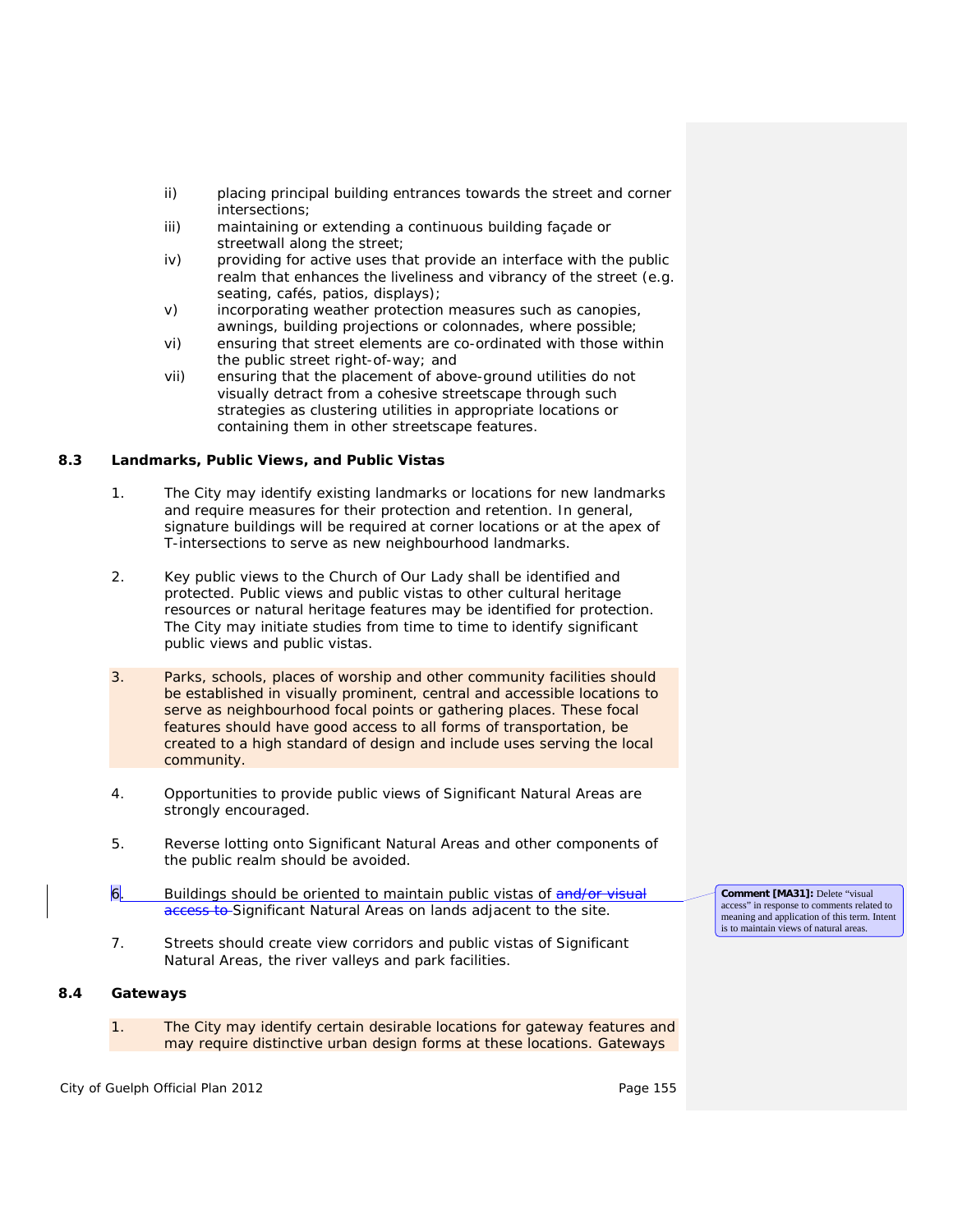shall define a sense of entrance and contribute to community image and identity.

- 2. Major gateways will be located in visually prominent sites located at major entry points into the City.
- 3. Minor gateways are to be located at prominent intersections which are neighbourhood-scaled gateways or at secondary entry points into the City.
- 4. The following roads, where they intersect the City boundary, are considered major gateways:
	- i) Gordon Street;
	- ii) Woodlawn Road West;
	- iii) Victoria Road North;
	- iv) Woolwich Street;
	- v) Eramosa Road;
	- vi) York Road;
	- vii) Wellington Street West; and
	- viii) Stone Road East.
- 5. In addition to the City identified major gateways, the City will work with the Province to recognize and design the Hanlon Expressway (Highway 6) corridor as a significant City gateway though standards such as landscaping and lighting. *Development* abutting the Hanlon Expressway shall also recognize its function as a gateway through high-quality building design, appropriate signage and landscaping.
- 6. *Developmen*t at gateways shall be required to meet a high standard of design, recognizing their role as a gateway and be appropriately oriented to the *public realm*.
- 7. Where a commercial or mixed-use development is located at the intersection of major streets, the *development* or *redevelopment* of each corner property are considered minor gateways and development will incorporate neighbourhood-scale gateway features. Generally this shall be accomplished through high-quality built form and may include pedestrian linkages into the site at the intersection.
- 8. Gateways to new neighbourhoods should create a sense of entrance and arrival contributing to community image and identity. Elements contributing to gateway features and design may include: trees and other landscaping, feature lighting, paving and public art. However, entrance features to new subdivisions that create an appearance of a walled community are strongly discouraged.
- 9. New controlled access or gated neighbourhoods or subdivisions shall not be permitted.

Policy provides some examples of appropriate gateway treatments.

**Comment [MA33]:** Delete, new policy added to 8.2 to encourage developments that are integrated and connected with surrounding neighbourhood.

**Comment [MA32]:** Delete 2nd sentence in response to concerns that this policy would impact on required noise walls.

# **8.5 Built Form: Low Rise Residential Forms**

1. To create visual interest and diversity in the built environment, a wide

City of Guelph Official Plan 2012 **Page 156** Page 156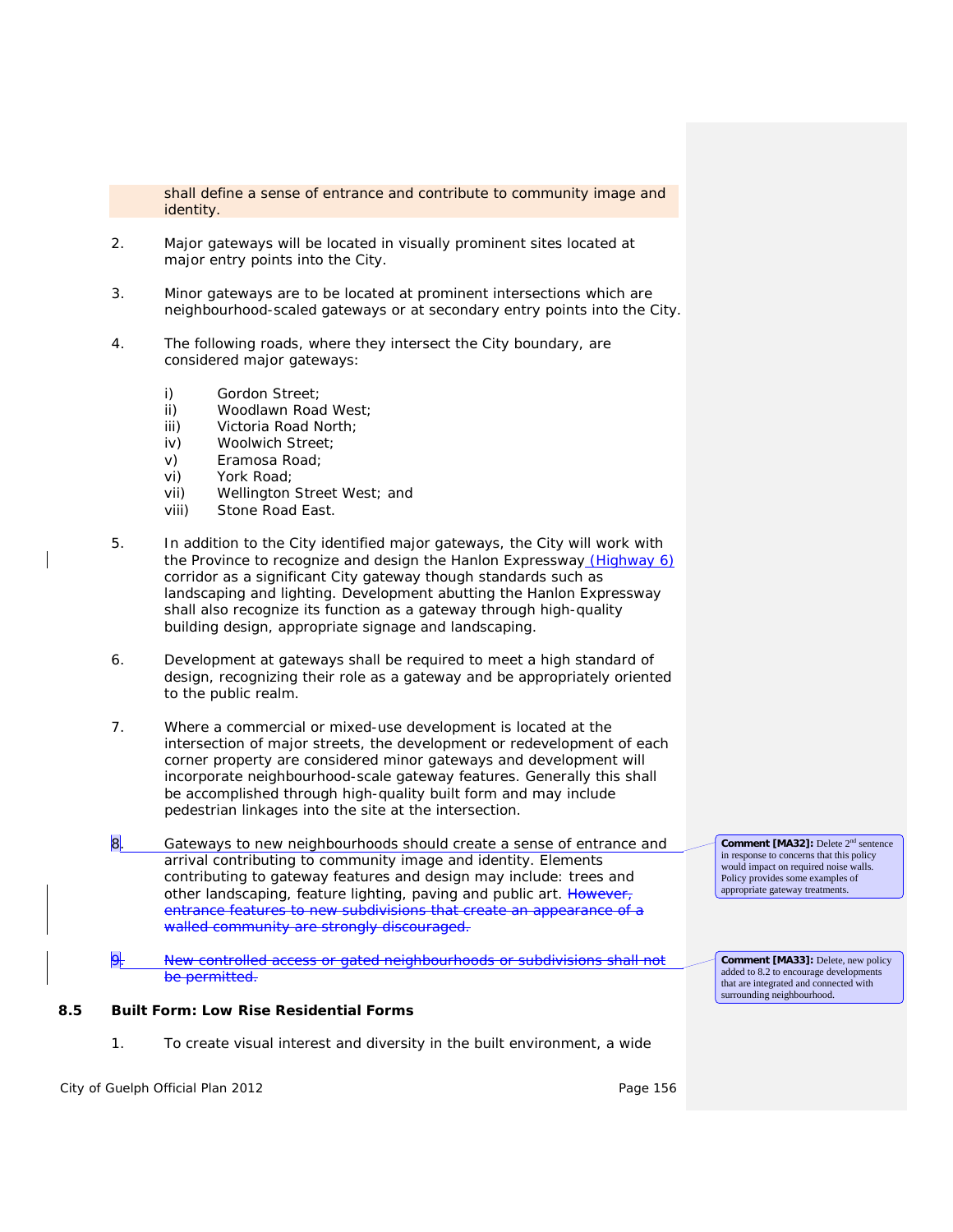variety of architectural designs are encouraged. However, new buildings proposed within older, established areas of the City are encouraged to be designed to complement the visual character and architectural/building material elements found in these areas.

- 2. Dwellings should be sited with a consistent setback to provide human scale streets. Designs should incorporate features such as prominent entrances and front porches to encourage social interaction and allow for views along the street.
- 3. To ensure garages do not dominate the streetscape in new *development* and to promote "eyes on the street" the *Zoning By-law* shall limit their width such that garages do not generally exceed half the width of the house. Furthermore, the *Zoning By-law* shall limit garage door projection so that most garage doors are recessed and do not project ahead of the front wall of the house.
- 4. Rear lane development is generally encouraged. On narrow lots and particularly along arterials and within mixed-use areas, residential developments shall generally incorporate rear lanes to help create attractive streetscapes and minimize the impact of driveways on the pedestrian realm.
- 5. The retention of vegetation in front yards along residential streets is encouraged.

## **8.6 Built Form: All Built Forms other than Low Rise Residential Forms**

- 1. New buildings shall address the street. Buildings shall have front façades with entrances and windows that face the street and that reflect and, where appropriate, enhance the rhythm and frequency of the immediate vicinity.
- 2. The principal entrances of commercial and mixed-use buildings shall be oriented toward the street and provide direct user entrances from adjacent streets and walkways. Blank facades facing a street, open space or park shall not be permitted.
- 3. Commercial, employment and mixed-use buildings should be consistently located close to the street edge and sidewalk.
- 4. Corner buildings shall address both streets by providing two articulated façades facing the street.
- 5. Buildings adjacent to the street edge and at sites with high public visibility shall be designed to take into account their high public visibility by incorporating elements such as increased height, roof features, building articulation and high quality finishes and windows.
- 6. Intersections of major streets shall be emphasized by placing buildings in close proximity to the intersection and ensuring that building entrances are visible from that intersection.

City of Guelph Official Plan 2012 **Page 157** Page 157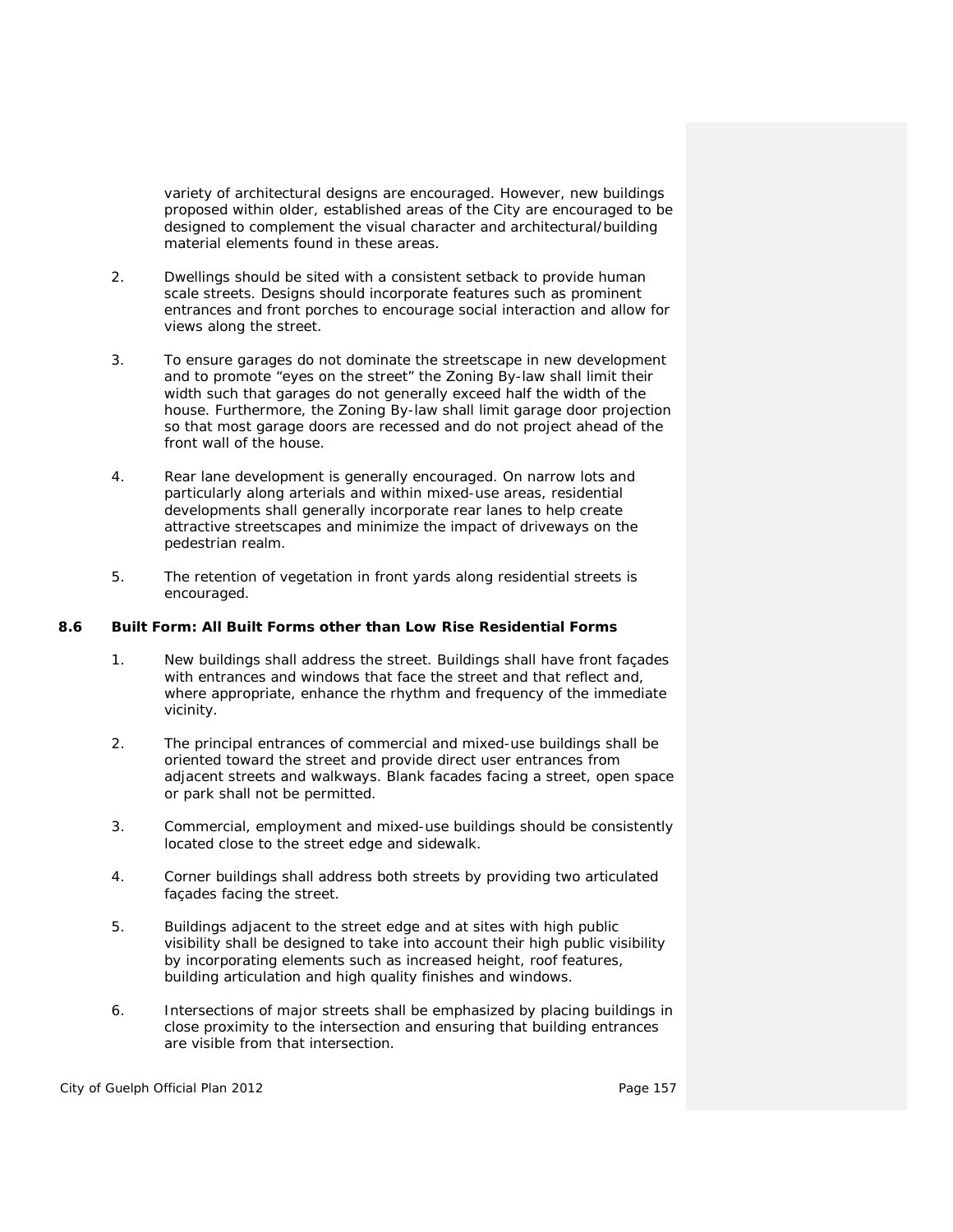- 7. Buildings will be designed to completely screen roof-top mechanical equipment from public view.
- 8. Long building facades that are visible along a public street will incorporate recesses, projections, windows or awnings, colonnades and/or landscaping along the length of the facade to reduce the mass of such facades.
- 9. The design of all commercial buildings and storefronts shall be in keeping with the character and identity of the community and its immediate context. This may require alternative or enhanced standard of corporate or franchise design. Buildings shall reflect the community and immediate context through features such as facade articulation, massing, architectural style, vertical windows, appropriate signage, building materials and exterior finishes.
- 10. Where appropriate, a building's first storey shall generally be taller in height to accommodate a range of non-residential uses.
- 11. Large buildings will incorporate architectural elements which will reduce the visual effects of flat roof lines.
- 12. Industrial buildings which incorporate an office component should be designed to locate the office at the street front of the building and are encouraged to have a minimum height of 2 storeys.
- 13. Generally, a minimum building height of 2 storeys will be encouraged to provide definition to streets and open spaces. Regulations for minimum building heights may be incorporated into the Zoning By-law for nonresidential uses at key locations such as sites fronting onto arterial or collector roads, identified Main Streets and at intersections.
- 14. Site and building design should support and facilitate future intensification and redevelopment including strategies for building expansions such as ensuring that upper storey volumes can be infilled to create additional floor area.

# **8.7 Built Form: Buildings in Proximity to Residential and Institutional Uses**

- 1. Where commercial, employment or mixed-use development is located in proximity to residential and institutional uses the following urban design strategies will be employed to ensure *compatibility*:
	- i) using building massing and placement to reduce the visual effects of flat roof lines, blank facades or building height by means such as appropriately stepping back, terracing or setting back buildings;
	- ii) appropriately locating noise-generating activities within a building or structure and away from sensitive receptors;
	- iii) incorporating screening and noise attenuation for roof-top mechanical equipment and other noise generating activities

City of Guelph Official Plan 2012 **Page 158** Page 158

**Comment [MA34]:** New policy to specify locational and height preference for office areas of industrial buildings. Replaces, in part, the minimum height requirements for Industrial and Corporate Business Park designations.

**Comment [MA35]:** New, this policy is added to replace minimum height requirements for non-residential land use designations. Intent is to encourage 2 storey height through the Official Plan.

**Comment [MA36]:** New policy added to address comments that upper floors and mix of uses are more appropriate to consider in the longer term rather than require now.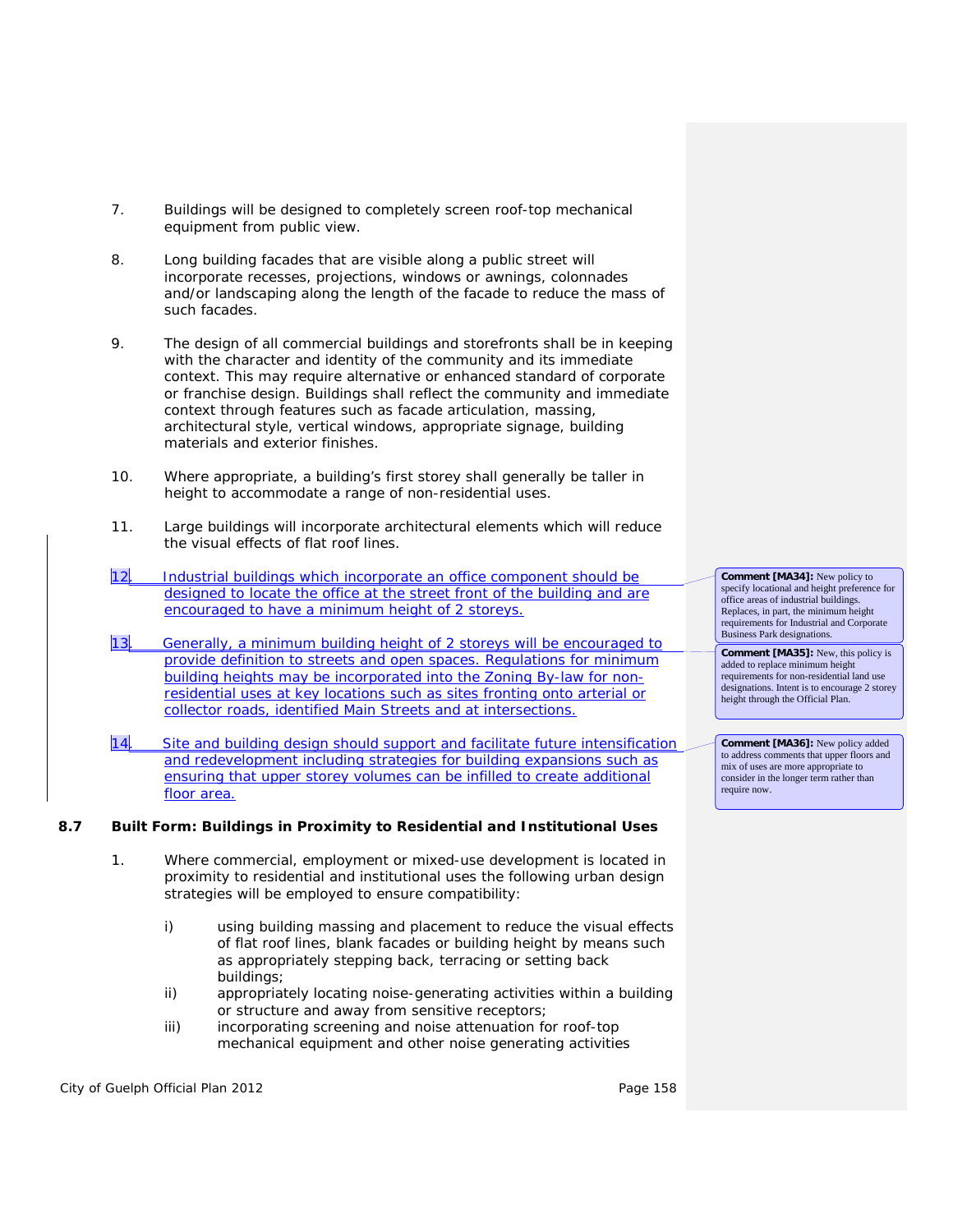maintaining appropriate setbacks, landscaping and allowing for adequate automobile queuing.

## **8.11 Transition of Land Use**

- 1. To achieve *compatibility* between different land uses, *development* will be designed to create an appropriate transition through the provisions of roads, landscaping, spatial separation of land uses and *compatible* built form.
- 2. Where proposed buildings exceed the built height of adjacent buildings, the City may require the new buildings to be stepped back, terraced or set back to reduce adverse impacts on adjacent properties and/or the streetscape.

#### **8.12 Parking**

- 1. Building placement in combination with landscaping should be used to screen surface parking areas. Surface parking areas should generally be located at the rear or side of buildings and not between the front of a building and the street. Where permitted adjacent to the *public realm*, surface parking areas should be designed in a manner that contributes to an attractive *public realm* by providing screening and landscaping. Generously sized landscape strips incorporating combinations of landscaping and decorative fencing or walls shall be provided adjacent to the street edge to provide aesthetically pleasing views into the site while screening surface parking areas.
- Underground or structured parking is encouraged to reduce or eliminate the need for surface parking.
- 32. Surface parking areas shall not be permitted immediately adjacent to the corners of an intersection.
- 43. Walkways should be provided directly from parking areas and municipal sidewalks to the main entrance(s) of the building(s). These walkways should be well articulated, safe, accessible and integrated with the overall network of pedestrian linkages in the area to create a comfortable walking environment. Landscaping should enhance the walkway.
- $54.$  Large surface parking areas should be divided into smaller and defined sections through the use of appropriately-sized landscaped strips, islands and/or pedestrian walkways.
- 65. Parking adjacent to identified *natural heritage features* and associated *buffers* should be avoided.
- 76. Bicycle parking shall be provided and conveniently located in close proximity to building entrances. Sheltered bicycle parking should be integrated into the built form.
- 87. Above-grade parking structures shall be designed to provide wellarticulated facades facing streets. Street-related uses on the ground level

City of Guelph Official Plan 2012 **Page 161** Page 161

**Comment [MA38]:** Moved from Chapter 9: Land Use policies for parking.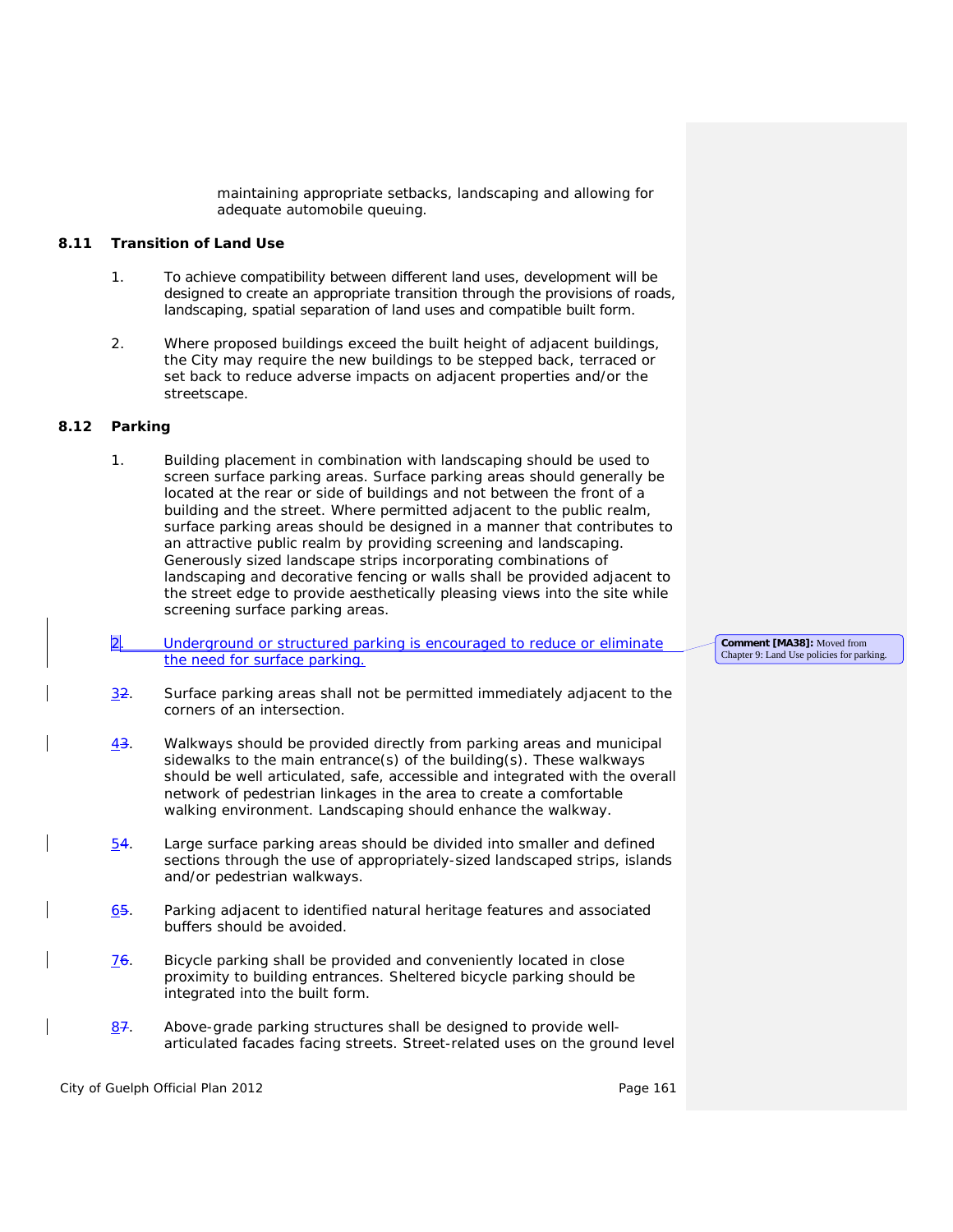|                 | of the parking structure should be provided where appropriate and<br>feasible to contribute to an active pedestrian realm and screen the<br>parking structure.                                                                                                                                                                                                                                                                                                                |                                                                                                                                                                  |
|-----------------|-------------------------------------------------------------------------------------------------------------------------------------------------------------------------------------------------------------------------------------------------------------------------------------------------------------------------------------------------------------------------------------------------------------------------------------------------------------------------------|------------------------------------------------------------------------------------------------------------------------------------------------------------------|
| <u>98.</u>      | Surface parking areas adjacent to ground-related residential uses should<br>be separated by a landscape strip incorporating combinations of<br>landscaping and/or decorative fencing or walls.                                                                                                                                                                                                                                                                                |                                                                                                                                                                  |
| 10 <sub>l</sub> | The Zoning By-law may establish the maximum length of frontage along                                                                                                                                                                                                                                                                                                                                                                                                          | Comment [MA39]: Moved from 9.4.2.9                                                                                                                               |
|                 | arterial roads that may be used for surface parking. This provision may<br>provide different standards for various land uses.                                                                                                                                                                                                                                                                                                                                                 |                                                                                                                                                                  |
| 119.            | For underground and above-grade parking structures, driveway access<br>and ramp locations shall be located to reduce conflicts with pedestrians<br>and minimize negative impacts on the streetscape.                                                                                                                                                                                                                                                                          |                                                                                                                                                                  |
| 1 2.            | In the Industrial, Corporate Business Park and Institutional/Research Park<br>designations, surface parking for employees should be located in the rear<br>or side yard. Only very limited parking, such as visitor parking may be<br>permitted in the front yard.                                                                                                                                                                                                            | Comment [MA40]: Moved from<br>Chapter 9 Land Use parking policies for the<br>Industrial, Corporate Business Park and<br>Institutional/Research Park designation. |
| 13.             | Surface parking areas are encouraged to be designed to support<br>redevelopment and retrofitting and to enable the transition to structured<br>or underground parking as site development evolves.                                                                                                                                                                                                                                                                            | <b>Comment [MA41]:</b> New as per<br>comments from Ministry of Infrastructure<br>(MOI).                                                                          |
|                 | Access, Circulation, Loading and Storage Areas                                                                                                                                                                                                                                                                                                                                                                                                                                |                                                                                                                                                                  |
| 1.              | Shared driveways are encouraged for employment, commercial and<br>mixed-use sites to reduce access points and reduce conflicts with<br>pedestrians.                                                                                                                                                                                                                                                                                                                           |                                                                                                                                                                  |
| 2.              | Major driveway entrances to large employment, commercial and mixed-<br>use sites should be defined by landscaping on either side of the driveway<br>and/or by landscaped medians.                                                                                                                                                                                                                                                                                             |                                                                                                                                                                  |
| 3.              | Private roads and internal driveways required for site circulation shall be<br>designed like streets that are comfortable for pedestrians, cyclists and                                                                                                                                                                                                                                                                                                                       |                                                                                                                                                                  |
|                 | vehicles. They should be physically defined by raised curbs and, where<br>appropriate, landscaped where they intersect with a parking area or<br>driveway. Internal driveways or roads will be used to divide large sites<br>into a grid of blocks and roadways to facilitate safe pedestrian and<br>vehicular movement. Internal driveways will be designed to interconnect<br>with adjacent properties to create an overall cohesive and integrated<br>circulation network. |                                                                                                                                                                  |
| 4.              | Well-articulated and distinct pedestrian walkways should be placed along<br>a building street frontage and linked to public boulevards, public<br>sidewalks, transit stops, trail systems and other pedestrian systems.                                                                                                                                                                                                                                                       |                                                                                                                                                                  |

City of Guelph Official Plan 2012 City of Guelph Official Plan 2012

 $\overline{\phantom{a}}$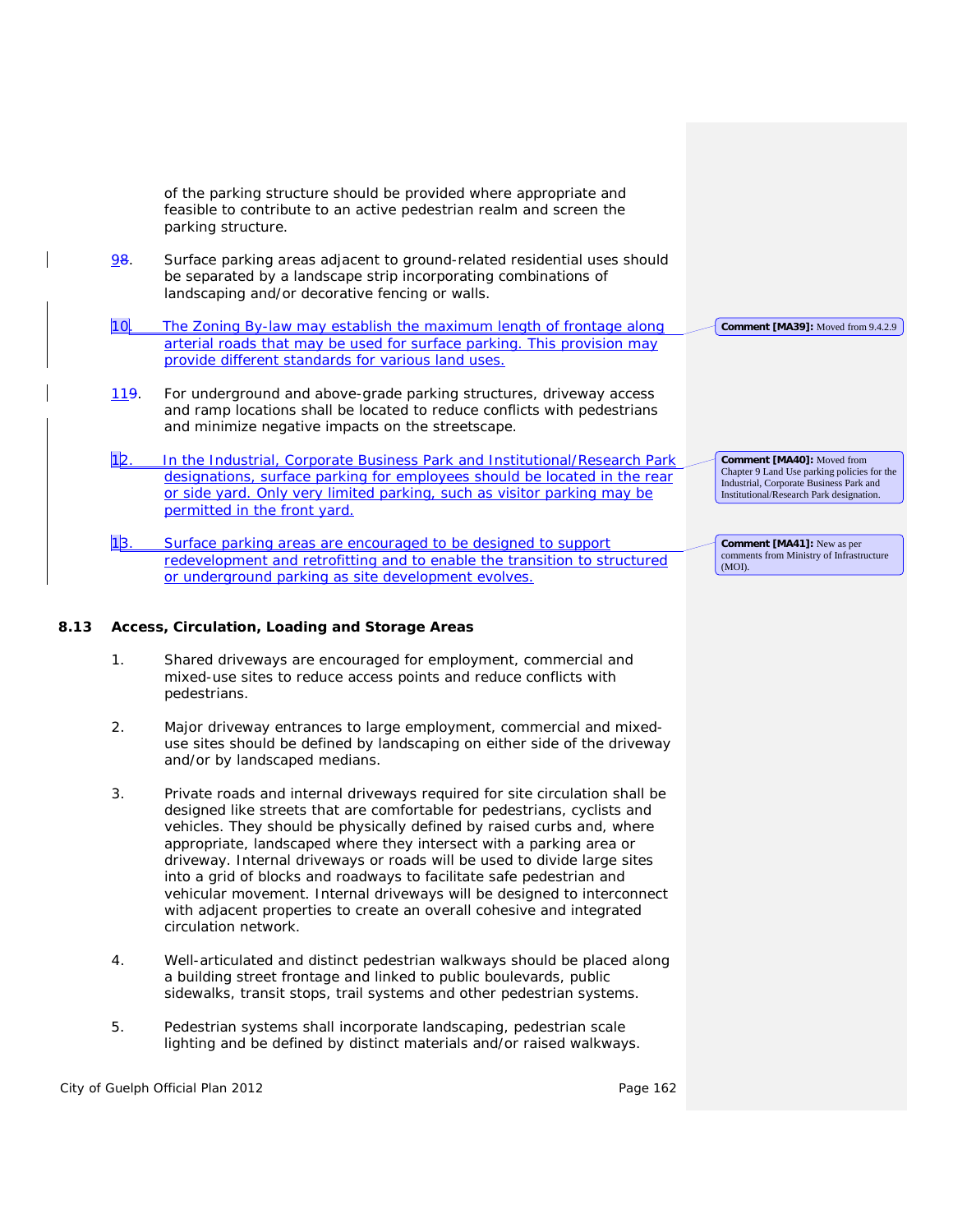- 8. *Development* shall extend, establish or reinforce a publicly accessible street grid network to ensure appropriate connectivity for pedestrians, cyclist and vehicular traffic, where applicable.
- 9. Impacts on adjacent properties are minimized in relation to grading, drainage, location of service areas and microclimatic conditions, such as wind and shadowing.
- 10. The *development* addresses public safety, identified *public views* and accessibility to open space, parks, trails and the *Natural Heritage System*, where applicable.
- 11. The conservation and integration of *cultural heritage resources*, including identified key *public views* can be achieved subject to the provisions of the *Cultural Heritage Resources* Section of this Plan.

#### **9.3.1.2 Non-Residential Uses in Residential Designations**

- 1. Within the residential designations of this Plan, a variety of small-scale institutional non-residential uses may be permitted that are complementary to and serve the needs of residential neighbourhoods. Such non-residential uses include:
	- i) schools;
	- ii) places of worship;
	- iii) *child care centres*;
	- iv) municipal open space, parks, trails and recreation facilities; and
	- v) *convenience commercial* uses limited to a maximum *gross floor area* of 400 square metres on a property.
- 2. Non-residential uses shall be developed in a manner that is *compatible* with adjoining residential properties and which preserves the amenities of the residential neighbourhood.
- 3. In addition to the Urban Design policies of this Plan, nonresidential uses shall:
	- i) be located on an arterial or collector road;
	- ii) be located on the property in a manner which minimizes the impact of traffic, noise, signs and lighting on adjoining residential properties;
	- iii) have adequate landscaping and screening to promote *compatibility* with adjacent activities;
	- iv) have sufficient off-street parking, circulation and access points; and
	- v) have adequate municipal services.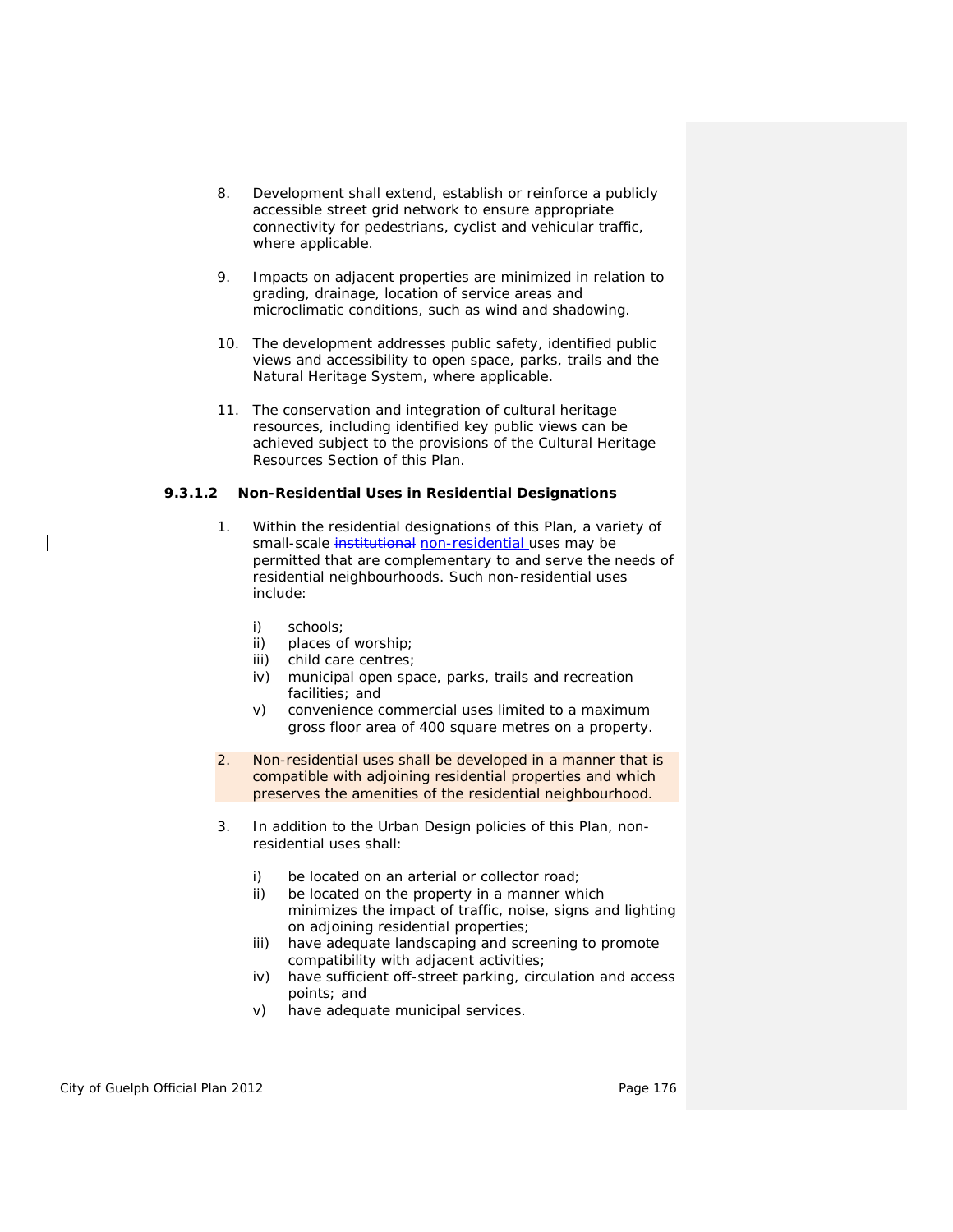# **9.3.1.3 Schools**

- 1. Potential school sites are identified by the local school boards and are shown by symbol on Schedule 2 where applicable. The location of proposed schools will be subject to the following provisions:
	- i) the symbols used to identify potential school sites do not represent a specific land use designation or location;
	- ii) minor shifts in location may occur without amendment to this Plan;
	- iii) the symbol does not represent a commitment by a local school board to construct a school facility. The actual construction of a school is subject to capital funding approvals by the School Boards;
	- iv) the determination of whether a school site is required, its exact location and land area shall generally be determined as part of the City's draft plan of subdivision approval process; and
	- v) where it is determined that a school is not required, the underlying land use designation will apply, without amendment to this Plan.

# **9.3.2 Low Density Residential**

This designation applies to residential areas within the *built-up area* of the City which are currently predominantly low-density in character. The predominant land use in this designation shall be residential.

# **Permitted Uses**

- 1. The following uses may be permitted subject to the applicable provisions of this Plan:
	- i) detached, semi-detached and duplex dwellings; and
	- ii) multiple unit residential buildings, such as townhouses and apartments.

# **Height and Density**

The *built-up area* is intended to provide for *development* that is *compatible* with existing neighbourhoods while also accommodating appropriate *intensification* to meet the overall *intensification target* for the *built-up area* as set out in Chapter 3. The following height and density policies apply within this designation:

- 2. The maximum height shall be three (3) storeys.
- 3. The maximum *net density* is 35 units per hectare and not less than a minimum *net density* of 15 units per hectare.

City of Guelph Official Plan 2012 **Page 177** Page 177

**Comment [MA43]:** Delete as per verbal comment from UGDSB; Second sentence is operational in nature and does not reflect how decisions about school construction are made.

**Comment [MA44]:** Add "generally" because school sites may be identified through other processes or simply through site acquisition.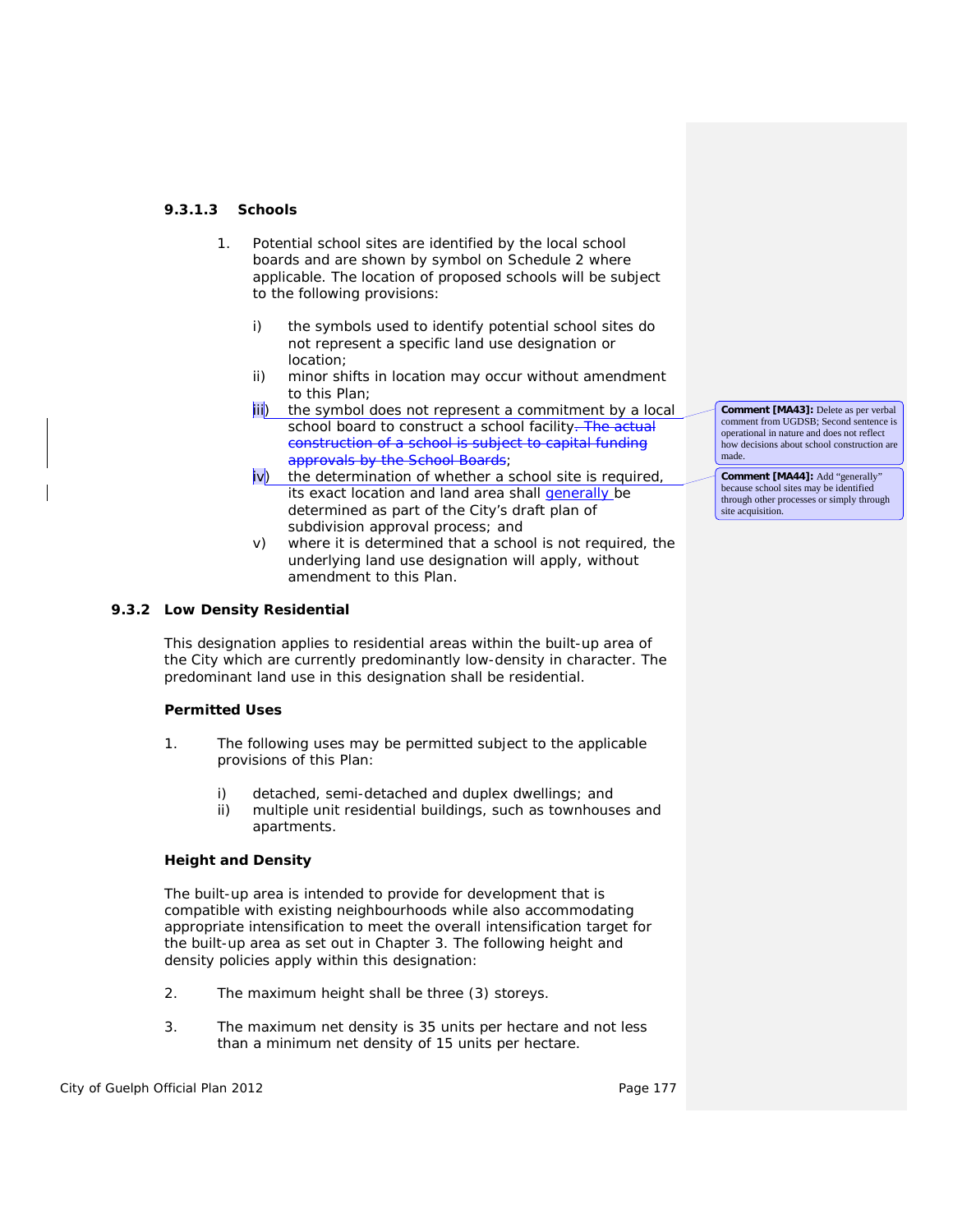4. Notwithstanding policies 9.3.2.2 and 9.3.2.3, increased height and density may be permitted for *development* proposals on arterial and collector roads without an amendment to this Plan up to a maximum height of six (6) storeys and a maximum *net density* of 100 units per hectare in accordance with the Height and Density Bonus policies of this Plan.

## **9.3.3 Low Density Greenfield Residential**

This designation applies to residential areas within the *greenfield area* of the City. The *greenfield area* is planned to achieve an overall minimum *density target* of 50 persons and jobs per hectare.

## **Permitted Uses**

- 1. The following uses may be permitted subject to the applicable provisions of this Plan:
	- i) detached, semi-detached and duplex dwellings; and
	- ii) multiple unit residential buildings, such as townhouses and apartments.

# **Height and Density**

To allow for flexibility and to contribute toward the achievement of the overall minimum *density target* of 50 persons and jobs per hectare for the *greenfield area*, the following height and density policies apply.

- 2. The maximum height shall be six (6) storeys.
- 3. The maximum *net density* is 60 units per hectare and not less than a minimum *net density* of 20 units per hectare.
- 4. Notwithstanding policy 9.3.3.3, increased density may be permitted for *development* proposals on arterial and collector roads without an amendment to this Plan up to a maximum *net density* of 100 units per hectare in accordance with the Height and Density Bonus policies of this Plan.

**Comment [MA45]:** Revision to include bonusing policy in the Low Density Greenfield designation. Policy was unintentionally not included in the January 30, 2012 draft.

# **9.3.4 Medium Density Residential**

The use of land within the Medium Density Residential Designation will be medium density housing forms.

## **Permitted Uses**

- 1. The following uses may be permitted subject to the applicable provisions of this Plan:
	- i) multiple unit residential buildings, such as townhouses and

# City of Guelph Official Plan 2012 **Page 178** Page 178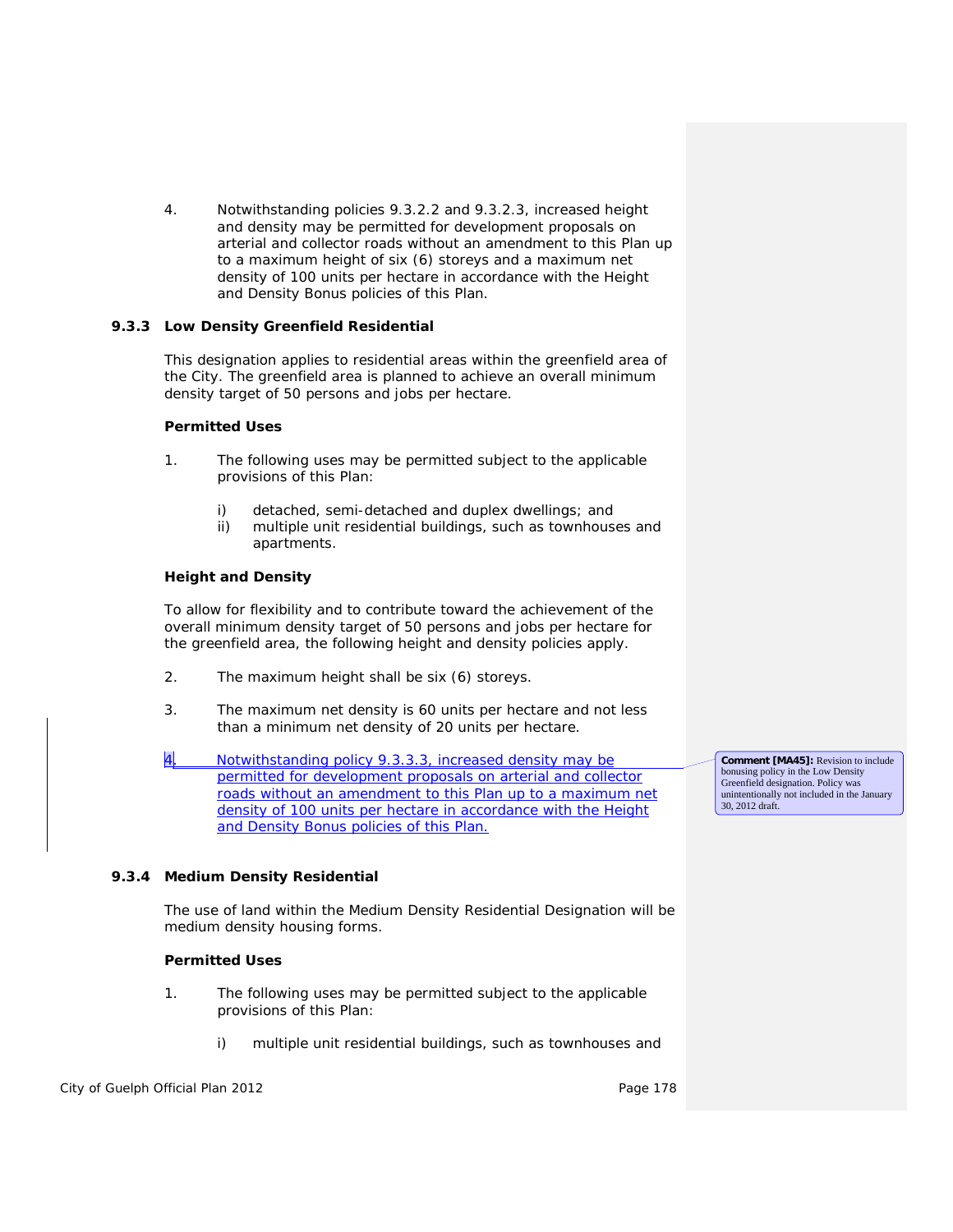#### apartments.

#### **Height and Density**

- 2. The minimum height is two (2) storeys and the maximum height is six (6) storeys.
- 3. The maximum *net density* is 100 units per hectare and not less than a minimum *net density* of 35 units per hectare.
- 4. Increased height and density may be permitted in accordance with the Height and Density Bonus policies of this Plan.

#### **Parking**

Structured and/or underground parking is encouraged.

#### **9.3.5 High Density Residential**

The predominant use of land within the High Density Residential Designation shall be high density multiple unit residential building forms.

#### **Permitted Uses**

- 1. The following uses may be permitted subject to the applicable provisions of this Plan:
	- i) multiple unit residential buildings generally in the form of apartments.

### **Height and Density**

- 2. The minimum height is three (3) storeys and the maximum height is ten (10) storeys
- 3. The maximum *net density* is 150 units per hectare and not less than a minimum *net density* of 100 units per hectare.
- 4. Increased height and density may be permitted in accordance with the Height and Density Bonus policies of this Plan.

**Parking**

5. Structured and/or underground parking is strongly encouraged.

#### **9.4 Commercial and Mixed-use Designations**

The Commercial and Mixed-use designations are intended to provide a range of uses to meet the needs of daily living. The commercial policies of this Plan are supportive of the dispersal of commercial uses throughout the City while discouraging the creation of strip development. Commercial centres are intended to be *transit-supportive* developments linked to surrounding neighbourhoods by

City of Guelph Official Plan 2012 **Page 179** Page 179

**Comment [MA46]:** Delete. Parking policies are included in Chapter 8: Urban Design, this policy is repetitive.

**Comment [MA47]:** Delete. Parking policies are included in Chapter 8: Urban Design, this policy is repetitive.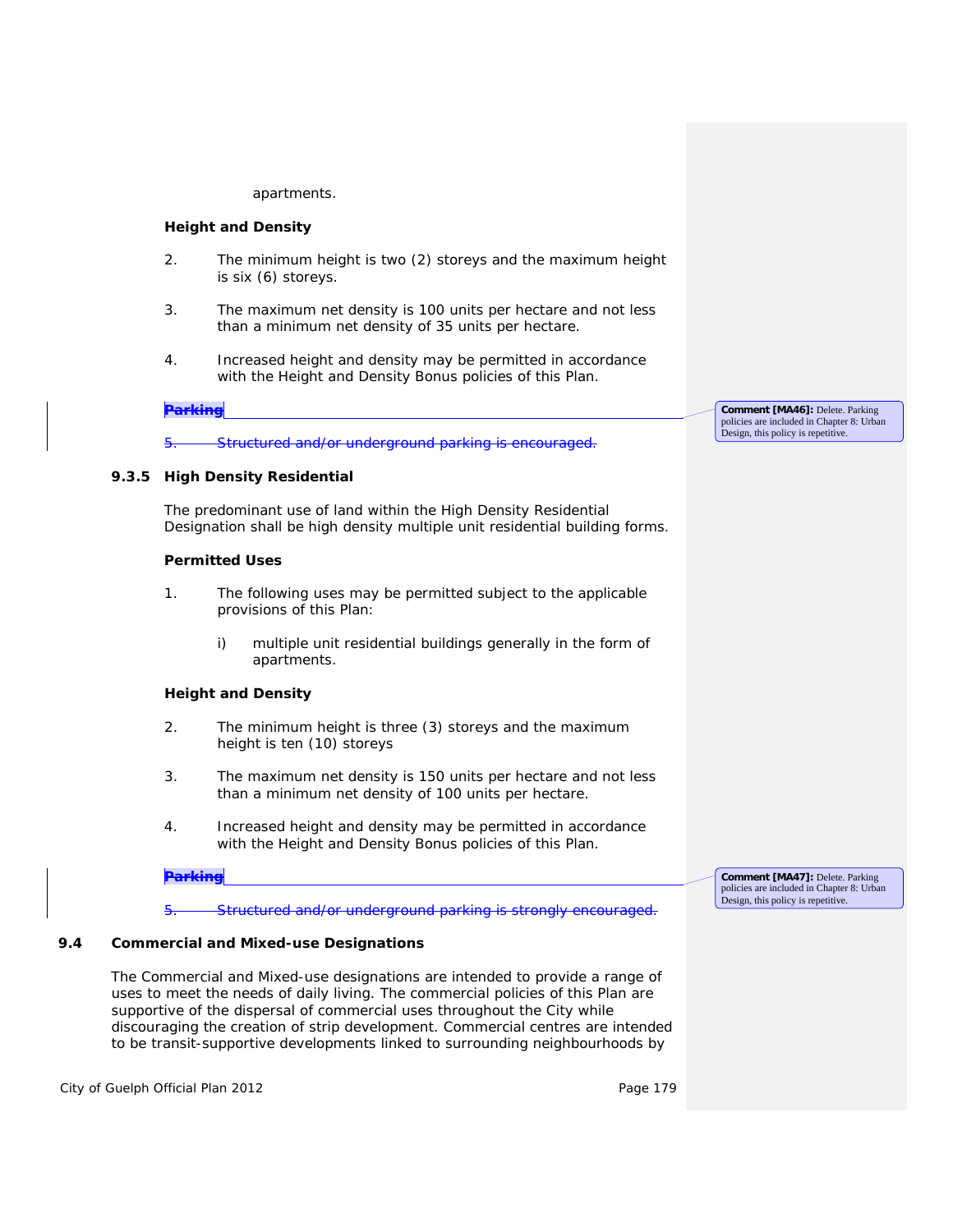compromised.

- 4. A Market Impact Study shall include:
	- i) an assessment of the current market situation and the future potential for the expansion of retail facilities in light of projected population and employment growth;
	- ii) an evaluation of the economic feasibility of the proposal on the basis of current market demand or retail market opportunity;
	- iii) an indication of the scale of any adverse affects on the economic viability of Downtown, the key functions that contribute to Downtown's overall vitality and on any existing or planned designated commercial or mixed-use lands provided for in this Plan; and
	- iv) an assessment of the implications of the proposal relative to the City's approved Commercial Policy Review Study and the objectives and implementing policies of this Plan.
- 5. The City may retain, at the applicant's expense, a qualified consultant to provide professional assistance to the City in determining the terms of reference for a Market Impact Study and/or to provide a peer review of the applicant's submission.

## **9.4.2 Community Mixed-use Centre**

The following Community Mixed-use Centres are designated on Schedule 2:

- Woodlawn/Woolwich
- Paisley/Imperial
- Watson/Starwood
- Gordon/Clair
- Silvercreek Junction

## **Objectives**

- a) To promote Community Mixed-use Centres as areas that support a mix of uses including concentrations of commercial, residential and complementary uses serving the immediate neighbourhood and the wider community.
- To realize in the long term an urban village concept through a mix of uses, in a *compact urban form* with a main street experience and attractive private and public open spaces, such as urban squares.

#### **Policies**

1. The Community Mixed-use Centres identified on Schedule 2 of this Plan are comprised of one or several individual developments on one or more properties on both sides of an intersection of

including its various land use designations and not specific to the "Community Mixeduse Centre".

**Comment [MA48]:** Move to Section 3.11, in response to comments, the long term evolution is for the overall "Node"

**Comment [MA49]:** Revision to correct terminology.

City of Guelph Official Plan 2012 **Page 181** Page 181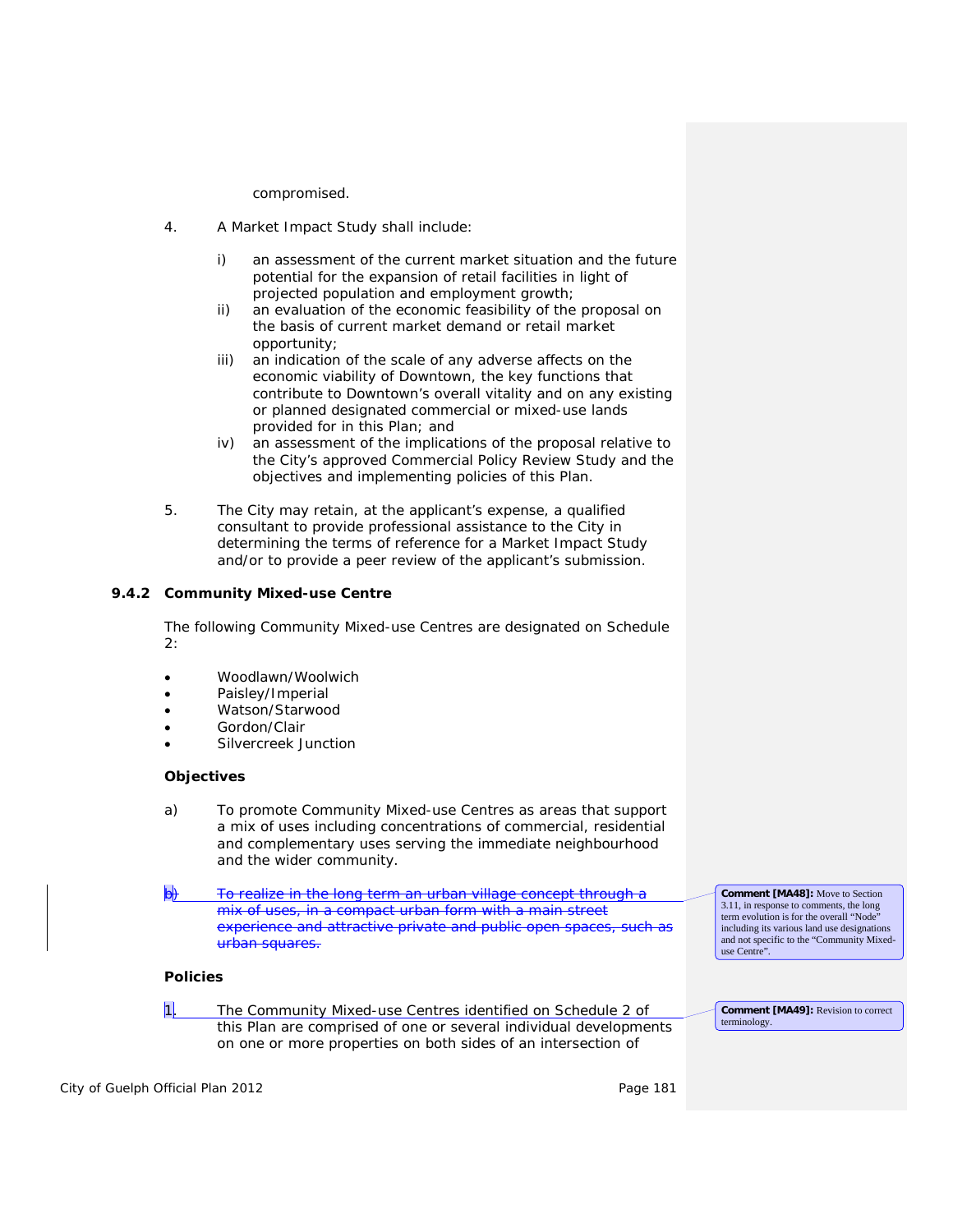major roads within the designation a node. These areas are intended to serve both the needs of residents living and working in nearby neighbourhoods and employment districts and the wider City as a whole.

- 2. The intent of the Community Mixed-use Centre designation is to create a well defined focal point and to efficiently use the land base by grouping complementary uses in close proximity to one another providing the opportunity to satisfy several shopping and service needs at one location. Implementing *Zoning By-laws* may include mechanisms, such as minimum height and density requirements and maximum parking standards, to promote the efficient use of the land base.
- 3. *Development* will be comprehensively planned and integrated with the overall Community Mixed-use Node and in accordance with any applicable concept plans or urban design studies as per the policies of Section 3.11.
- 4. Where Residential uses are intended to be incorporated into Community Mixed-use Centres, they are intended to be developed as - through the development of mixed-use buildings or medium or high density housing multiple-unit residential buildings.
- 5. Properties within the Community Mixed-use Centre will be integrated through internal access roads, entrances from public streets, access to common parking areas, open space, grading and stormwater management systems. Furthermore, it is intended that individual developments within the Community Mixed-use Centre will be designed to be integrated into the wider community by footpaths, sidewalks and bicycle systems and by the placement of smaller buildings amenable to the provision of local goods and services in close proximity to the street line near transit facilities.
- 6. Community Mixed-use Centres are strongly encouraged to incorporate Main Street type development in strategic locations. Main Street areas, as identified through concept plans as per Section 3.11, and will be planned and designed to reflect the following:
	- i) multi-storey buildings fronting onto the main street;
	- ii) ground floor retail and service uses are strongly encouraged;
	- iii) office uses at ground floor should be limited;
	- iv) residential uses should be provided primarily above commercial uses in addition to some free-standing residential buildings;
	- v) rhythm and spacing of building entrances and appropriately sized the width of storefronts should be limited to encourage pedestrian activity along the street;

**Comment [MA50]:** Revisions to respond to comments. Concern that wording implied that residential was required in the designation. Intent is that they are a permitted use and these are the forms in which residential would be permitted.

**Comment [MA51]:** Modification to wording to provide clarity that this policy is specific to identified Main Street areas.

**Comment [MA52]:** Revision to provide clarify intent and provide consistency between this policy and related policy for Mixed-use Corridors.

City of Guelph Official Plan 2012 **Page 182 Page 182**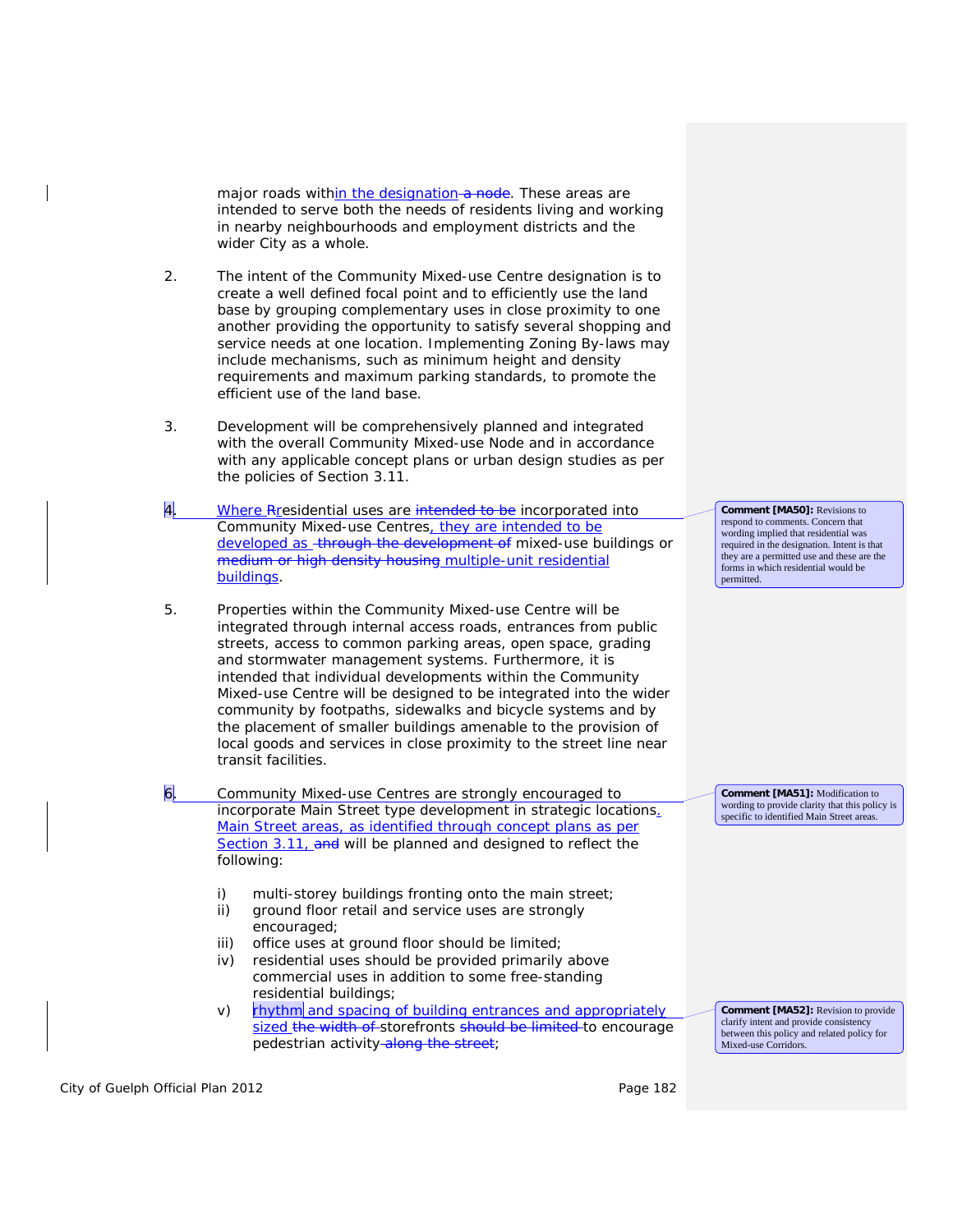|                    | vi)<br>urban squares, where appropriate; and<br>on-street parking.<br>vii)                                                                                                                                                                                                                                                                                                                                                                                                 |                                                                                                                                                    |
|--------------------|----------------------------------------------------------------------------------------------------------------------------------------------------------------------------------------------------------------------------------------------------------------------------------------------------------------------------------------------------------------------------------------------------------------------------------------------------------------------------|----------------------------------------------------------------------------------------------------------------------------------------------------|
| 7.                 | Large free-standing buildings should be integrated with smaller-<br>scale stores to create a Main Street-type environment or located                                                                                                                                                                                                                                                                                                                                       | <b>Comment [MA53]:</b> Moved up from<br>9.4.2.16                                                                                                   |
|                    | on peripheral sites within the designation, which are directly<br>linked to the Main Street.                                                                                                                                                                                                                                                                                                                                                                               |                                                                                                                                                    |
| $8.\overline{7}$   | The City will require the aesthetic character of site and building<br>design to be consistent with the Urban Design policies of this Plan<br>and any applicable urban design guidelines while recognizing the<br>unique context of individual Community Mixed-use centres. and<br>shall incorporate Mmeasures may be incorporated into<br>development approvals to ensure consistency.                                                                                     | Comment [MA54]: Revision based on<br>comments related to recognizing the unique<br>circumstances of each CMUC.                                     |
| Β.                 | New streets parallel and adjacent to arterial or collector roads are<br>prohibited.                                                                                                                                                                                                                                                                                                                                                                                        | Comment [MA55]: Delete, intent<br>covered by policies in 8.12 and 8.13.                                                                            |
|                    | The Zoning By-law may establish the maximum length of frontage<br>along arterial roads that may be used for surface parking. This<br>provision may provide different standards for various land uses<br>with the most restrictive standard applying to Main Street type<br>development.                                                                                                                                                                                    | <b>Comment [MA56]:</b> Move to Chapter 8:<br>Urban Design, Section 8.12 Parking                                                                    |
|                    | The boundaries of the Community Mixed-use Centre designation<br>are intended to clearly distinguish the nodeCommunity Mixed-use<br>Centre as a distinct entity from adjacent land use designations.<br>Proposals to expand a Community Mixed-use Centre beyond<br>these boundaries or to establish a new Community Mixed-use<br>Centrenode shall require an Official Plan Amendment supported<br>by a Market Impact Study in accordance with the policies of this<br>Plan. | <b>Comment [MA57]:</b> Revision to correct<br>terminology. The term "node" was in<br>reference to the former name of this land<br>use designation. |
| 10 <del>11</del> . | Development within the Community Mixed-use Centre designation<br>is subject to the policies of Section 3.11 of this Plan.                                                                                                                                                                                                                                                                                                                                                  |                                                                                                                                                    |
|                    | <b>Permitted Uses</b>                                                                                                                                                                                                                                                                                                                                                                                                                                                      |                                                                                                                                                    |
| 112.               | The following uses may be permitted in Community Mixed-use<br>Centres, subject to the applicable provisions of this Plan:                                                                                                                                                                                                                                                                                                                                                  |                                                                                                                                                    |
|                    | i)<br>commercial, retail and service uses;<br>ii)<br>live/work uses;<br>small-scale professional and medically related offices;<br>iii)<br>entertainment and recreational commercial uses;<br>iv)<br>community services and facilities;<br>V)<br>cultural, educational and institutional uses;<br>vi)<br>hotels;<br>vii)<br>medium and high density multiple unit residential buildings;<br>viii)<br>and<br>ix)<br>urban squares and open space.                           | <b>Comment [MA58]: Revision to correct</b><br>residential permissions. Density is covered<br>under a separate policy in this section.              |

City of Guelph Official Plan 2012 City of Guelph Official Plan 2012

 $\overline{\phantom{a}}$ 

 $\overline{\phantom{a}}$ 

 $\overline{\phantom{a}}$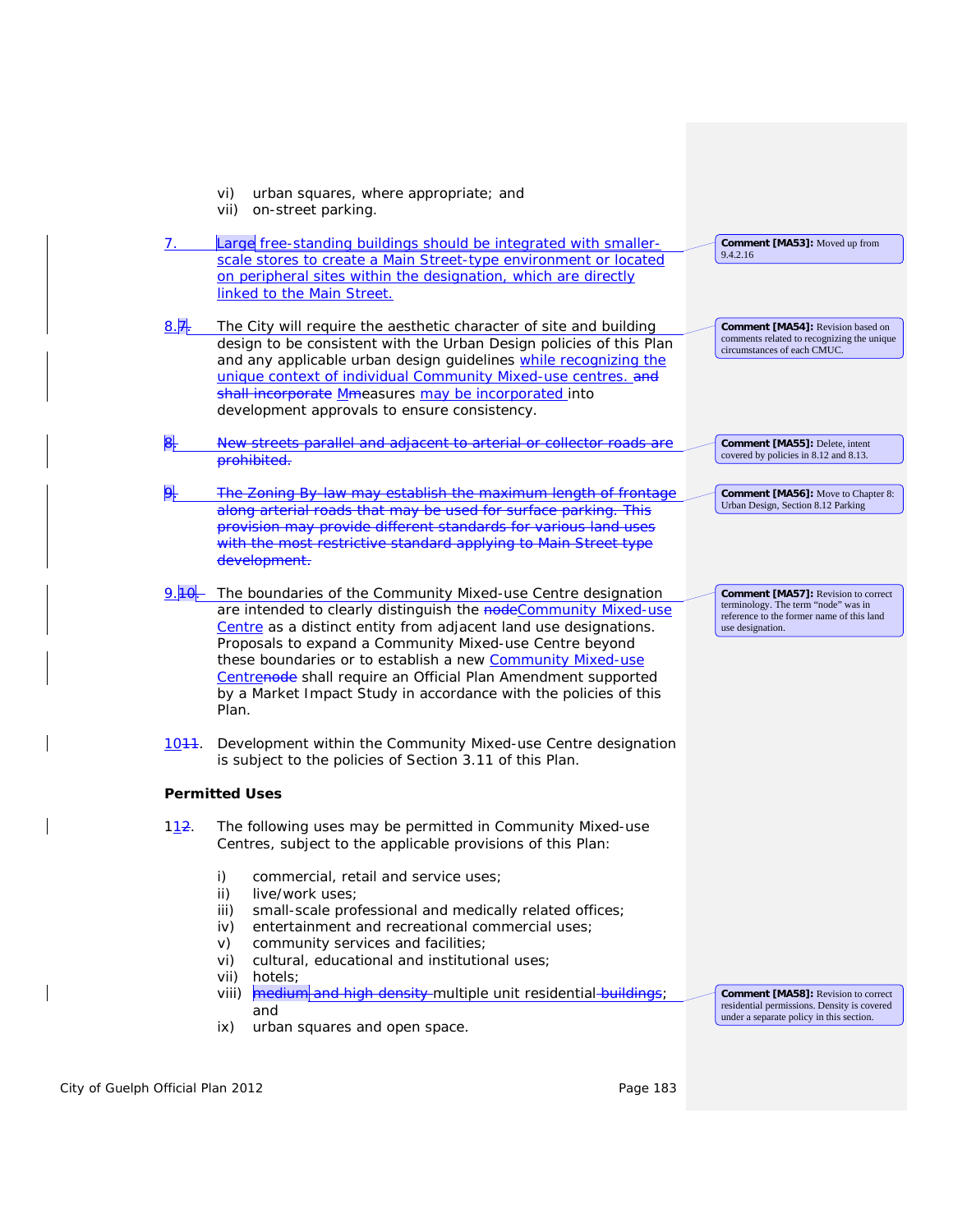- $123$ . Vehicle repair and vehicle service stations shall only be permitted as accessory uses.
- $1\frac{34}{1}$ . The permitted uses can be mixed vertically within a building or horizontally within multiple-unit buildings or may be provided in free-standing individual buildings. Where an individual development incorporates a single use building in excess of 5,575 square metres (60,000 sq. ft) of *gross floor area*, the site shall also be designed to provide the opportunity for smaller buildings amenable to the provision of local goods and services to be located near intersections and immediately adjacent to the street line near transit facilities. These smaller buildings shall comprise a minimum of 10% of the total *gross floor area* within the overall development.
- 145. No individual Community Mixed-use Centre shall have more than four (4) freestanding individual retail uses exceeding 5,575 square metres (60,000 sq. ft) of *gross floor area*.
- 165. Large free-standing buildings should be integrated with smallerscale stores to create a Main Street-type environment or located on peripheral sites within the designation, which are directly linked to the Main Street.

#### **Height and Density**

167. The Community Mixed-use Centres incorporate land containing existing uses as well as vacant land required to meet the identified needs of the City. To promote a mixture of land uses within each Community Mixed-use Centre, retail development will be limited to the following total *gross floor area* cumulatively of all buildings within the designation:

| Mixed-use Centre     | <b>Total Gross Floor</b> |  |  |  |
|----------------------|--------------------------|--|--|--|
|                      | Area                     |  |  |  |
| Gordon/Clair         | 48,500 sq. m             |  |  |  |
| Woodlawn/Woolwich    | 56,000 sq. m             |  |  |  |
| Paisley/Imperial     | 52,000 sq. m             |  |  |  |
| Watson               | 28,000 sq. m             |  |  |  |
| Parkway/Starwood     |                          |  |  |  |
| Silvercreek Junction | 22,760 sq. m             |  |  |  |

- 178. The minimum height is two (2) storeys for buildings fronting onto arterial and collector roads and identified main streets and tThe maximum height is ten (10) storeys.
- 189. For freestanding residential *development*, the maximum *net density* is 150 units per hectare and the minimum *net density* is 100 units per hectare.
- 1920. Additional building height and density may be considered subject to the Height and Density Bonus provisions of this Plan.

City of Guelph Official Plan 2012 **Page 184** Page 184

**Comment [MA59]:** Delete reference to minimum heights, new policy added in Chapter 8: Urban Design, Section 8.6 to address minimum heights.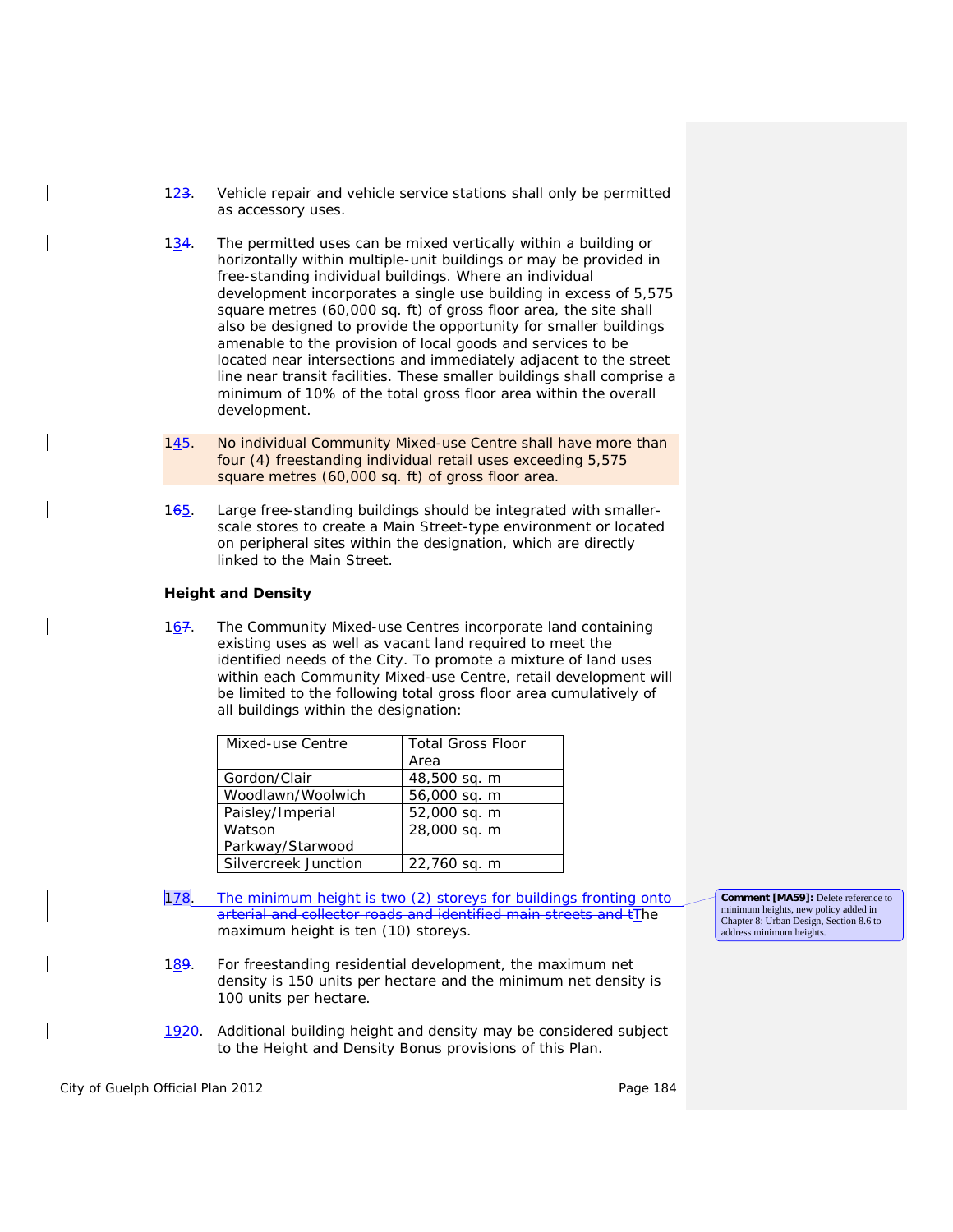| $D = L$<br><u>rannie</u>                                                                                                                                                                                                          | <b>Comment [MA60]:</b> Delete, Covered by<br>Chapter 8: Urban Design, 8.12 Parking |  |
|-----------------------------------------------------------------------------------------------------------------------------------------------------------------------------------------------------------------------------------|------------------------------------------------------------------------------------|--|
| Underground or structured perking is encouraged<br>21<br><del>onderground or structured parking is encouraged.</del><br>2T                                                                                                        | policies                                                                           |  |
| Curface parking should generally be minimized well landscaped<br>ົດດ<br>$\overline{z}$ .<br><u>Juriace parking should generally be infifficially well-landscaped</u><br>and is subject to the Urban Design policies of this Plan. |                                                                                    |  |

### **9.4.3 Mixed-use Corridor**

The Mixed-use Corridor designation is intended to serve both the needs of residents living and working on-site, in nearby neighbourhoods and employment districts and the wider City as a whole.

The following Mixed-use Corridors are designated on Schedule 2:

- Silvercreek Parkway Mixed-use Corridor
- Eramosa Mixed-use Corridor
- Stone Road Mixed-use Corridor.

### **Objectives**

- a) To promote the continued economic viability, intensification, diversity of uses and revitalization of the Mixed-use Corridor.
- b) To promote a distinctive and high standard of buildings and landscape design for Mixed-use Corridors.
- c) To ensure that the development of Mixed-use Corridors occurs in a cohesive, complementary and coordinated manner.

## **Policies**

- 1. The Mixed-use Corridor designation promotes the *intensification* and revitalization of existing well-defined commercial corridors to efficiently use the land base by grouping complementary uses in close proximity to one another providing the opportunity to satisfy several shopping and service needs and residential use at one location. Implementing *Zoning By-laws* may include mechanisms such as minimum density requirements, heights and maximum parking standards to promote the efficient use of the land base.
- 2. Where new *development* occurs within the corridor, adjacent lands will be integrated with one another in terms of internal access roads, entrances from public streets, access to common parking areas, grading, open space and urban squares and stormwater management systems.
- 3. Furthermore, individual *developments* within the Mixed-use Corridor will be designed to be integrated into the wider community by footpaths, sidewalks and the Bicycle Network and by the placement of multi-storey buildings amenable to the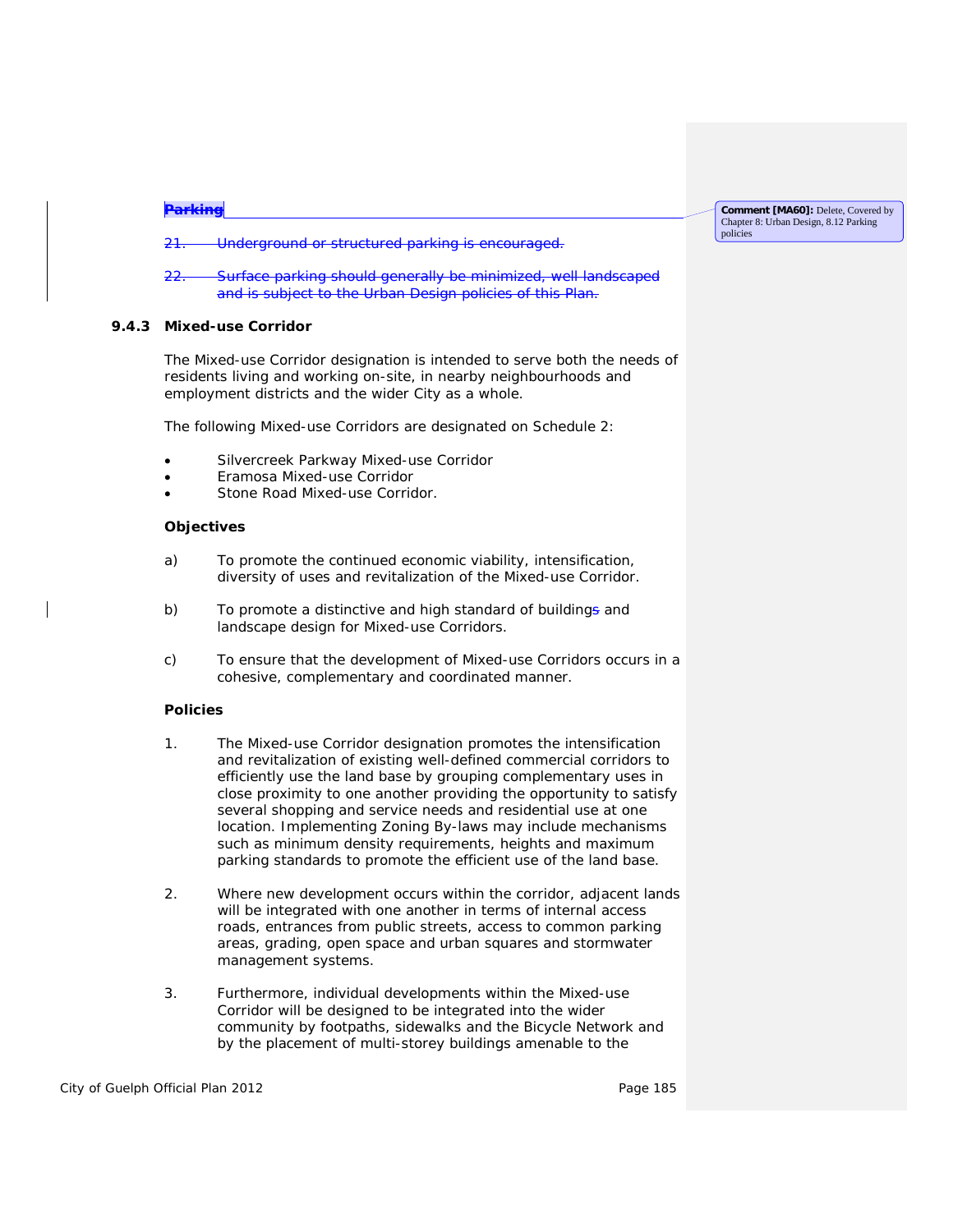provision of local goods and services in close proximity to the street line near transit facilities.

- 4. *Development* within the Mixed-use Corridor will address the adjacent arterial or collector road and will be planned and designed to:
	- i) front multi-storey buildings onto arterial or collector roads;
	- ii) provide for ground floor retail and service uses; and
	- iii) provide for a rhythm and spacing of building entrances and appropriately sized store fronts to encourage pedestrian activity.
- 5. The City will require the aesthetic character of site and building design to be consistent with the Urban Design policies of this Plan and shall incorporate measures into the approval of *Zoning bylaws* and Site Plans used to regulate development within the Mixed-use Corridor designation to ensure such consistency.
- 6. The boundaries of the Mixed-use Corridor designation are intended to clearly distinguish the area as a distinct entity from adjacent land use designations. Proposals to expand a Mixed-use Corridor beyond these boundaries shall require an Official Plan Amendment supported by a Market Impact Studyies.

#### **Permitted Uses**

- 7. The following uses may be permitted in the Mixed-use Corridor designation, subject to the applicable provisions of this Plan:
	- i) commercial, retail and service uses;
	- ii) office;
	- iii) entertainment and recreational commercial uses;
	- iv) cultural and educational uses;
	- v) institutional uses;
	- vi) hotels;
	- vii) *live/work*;
	- viii) medium and high density multiple unit residential buildings and apartments; and
	- ix) urban squares and open space.
- 8. The permitted uses can be mixed vertically within a building or horizontally within multiple-unit mall buildings or may be provided in free-standing individual buildings. Where an individual development incorporates a single use building in excess of 5,575 square metres (60,000 sq. ft.) of *gross floor area*, the site shall also be designed to provide the opportunity for smaller buildings amenable to the provision of local goods and services to be located near intersections and immediately adjacent to the street line near transit facilities. These smaller buildings shall comprise a minimum of 10% of the total *gross floor area* within the overall development.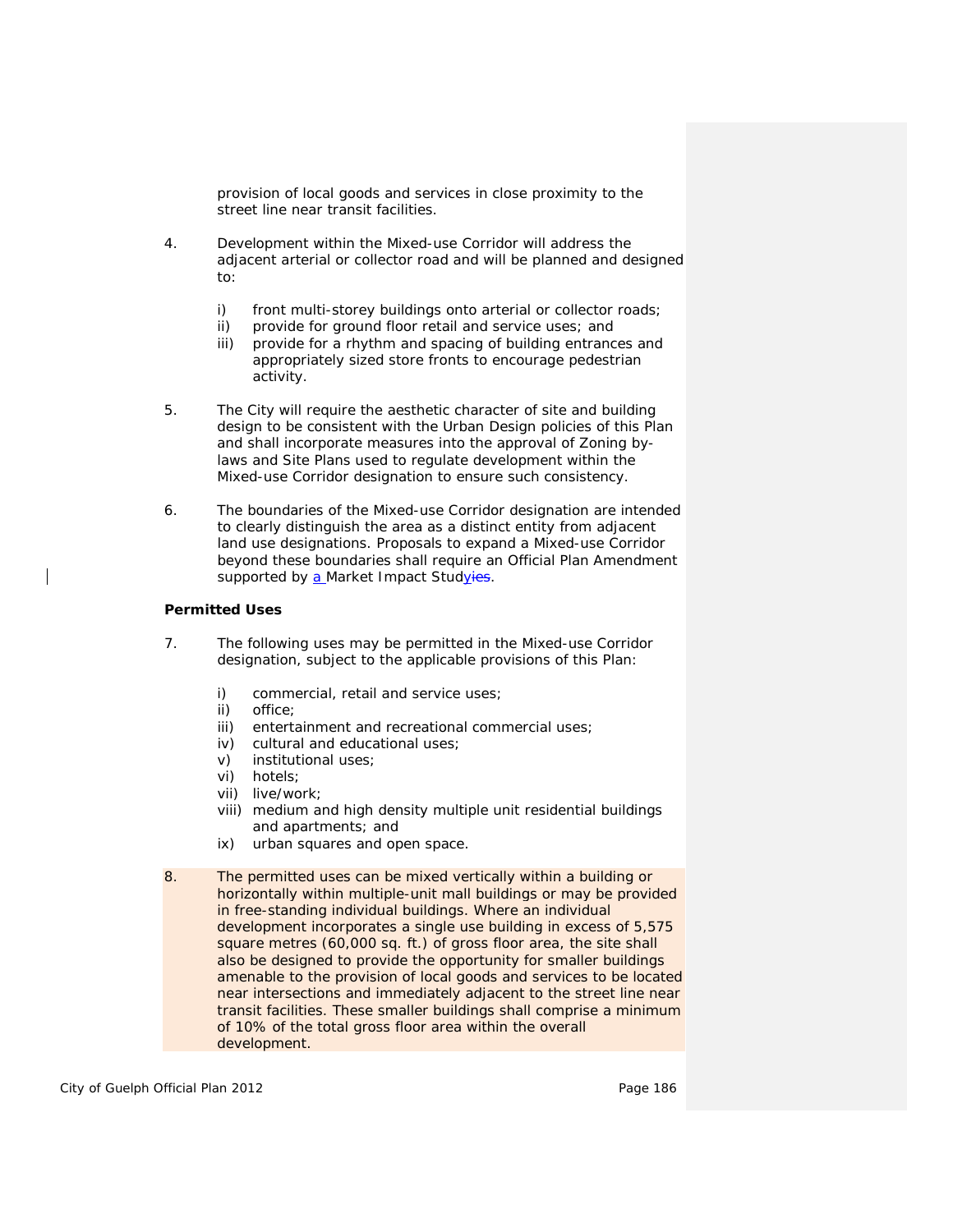# **Height and Density**

|       | 9.                 | The minimum height is two (2) storeys for buildings fronting onto<br>arterial and collector roads and tThe maximum height is six (6)<br>storeys.                                                                                                        | Comment [MA61]: Delete reference to<br>minimum heights, new policy added in<br>Chapter 8: Urban Design, Section 8.6 to<br>address minimum heights. |
|-------|--------------------|---------------------------------------------------------------------------------------------------------------------------------------------------------------------------------------------------------------------------------------------------------|----------------------------------------------------------------------------------------------------------------------------------------------------|
|       | 10.                | For freestanding residential <i>development</i> , the maximum <i>net</i><br><i>density</i> is 150 units per hectare and the minimum net density is<br>100 units per hectare.                                                                            |                                                                                                                                                    |
|       | 11.                | Additional height and density may be permitted subject to the<br>Height and Density Bonus provisions of this Plan.                                                                                                                                      |                                                                                                                                                    |
|       | <del>Parking</del> |                                                                                                                                                                                                                                                         | Comment [MA62]: Delete, Covered by                                                                                                                 |
|       | <del>12.</del>     | Underground or structured parking is encouraged.                                                                                                                                                                                                        | Chapter 8: Urban Design, 8.12 Parking<br>policies                                                                                                  |
|       | <del>13.</del>     | <u>Surface parking should generally be minimized, well landscaped</u><br>and is subject to the Urban Design policies of this Plan.                                                                                                                      |                                                                                                                                                    |
| 9.4.4 |                    | <b>Neighbourhood Commercial Centre</b>                                                                                                                                                                                                                  |                                                                                                                                                    |
|       | Plan.              | Neighbourhood Commercial Centres are identified on Schedule 2 of this                                                                                                                                                                                   |                                                                                                                                                    |
|       | <b>Objectives</b>  |                                                                                                                                                                                                                                                         |                                                                                                                                                    |
|       | a)                 | To establish local convenience and neighbourhood commercial<br>uses within a convenient walking distance of residential areas.                                                                                                                          |                                                                                                                                                    |
|       | b)                 | To ensure Neighbourhood Commercial Centres are developed in a<br>cohesive and coordinated manner that is <i>compatible</i> with the<br>surrounding residential neighbourhood.                                                                           |                                                                                                                                                    |
|       | c)                 | To primarily serve the shopping needs of residents living and<br>working in nearby neighbourhoods and employment districts.                                                                                                                             |                                                                                                                                                    |
|       | d)                 | To be connected to surrounding neighbourhoods through the<br>City's pedestrian trails, walkways and by transit.                                                                                                                                         |                                                                                                                                                    |
|       | <b>Policies</b>    |                                                                                                                                                                                                                                                         |                                                                                                                                                    |
|       | 1 <sub>1</sub>     | The Neighbourhood Commercial Centre designations on Schedule<br>2 recognize the existing centres within the City and identify the<br>general location of new Neighbourhood Commercial Centres.                                                          |                                                                                                                                                    |
|       | 2.                 | To prevent the creation of strip commercial development<br>comprising a series of Neighbourhood Commercial Centres located<br>adjacent to one another along a major street, it is the general<br>requirement of this Plan that designated Neighbourhood |                                                                                                                                                    |

Commercial Centres have a minimum distance separation from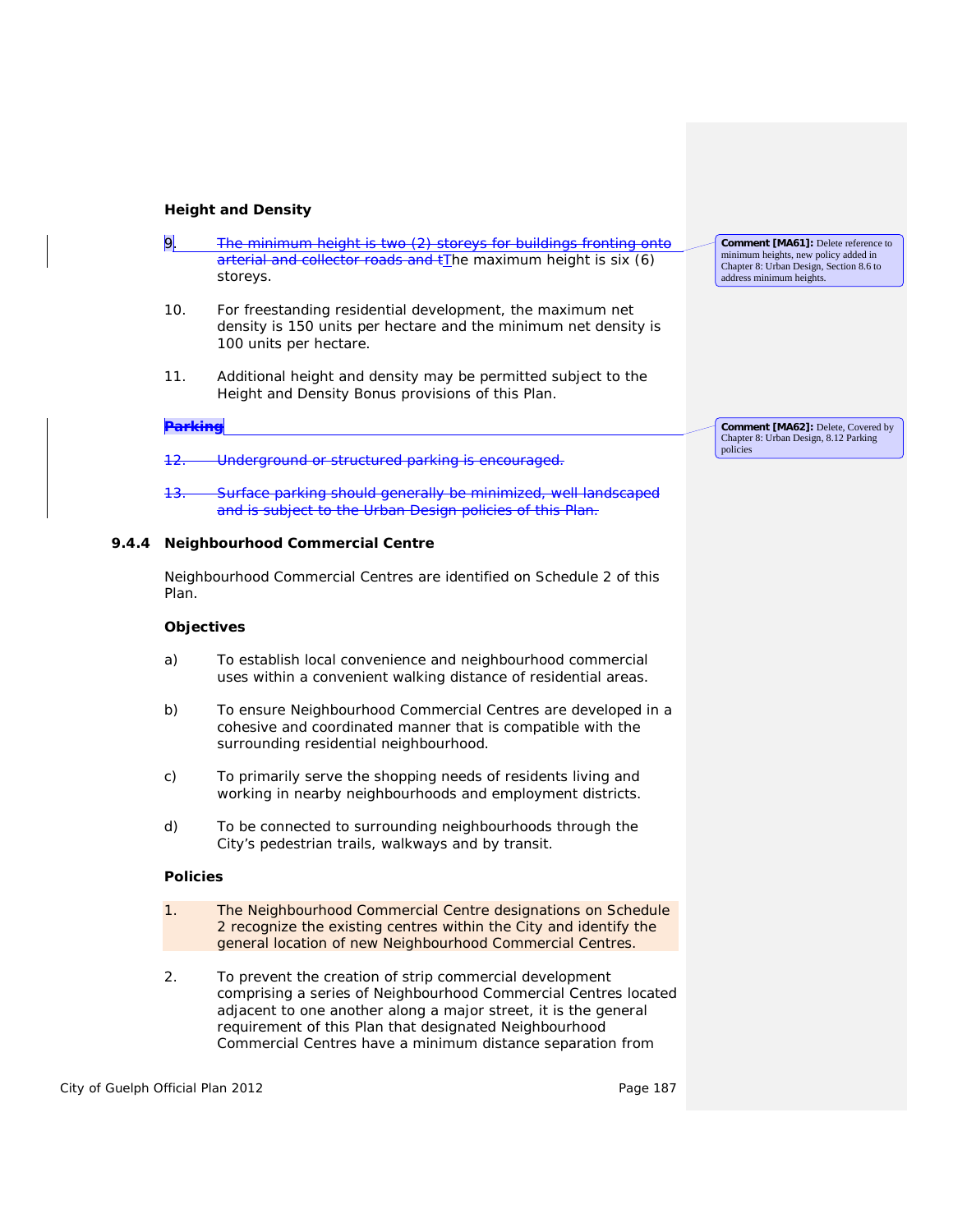one another of 500 metres.

- 3. This Plan intends that a Neighbourhood Commercial Centre shall not be extended or enlarged to provide more than 4,650 square metres (50,000 square feet) of *gross floor area*.
- 4. Notwithstanding policy 9.4.4.3, the existing Neighbourhood Commercial Centres listed below will be permitted to provide a maximum of 10,000 square metres (108,000 square feet) of *gross floor area:*
	- Speedvale Avenue at Stevenson Street
	- Victoria Road at Grange Street
	- Victoria Road at York Road
	- Kortright Road at Edinburgh Road
	- Harvard Road at Gordon Street
	- Kortright Road at Gordon Street
	- Wellington Road at Imperial Road.
- 5. A Neighbourhood Commercial Centre as listed in policy 9.4.4.4 shall only be extended or enlarged to provide more than 10,000 square metres (108,000 square feet) of *gross floor area* by amendment to this Plan and shall require a Market Impact Study.
- 6. The maximum *gross floor area* of an individual retail use within a Neighbourhood Commercial Centre shall be 3,250 square metres (35,000 square feet).
- 7. The City will require the aesthetic character of site and building design to conform to the Urban Design policies of this Plan and applicable guidelines, and will incorporate measures into the approval of *Zoning By-laws,* and *Site Plans* to ensure conformity.
- 8. Where new *development* occurs within a Neighbourhood Commercial Centre, adjacent lands will be integrated in terms of internal access roads, entrances from public streets, access to common parking areas, open space, urban squares, grading and stormwater management systems.
- 9. *Development* within the Neighbourhood Commercial Centre designation will be designed to be connected to the wider community by footpaths, sidewalks and bicycle systems and by the placement of buildings in close proximity to the street line near transit facilities.
- 10. The *Zoning By-law* may establish the maximum amount of frontage along arterial roads that may be used for surface parking.

**Comment [MA63]:** Delete, policy incorporated into Chapter 8: Urban Design, 8.12 Parking policies.

 $10<sup>4</sup>$ . Applications for the purpose of establishing or expanding a Neighbourhood Commercial Centre designation will be required to satisfy the following criteria:

City of Guelph Official Plan 2012 **Page 188**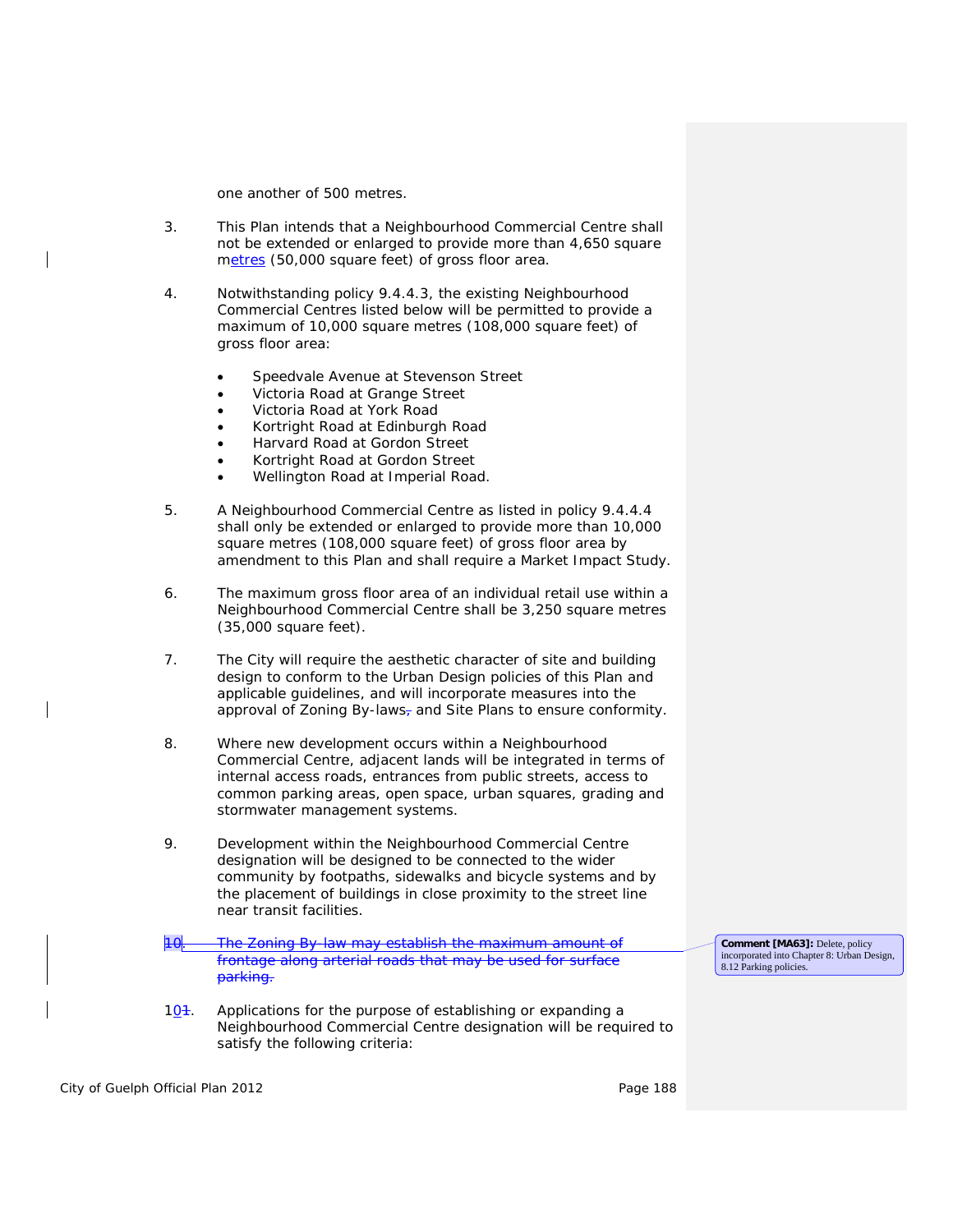- i) located with direct access to an arterial or collector road, preferably at an arterial or collector road intersection;
- ii) the location will contribute to the creation of a compact, well-defined node oriented to a major intersection and does not promote the creation of 'strip commercial' development along a major street;
- iii) designed in a manner that is *compatible* with the building design and use of surrounding properties;
- iv) the location shall minimize the impact of traffic, noise, signs and lighting on adjacent residential areas;
- v) adequate site area will be provided for parking, loading and all other required facilities; and
- vi) adequate landscaping, screening and buffering will be provided to preserve the amenities and appearance of surrounding properties.

## **Permitted Uses**

112. The following uses may be permitted in Neighbourhood Commercial Centres, subject to the applicable provisions of this Plan:

- i) commercial, retail and service uses;
- ii) small-scale offices;
- iii) community services and facilities;
- iv) *live/work*;
- v) medium density multiple unit residential within mixed-use buildings; and
- vi) urban squares.
- 132. Vehicle sales and vehicle repair uses shall not be permitted.
- 143. *Development* will be planned and designed to maintain the principle commercial function through the following:
	- i) commercial, retail and office uses situated on the ground floor; and
	- ii) residential uses only provided on upper floors.

#### **Height and Density**

- 14. **The minimum height is two (2) storeys for buildings fronting onto** arterial and collector roads and tThe maximum height is six (6) storeys.
- 15. Additional building height and density may be considered subject to the Height and Density Bonus provisions of this Plan.

#### **Parking**

16. Underground or structured parking is encouraged.

City of Guelph Official Plan 2012 **Page 189** Page 189

**Comment [MA64]:** Revision, intent is that residential would only be permitted in mixed-use buildings, not as freestanding residential.

**Comment [MA65]:** Delete reference to minimum heights, new policy added in Chapter 8: Urban Design, Section 8.6 to address minimum heights.

**Formatted:** Indent: Left: 3 cm, Hanging: 1.5 cm, Numbered + Level: 1 + Numbering Style: 1, 2, 3, … + Start at: 14 + Alignment: Left + Aligned at: 0.63 cm + Indent at: 1.27 cm

**Comment [MA66]:** Delete, Covered by Chapter 8: Urban Design, 8.12 Parking policies

**Formatted:** Indent: Left: 3 cm, Hanging: 1.5 cm, Numbered + Level: 1 + Numbering Style: 1, 2, 3, … + Start at: 14 + Alignment: Left + Aligned at: 0.63 cm + Indent at: 1.27 cm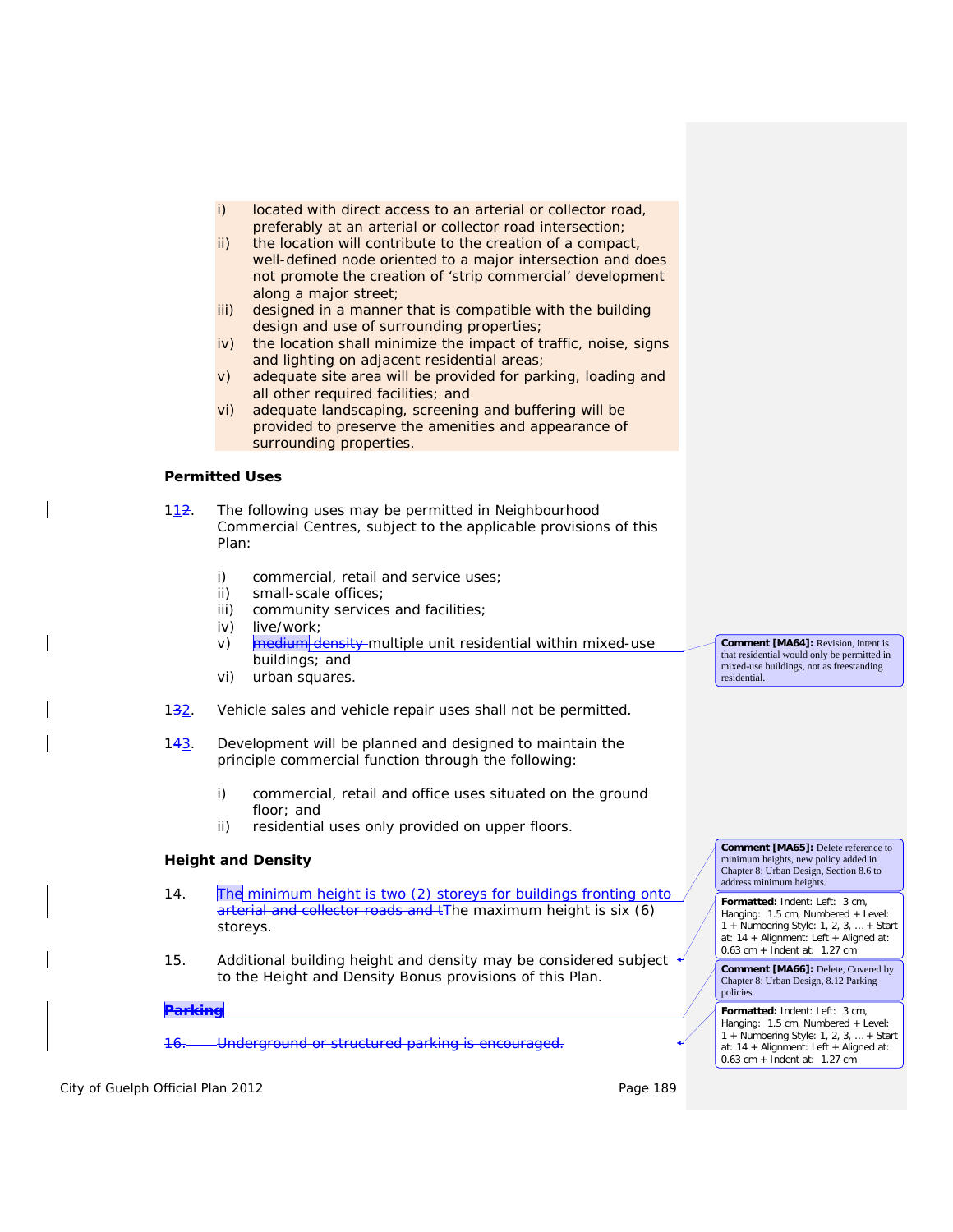Surface parking should generally be minimized, well landscaped and is subject to the Urban Design policies of this Plan.

#### **9.4.5 Service Commercial**

#### **Objectives**

- a) To ensure an adequate supply of *service commercial* uses throughout the City at appropriate locations.
- b) To concentrate highway-oriented and *service commercial* uses within well-defined designated areas, generally along arterial roads.
- c) To discourage the creation of new strip *service commercial development*.
- d) To promote a high standard of building and landscape design for *service commercial* uses and to ensure that pedestrian and vehicular circulation do not conflict.

### **Policies**

- 1. The Service Commercial designation on Schedule 2 of this Plan is intended to provide a location for highway-oriented and *service commercial* uses that do not normally locate within Downtown because of site area or highway exposure needs and which may include commercial uses of an intensive nature that can conflict with residential land uses.
- 2. To promote continued commercial viability of Downtown and planned Mixed-use and Commercial areas $\frac{1}{27}$  the City will limit the range of *retail commercial* uses that may locate within the Service Commercial designation.
- 3. *Development* proposals within Service Commercial designations will be considered only in instances, where adequate vehicular access, off-street parking and all municipal services can be provided.
- 4. In some circumstances *development* may not necessarily be provided with direct access to arterial roads. The City shall encourage integration between adjacent *service commercial* uses in terms of entrances to public streets, internal access roads, common parking areas, grading, open space, stormwater management systems and municipal *infrastructure* provision where feasible.
- 5. The City will require the aesthetic character of site and building design to conform to the Urban Design policies of this Plan and applicable guidelines and will incorporate measures into the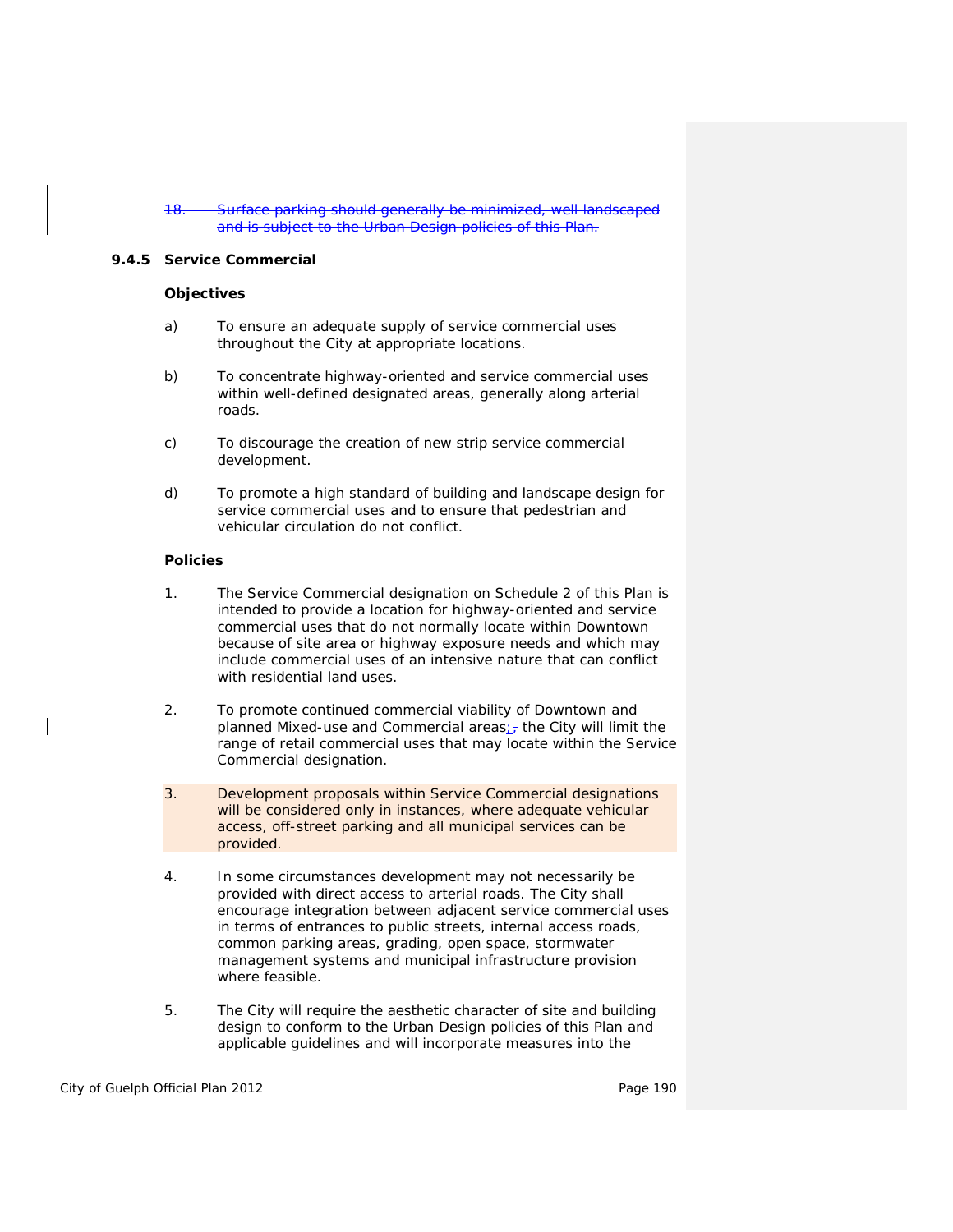approval of *Zoning By-laws* and Site Plans to ensure conformity.

- 6. This Plan will promote the retention of *service commercial* uses within the well-defined areas as identified on Schedule 2 by:
	- i) discouraging the further establishment of new commercial strips and the conversion of lands, located outside of those areas designated Service Commercial on Schedule 2 to commercial use; and
	- ii) promoting the retention of Service Commercial designations along only one side of arterial roads in the City.
- 7. Where *service commercial* uses are adjacent to designated residential areas, design mechanisms, including those outlined in the Urban Design policies of this Plan shall be applied to reduce potential incompatibilities. These design mechanisms may be specified in the implementing *Zoning By-law* and Site Plans and may include building location, buffering, screening and landscaping requirements.

#### **Permitted Uses**

- 8. The following uses may be permitted within the Service Commercial designation subject to the applicable provisions of this Plan:
	- i) *service commercial* uses;
	- ii) complementary uses such as small-scale offices, convenience uses, institutional and commercial recreation or entertainment uses.
- 9. Complementary uses may be permitted provided they do not interfere with the overall form, function and development of the specific area for *service commercial* purposes.

#### **Height and Density**

10. Development of a minimum height of two (2) storeys is strongly encouraged.

#### **9.4.6 Mixed Office/Commercial**

#### **Objectives**

- a) To allow for a variety of freestanding small-scale commercial, office, residential or mixed-use buildings.
- b) To ensure that a *compatible* transition in built-form is provided between uses in this designation and surrounding residential properties.
- c) To allow for a range of *compatible* business uses adjacent to

City of Guelph Official Plan 2012 **Page 191** Page 191

**Comment [MA67]:** Delete reference to minimum heights, new policy added in Chapter 8: Urban Design, Section 8.6 to address minimum heights.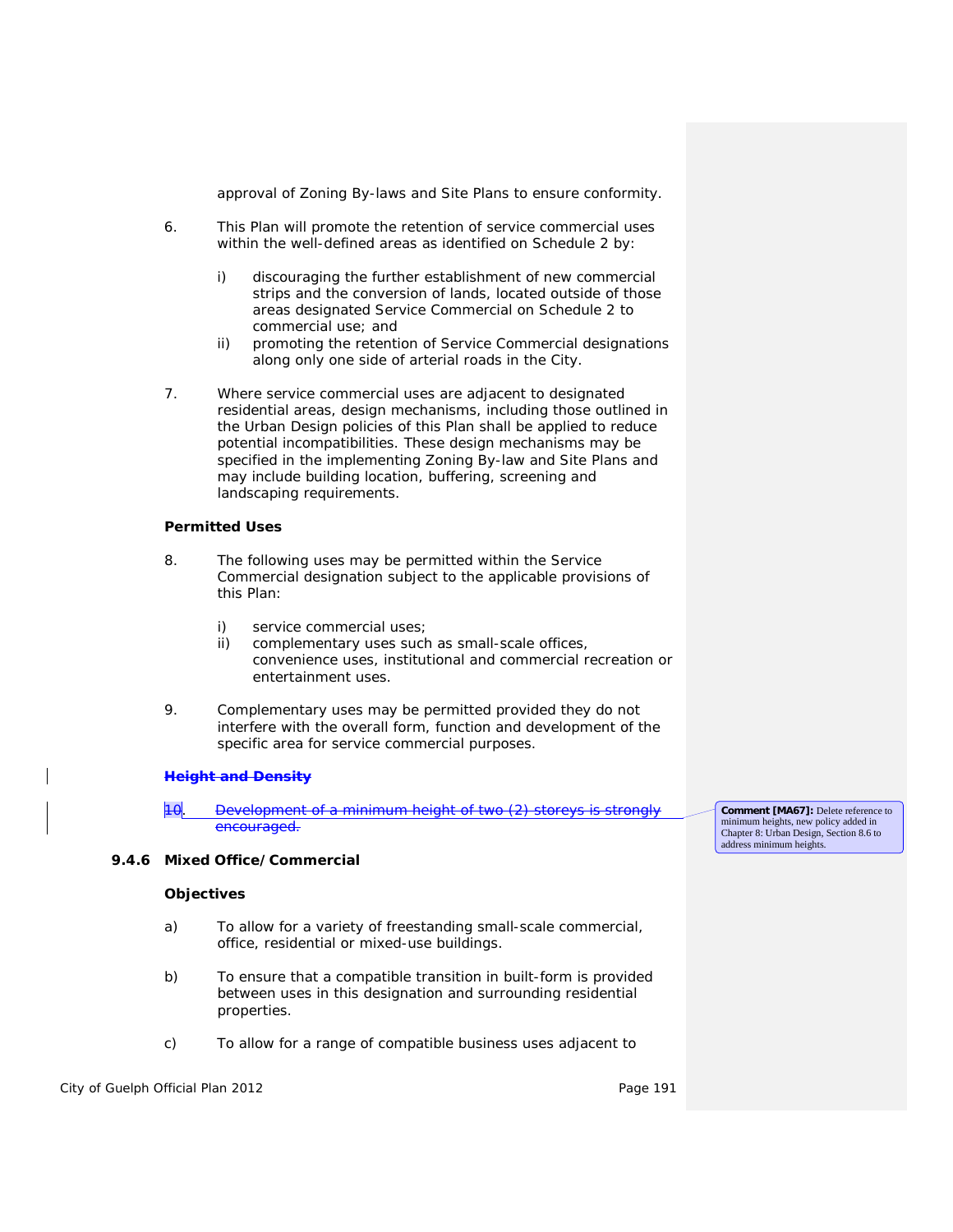residential areas.

d) To promote the continued use, revitalization and *intensification* of these areas for a mix of uses.

#### **Policies**

- 1. The Mixed Office/Commercial designation as identified on Schedule 2 defines areas where a variety of small-scale commercial, office and mixed-uses including residential may be permitted.
- 2. While a variety of commercial uses may be permitted by the Mixed Office/Commercial designation, office, *convenience commercial*, *retail commercial* and personal service uses that serve the needs of the surrounding neighbourhoods are specifically promoted.
- 3. Commercial buildings incorporating *residential units*, either above or behind the ground floor commercial space or freestanding residential buildings are encouraged.
- 4. The Mixed/Office Commercial designation located peripheral to Downtown includes a variety of small-scale commercial and office operations or mixed commercial-residential uses. This Plan promotes the continued use and revitalization of these distinctive areas.
- 5. New commercial, office or mixed-use *development* within the Mixed Office/Commercial designation will be subject to the following criteria:
	- i) building design should have a street orientation, promote continuity in the streetscape and adhere to the Urban Design policies of this Plan;
	- ii) building, property and ancillary structures are designed to be *compatible* with surrounding properties in terms of form, massing, appearance and orientation;
	- iii) adequate parking, loading and access are provided; and
	- iv) adequate municipal services are provided.

## **Permitted Uses**

- 6. The following uses may be permitted within the Mixed Office/Commercial designation subject to the applicable provisions of this Plan:
	- i) *convenience commercial* and small-scale *retail commercial*;
	- ii) small-scale office;
	- iii) personal service; and
	- iv) detached, semi-detached, townhouses and apartments.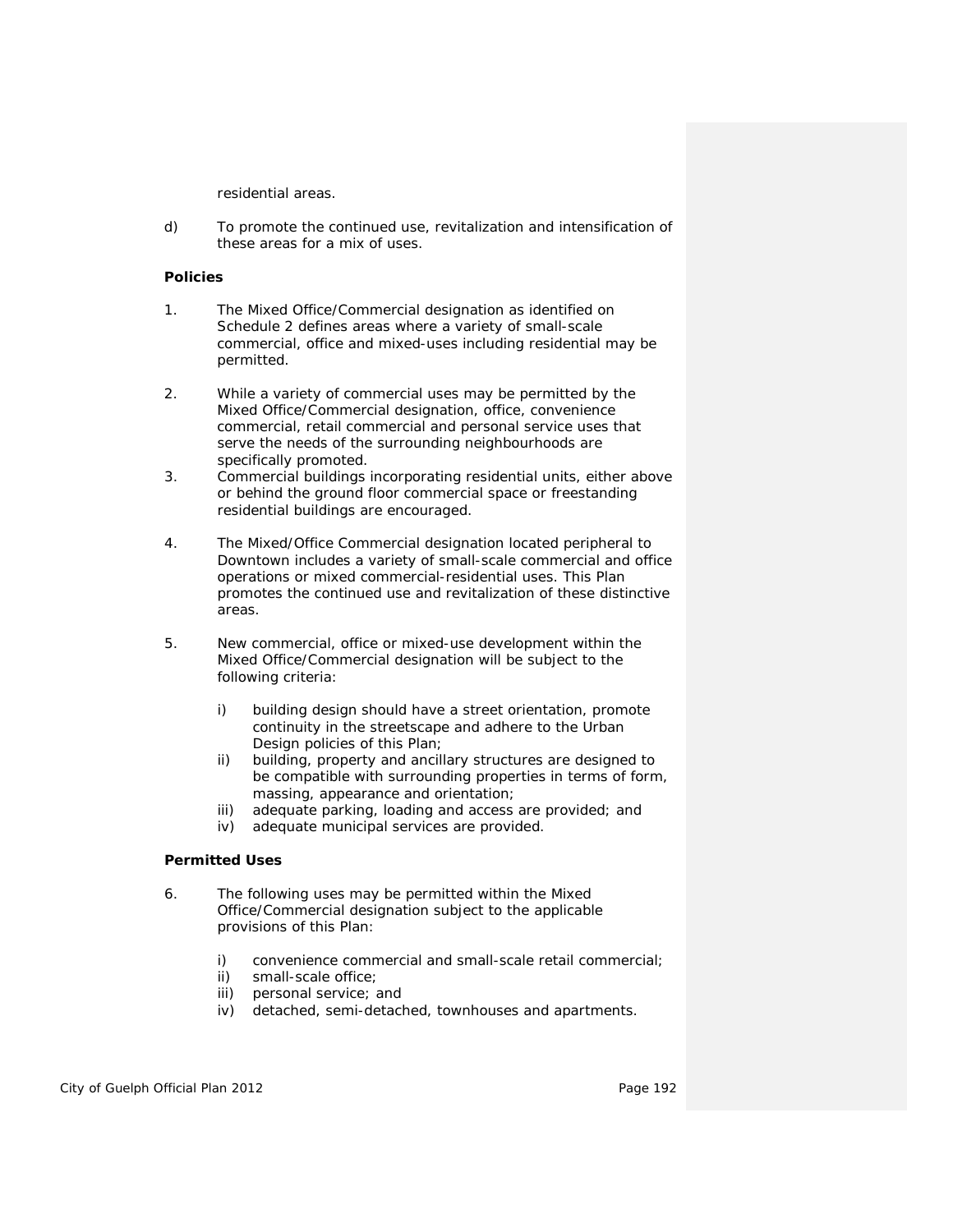### **Height and Density**

- 7. The maximum height is four (4) storeys.
- 8. Residential *development* may be permitted to a maximum *net density* of 100 units per hectare.
- 9. Increased height and density may be permitted in accordance with the Height and Density Bonus policies of this Plan.

## **9.5 Employment Designations**

The Employment policies apply to the following four designations on Schedule 2:

- **Industrial**
- Corporate Business Park
- Institutional Research Park
- **Mixed Business**

The employment lands on Schedule 2 provide an adequate supply and diversity of employment opportunities to the year 2031. To ensure adequate land continues to be available to meet future employment needs, *conversion* of designated employment lands to other uses may only be permitted in accordance with the policies of Section 3.14 of this Plan.

#### **Objectives**

The following objectives apply to all Employment designations.

- a) To ensure that necessary *infrastructure* is provided to meet current and future employment needs- when required.
- b) To ensure all *employment areas* are accessible and well served by transit, trails and sidewalks.
- c) To require high urban design standards in accordance with the Urban Design policies of the Plan, particularly adjacent to arterial and collector roads and provincial highways.
- d) To encourage renewable and alternative energy, *district energy* and to achieve conservation or efficiencies of energy and water within and between employment uses and, where possible, surrounding land uses.
- e) To increase the overall density of jobs and promote efficient use of land through compact built form, increased height and reduced building footprints.
- f) To support a range and mix of employment uses that will contribute to ensure higher employment densities are and achieved in the *greenfield area* in order to contribute to the achievement of the minimum overall *density target* of 50 persons and jobs per hectare in the *greenfield area*.

**Comment [MA68]:** Revision to provide clarity.

City of Guelph Official Plan 2012 **Page 193** Page 193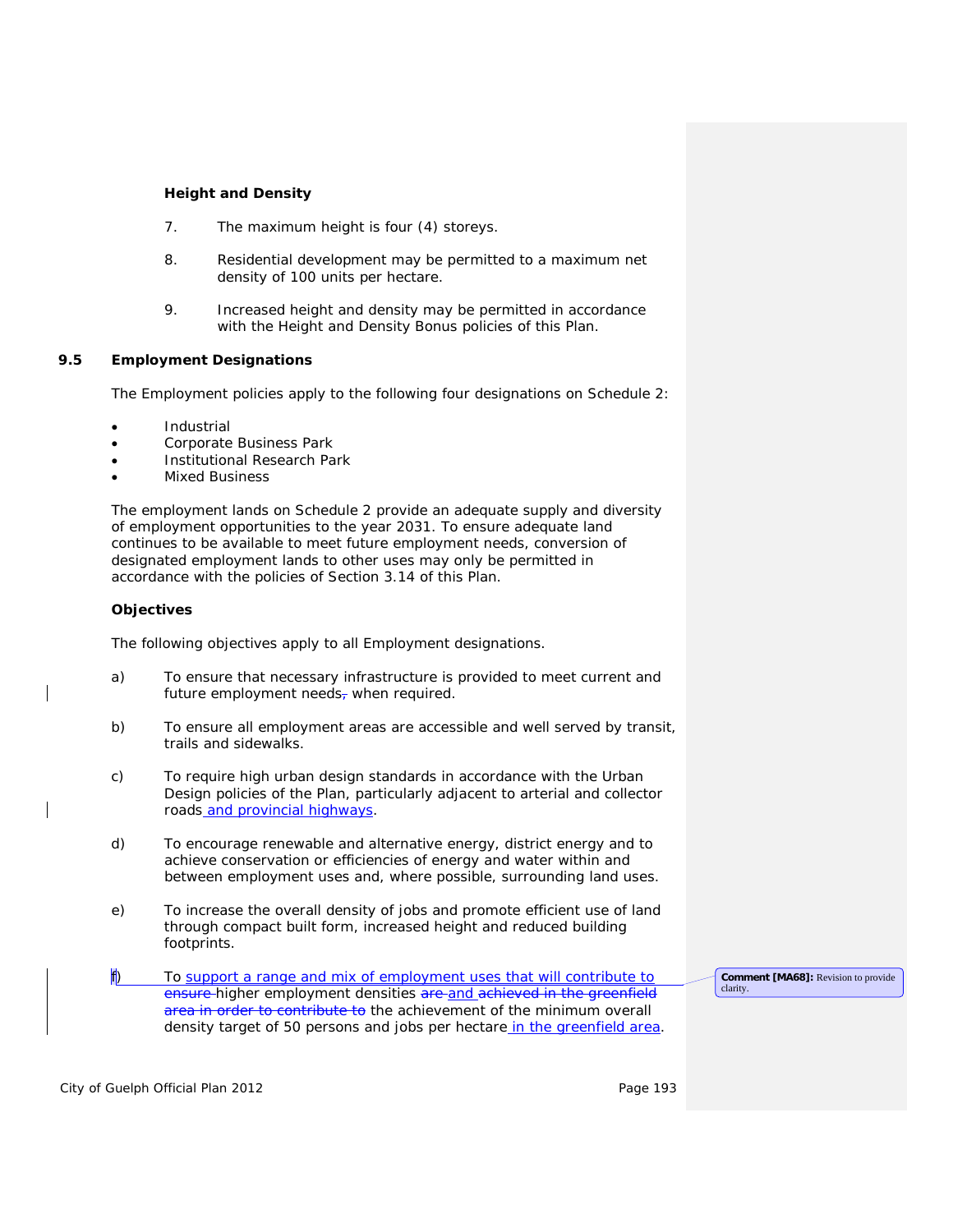#### **9.5.1 General Policies**

The following general policies apply to all Employment designations.

- 1. Industries which require high volumes of water use should demonstrate through a Water Conservation Efficiency Study that water consumption will be reduced through on-site processing or recycling.
- 2. The *Zoning By-law* may restrict industries which require high volumes of water use to protect service capacity needs of planned growth.
- 3. The pattern and design of streets and sidewalks should facilitate accessibility, walking, cycling and transit use and should be connected within and outside the *employment areas*.
- 4. Where employment uses are adjacent to designated residential uses, design mechanisms, including those outlined in the Urban Design policies of this Plan shall apply to reduce potential land use incompatibilities.
- 5. Where residual heat, energy or water is produced in an employment process, it is encouraged to be reused on site or off site in conjunction with other land uses or through existing or planned *district energy* systems.
- 6. *Development* along the Hanlon Expressway (Highway 6) and at gateways to the City will be developed in accordance with the Urban Design policies of this Plan and area specific guidelines that may be prepared from time to time.

## **9.5.2 Industrial**

#### **Objectives**

- a) To ensure sufficient serviced industrial land is available to attract a diversified range of industrial uses.
- b) To ensure the efficient use of existing industrial land and promote *redevelopment* of under-used or *brownfield sites*.
- c) To promote and provide for the needs of, and facilitate the establishment of small-scale industries, incubator-type establishments and the expansion of existing industries.
- d) To promote and implement high urban design standards and landscaping to ensure attractive industrial *developments*.
- e) To prevent the establishment of offensive trades and nuisances that will hinder the orderly development of the community and be detrimental to the environment.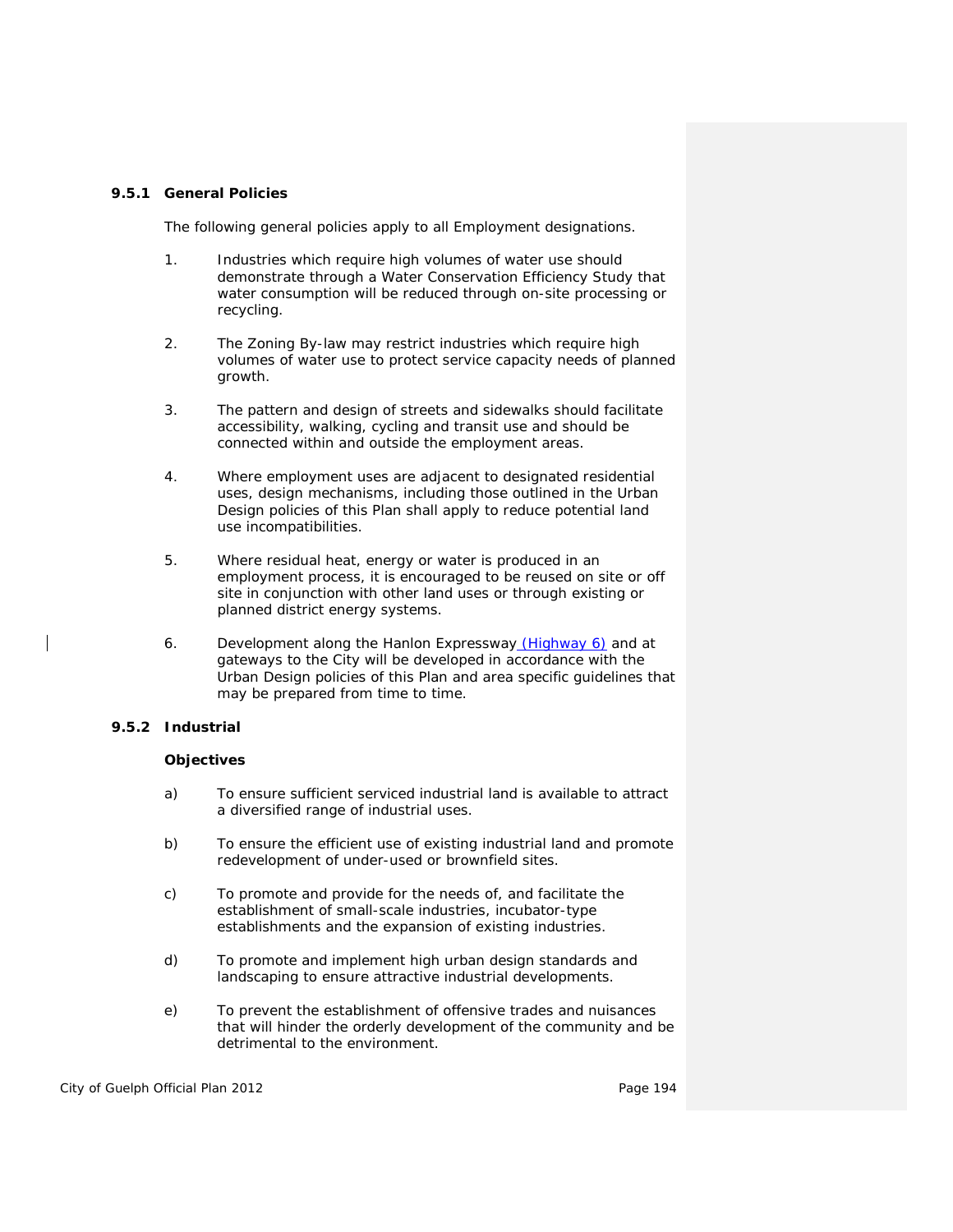#### **Policies**

- 1. To ensure an adequate supply and variety of serviced industrial land is available to meet the requirements of industrial development the City may:
	- i) purchase, develop, and market lands for industrial use; and
	- ii) provide for industrial designations in the various geographic locations of Guelph to minimize journey to-work trips and create a diversified economy.
- 2. To encourage the *development* of attractive industrial areas, and to preserve sites along arterial roads for those industries that desire or require visibility, the City will:
	- i) direct such uses as contractors' yards, repair and servicing operations, transportation terminals and utility yards to locate along local or collector roads that are not located within an *industrial park*;
	- ii) maintain higher development standards along arterial roads or within an *industrial park* for such matters as: parking, loading areas, outside storage, landscaping, buffer strips and setback requirements; and
	- iii) recognize a variety of categories of industrial zones in the *Zoning By-law.*
- $\frac{1}{3}$ . Warehousing and indoor bulk storage of goods will primarily directed to locate on industrially designated lands within the *builtup area* where there is convenient access to the Hanlon Expressway or rail lines.
- 43. Land designated Industrial south of Clair Road West on Schedule 2 of this Plan shall generally be characterized by larger, free standing industrial buildings displaying appropriate design standards and sensitivity to natural setting and existing adjacent uses.
- 54. Where industrial and residential or other *sensitive land uses* are proposed in proximity to one another, the City shall use Ministry of the Environment guidelines to require appropriate planning/land use regulatory measures that will promote *compatibility* between these two land use types. Measures that can assist in creating *compatible* environmental conditions for these basic land uses may include, but not be limited to the requirement for minimum separation distances, sound proofing measures, and odour and particulate capture devices.
- 65. Industrial land within the Hanlon Creek Business Park (lands located to the west of the Hanlon Expressway and in proximity to Laird Road) will be subject to the following land use *compatibility* considerations. Where a *development* application is proposed

**Comment [MA69]:** Policy moved to Section 3.14 Employment Lands and wording modified.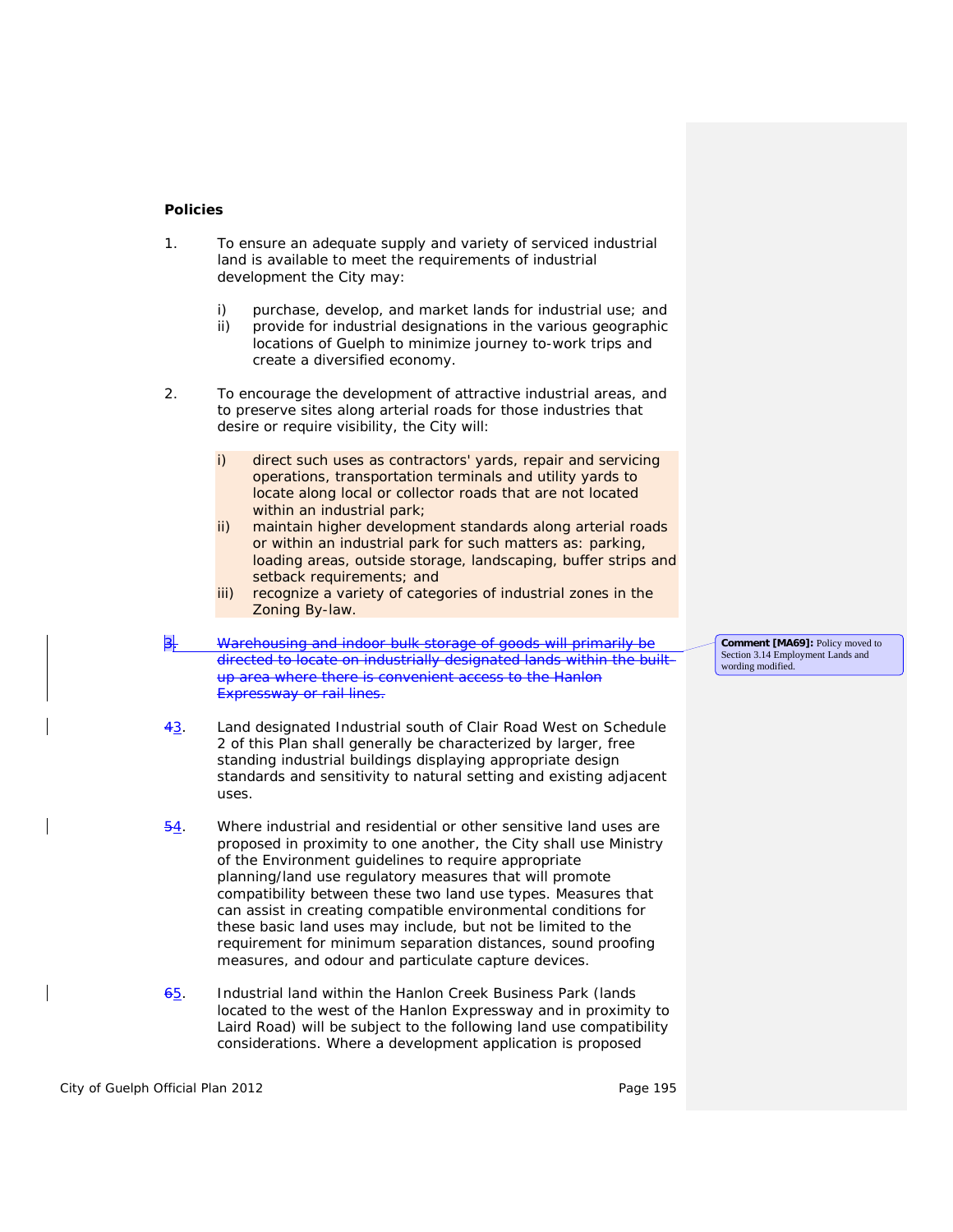which would permit industrial and residential (or other sensitive uses) to be located in proximity to one another and may have an adverse effect, the City may require that one or more of the following measures be used to promote land use *compatibility*:

- i) Ministry of the Environment Guidelines will be applied to ensure adequate separation distances;
- ii) a Noise Impact Study may be required, in compliance with the Ministry of the Environment Guidelines and prepared by a recognized acoustical consultant. This study will be prepared to the satisfaction of the City. Where appropriate, noise mitigation measures and warning clauses will be included in the recommendations;
- iii) appropriate conditions of *development* approval be imposed to mitigate identified *compatibility* issues;
- iv) appropriate regulations be included in the implementing *Zoning By-law*. These regulations may include but are not limited to, minimum building setbacks, maximum building heights, loading space locations, waste, refuse and composting facility locations, outdoor storage locations, requirements for buffer strips, fencing and berms; and
- v) impose a Holding Zone to ensure that conditions encouraging land use *compatibility* are implemented.
- $76.$  Attractiveness and consistency of image are of prime importance for the built form in gateway locations which are highly visible and adjacent to the Hanlon Expressway. In this regard the City may prepare specific urban design guidelines to provide direction with respect to design principles for *development* in this area.
- 87. Generally, the following *development* criteria are applicable to lands designated industrial adjacent to the Hanlon Expressway:
	- i) building elements and/or landscaping should be used to screen views to parking and loading areas; and
	- ii) outdoor storage shall not be visible from the Hanlon Expressway.
- 98. Vertical warehousing, second floor offices and other related uses above the first storey are encouraged to reduce land consumption and increase the number of jobs per hectare, particularly in the *greenfield area*.
- 409. Within areas designated Industrial on Schedule 2 of this Plan, there are a number of properties that have existing zoning, which permits a variety of commercially oriented uses. Although the presence of these commercial uses is not in keeping with the policies of this Plan, the City will recognize these existing uses in the *Zoning By-law*.
- 1110. Legally existing industrial establishments not located within areas designated Industrial on Schedule 2 of this Plan shall be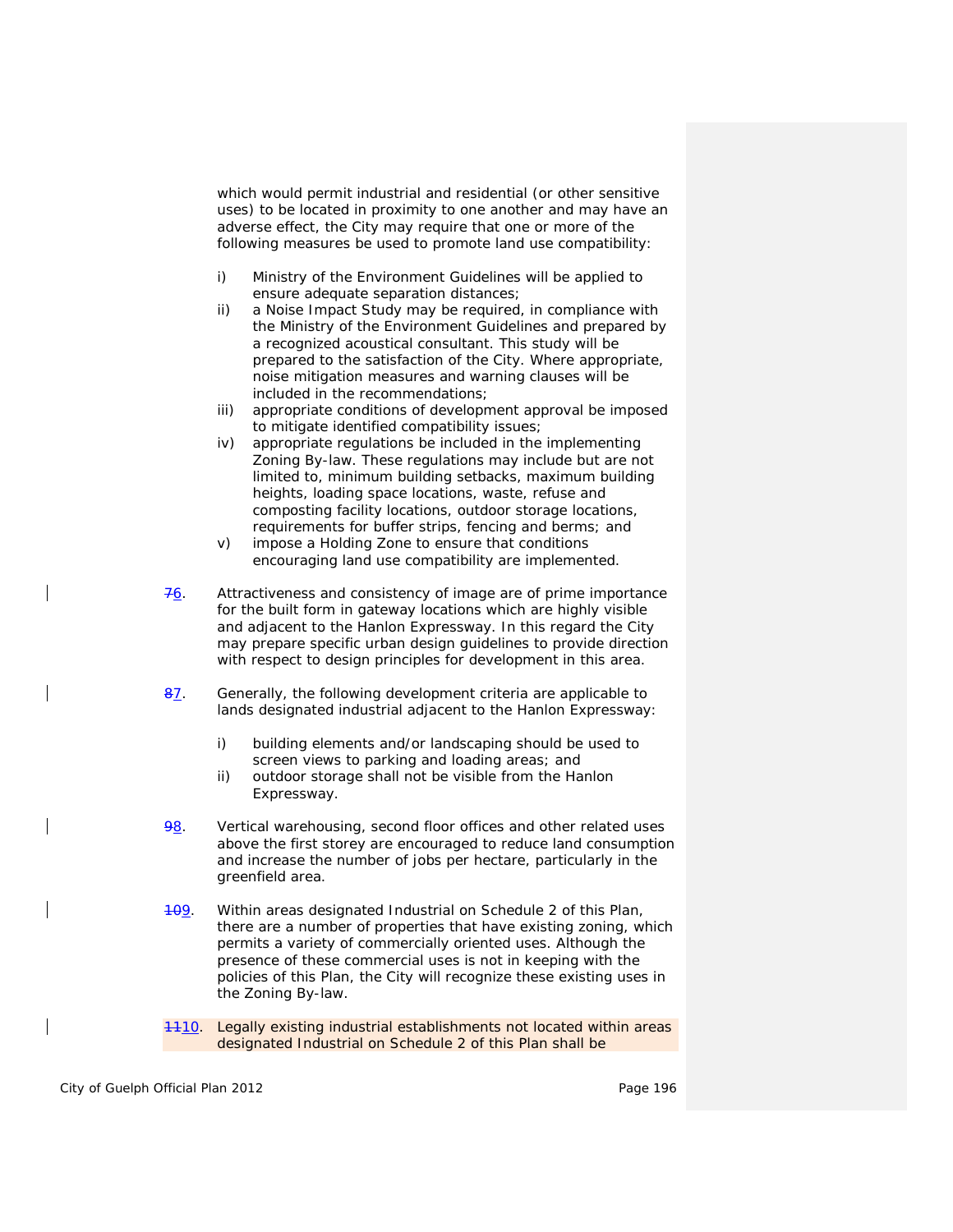recognized as legal conforming uses, subject to the zoning provisions in effect at the time of passing of this Plan. When these industries require expansion or the site is to be redeveloped for another land use activity, these industrial establishments will be encouraged to relocate into one of the designated industrial areas of the City.

## **Permitted Uses**

**1211.** The following uses may be permitted within the Industrial designation subject to the applicable provisions of this Plan:

- i) industrial uses, including the manufacturing, fabricating, processing, assembly and packaging of goods, foods and raw materials;
- ii) warehousing and bulk storage of goods;
- iii) laboratories;
- iv) computer and data processing;
- v) research and development facilities;
- vi) printing, publishing and broadcasting facilities;
- vii) repair and servicing operations;
- viii) transportation terminals;
- ix) contractors' yards; and
- x) complementary uses (such as corporate offices, open space and recreation facilities, restaurants, financial institutions, *child care centres*, public and institutional uses and utilities) which do not detract from, and are *compatible* with, the development and operation of industrial uses.
- 1312. Complementary uses may be permitted within the Industrial designation by a *Zoning By-law* amendment.
- 4413. Commercial uses will not be permitted within the Industrial designation.
- 4514. Factory sales outlets may be permitted as an accessory use provided only those items that are substantially manufactured or assembled on site are sold. The sales outlet must be entirely located on the site on which the items for sale are manufactured or assembled.

#### **Height and Density**

| 11<br><del>to.</del> | minimum height of 2 storeys is encouraged.                                                                                             | <b>Comment [MA70]:</b> Delete reference to                                                                                    |
|----------------------|----------------------------------------------------------------------------------------------------------------------------------------|-------------------------------------------------------------------------------------------------------------------------------|
| 17<br>$+$ .          | The City shall plan to achieve an average density of 36 jobs per                                                                       | minimum heights, new policy added in<br>Chapter 8: Urban Design, Section 8.6 to<br>address minimum heights.                   |
| <u>10</u><br>тσ.     | hectare on lands designated Industrial in the greenfield area.<br><i>Development</i> with densities of 36 jobs per hectare or more are | <b>Comment [MA71]:</b> Move, these<br>policies have been modified and are now<br>included in Section 3.14 Employment<br>Lands |
|                      | highly encouraged to locate within the greenfield area.                                                                                |                                                                                                                               |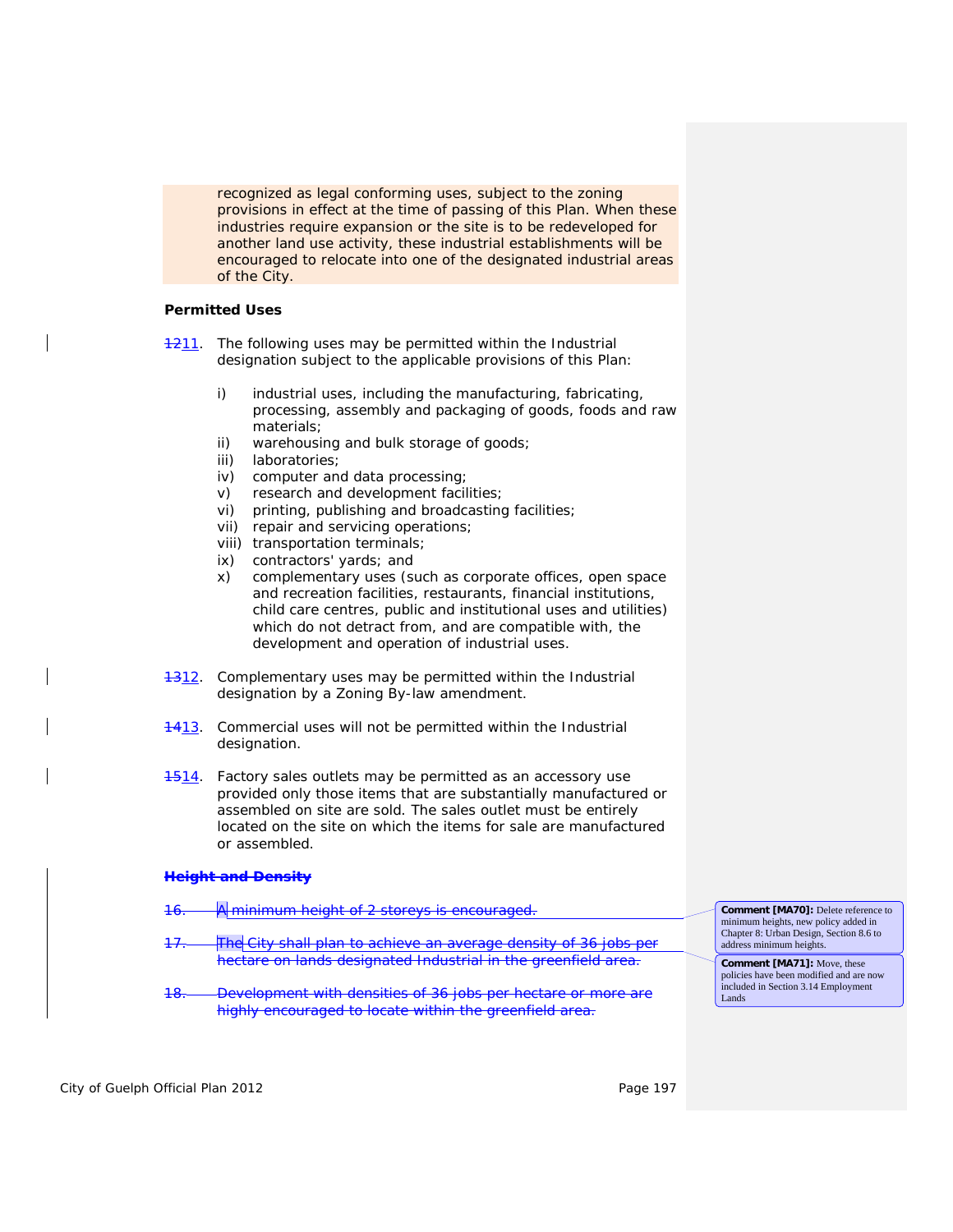#### **Parking**

19. Surface parking should generally be minimized, and is subject to the Urban Design policies of this Plan.

#### **9.5.3 Corporate Business Park**

#### **Objectives**

- a) To provide lands which can be used for office, administrative and/or research and development facilities.
- b) To permit a limited range of commercial uses that serve employment uses.
- c) To outline *development* criteria that will promote the sensitive integration of corporate business uses at the gateways to Guelph.
- d) To ensure that *development* is sensitive to adjacent *Natural Heritage System* and designated residential areas.
- e) To require high urban design standards to ensure attractive and consistent built form.
- f) To encourage the use of renewable and alternative energy within Corporate Business Parks.

#### **Policies**

- 1. The Corporate Business Park designation on Schedule 2 of this Plan is intended to provide areas where employment opportunities can be provided in the "knowledge-based" technology field.
- 2. High standards of urban design and built form will be required for *development* proposals within the Corporate Business Park designation, which shall recognize and address:
	- i) the prominence of the Corporate Business Park in association with the southern gateway locations to Guelph;
	- ii) the environmental sensitivity of *natural heritage features* that are found in proximity to the Corporate Business Park lands; and
	- iii) the need to promote *compatibility* in land use and design between the Corporate Business Park lands and residential uses in the south end of Guelph.
- 3. *Development* proposals within the Corporate Business Park designation will be subject to the Urban Design policies of this Plan including gateway policies.
- 4. Buildings should have a consistent setback from the public right-

City of Guelph Official Plan 2012 **Page 198** Page 198

**Comment [MA72]:** Delete, Covered by Chapter 8: Urban Design, 8.12 Parking policies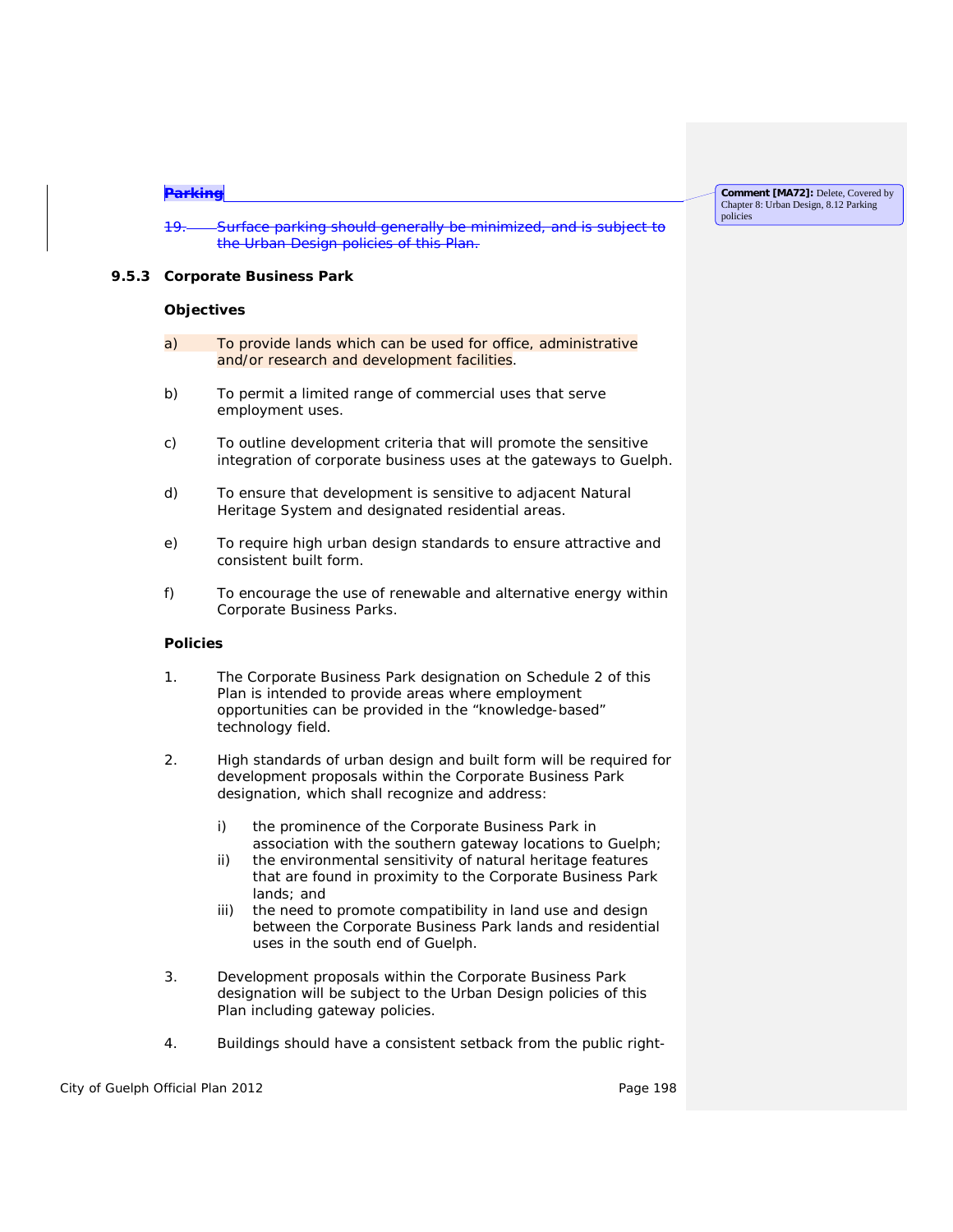of-way to create an attractive and consistent streetscape. The implementation of this provision is particularly applicable along arterial and collector roads.

- 5. Building elements and/or landscaping should be used to screen views to parking and loading areas facing a public street.
- 6. Where Corporate Business Park and residential uses are in proximity to one another, the City shall require appropriate planning/land use controls to enhance *compatibility* between these land use types in accordance with the Ministry of the Environment guidelines. Measures that can assist in enhancing *compatibility* include but are not limited to minimum separation distances, sound proofing, odour and particulate control, landscaping and berming. Such measures will be implemented through means of the *Zoning By-law*, *Site Plan* Control, and/or the use of urban design guidelines.
- 7. Corporate Business Park designated land west of the Hanlon Expressway has a high level of visibility from the Hanlon Expressway. By virtue of its visual prominence, excellent access, proximity to Highway 401, and distinctive natural setting, *development* of this area should occur in a manner which establishes a park or campus like setting with extensive landscaping and a high standard of urban design in accordance with the following provision:
	- i) architectural detail, building massing, landscaping and site design shall collectively result in establishing an attractive entrance or gateway feature for the City in this location. Design and building control shall also be used to maintain sensitivity to nearby designated residential or natural areas. In this regard the City may prepare specific urban design guidelines to provide direction with respect to design principles.
- 8. Corporate Business Park designated land east of the Hanlon Expressway has a high level of visibility from Gordon Street. By virtue of its visual exposure and access to Gordon Street, proximity to Highway 401, and distinctive natural setting, *development* of this area should occur in a manner which establishes a park or campus like setting with extensive landscaping and a high standard of urban design in accordance with the following provision:
	- i) architectural detail, building massing, landscaping, and site design shall collectively result in establishing an attractive entrance or gateway feature for the City of Guelph in this location. Design and building control shall also be used to maintain sensitivity to nearby designated residential or natural areas. In this regard the City will prepare specific urban design guidelines to provide direction with respect to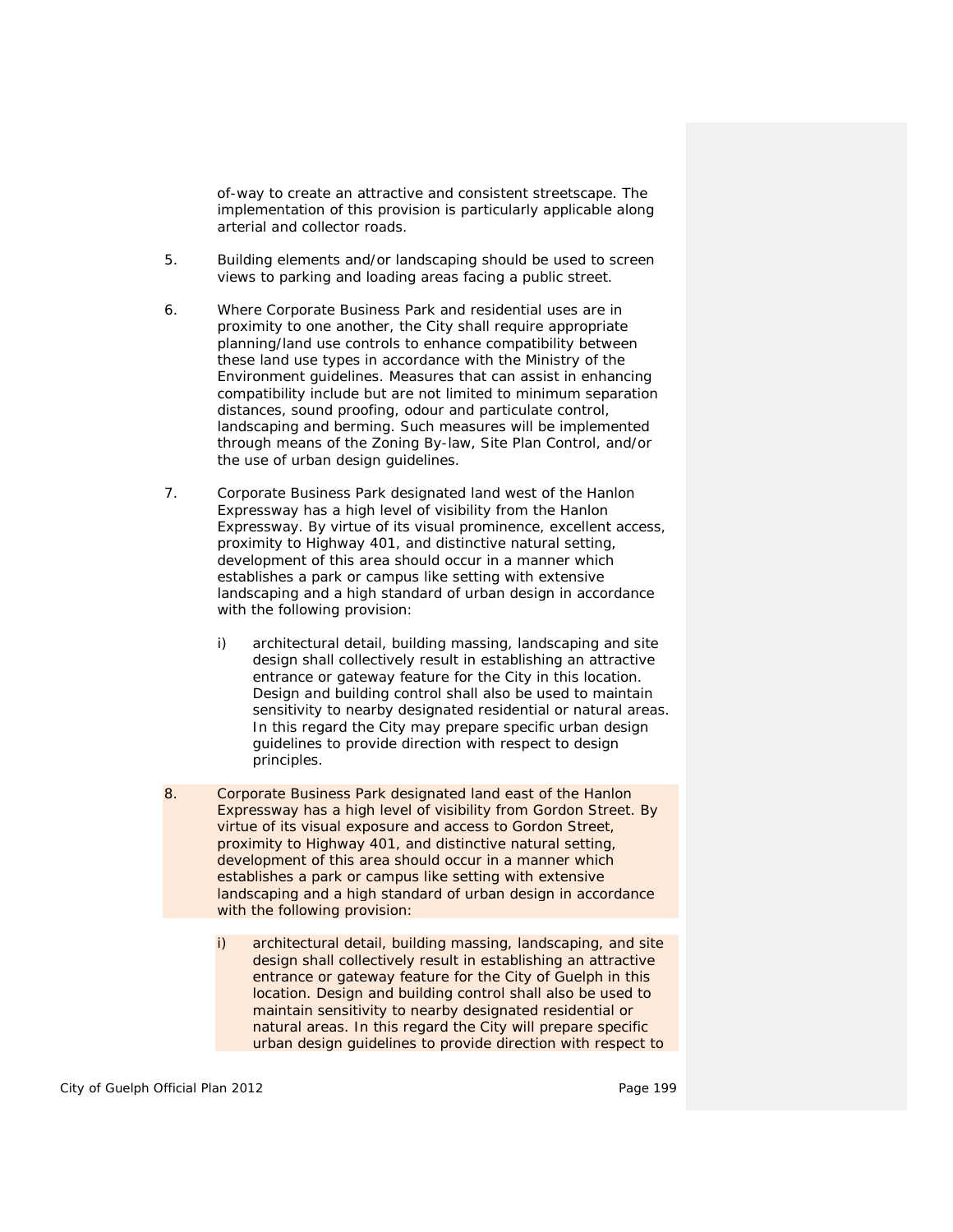design principles.

#### **Permitted Uses**

- 9. The following uses may be permitted in the Corporate Business Park designation subject to the applicable provisions of this Plan:
	- i) office and administrative facilities;
	- ii) manufacturing;
	- iii) warehousing;<br>iv) hotel and con
	- hotel and convention facilities;
	- v) research and development facilities;
	- vi) associated ancillary retail uses that are an integral component of the primary uses; and
	- vii) complementary or accessory uses may be permitted. Such uses may include restaurants, financial institutions, medical services, fitness centres, open space and recreation facilities and *child care centres*.
- 10. Notwithstanding the uses permitted in 9.5.3.9, lands located west of the Hanlon Expressway at the main entrance to the Hanlon Creek Business Park on Laird Road may be permitted to be used for *service commercial* uses in free standing or multi-tenant buildings provided that such uses are directly related to, associated with and directly supportive of the corporate business and industrial uses in the Hanlon Creek Business Park. The *Zoning By-law* will establish the appropriate range of *service commercial* uses which may include *convenience commercial*, financial establishments, *child care centre*, personal service, restaurant, commercial school, hotel, office supply and print shop. More intensive highway *service commercial* type uses and vehicle-related uses shall not be permitted.
- 11. The implementing *Zoning By-law* will establish the zoning categories and appropriate regulations to permit and control uses within the Corporate Business Park designation.
- 12. Uses are permitted within enclosed buildings including multitenant buildings or malls.
- 13. Outdoor storage shall not be permitted.
- 14. The Corporate Business Park lands located west of the Hanlon Expressway shall be appropriately zoned to accommodate larger and/or more intensive users, within single purpose buildings, multi-tenant buildings or groupings of buildings in accordance with the following provision:
	- i) permitted uses may include research and development facilities, trade and convention facilities, computer, electronic and data processing enterprises, office and administrative facilities, manufacturing and warehousing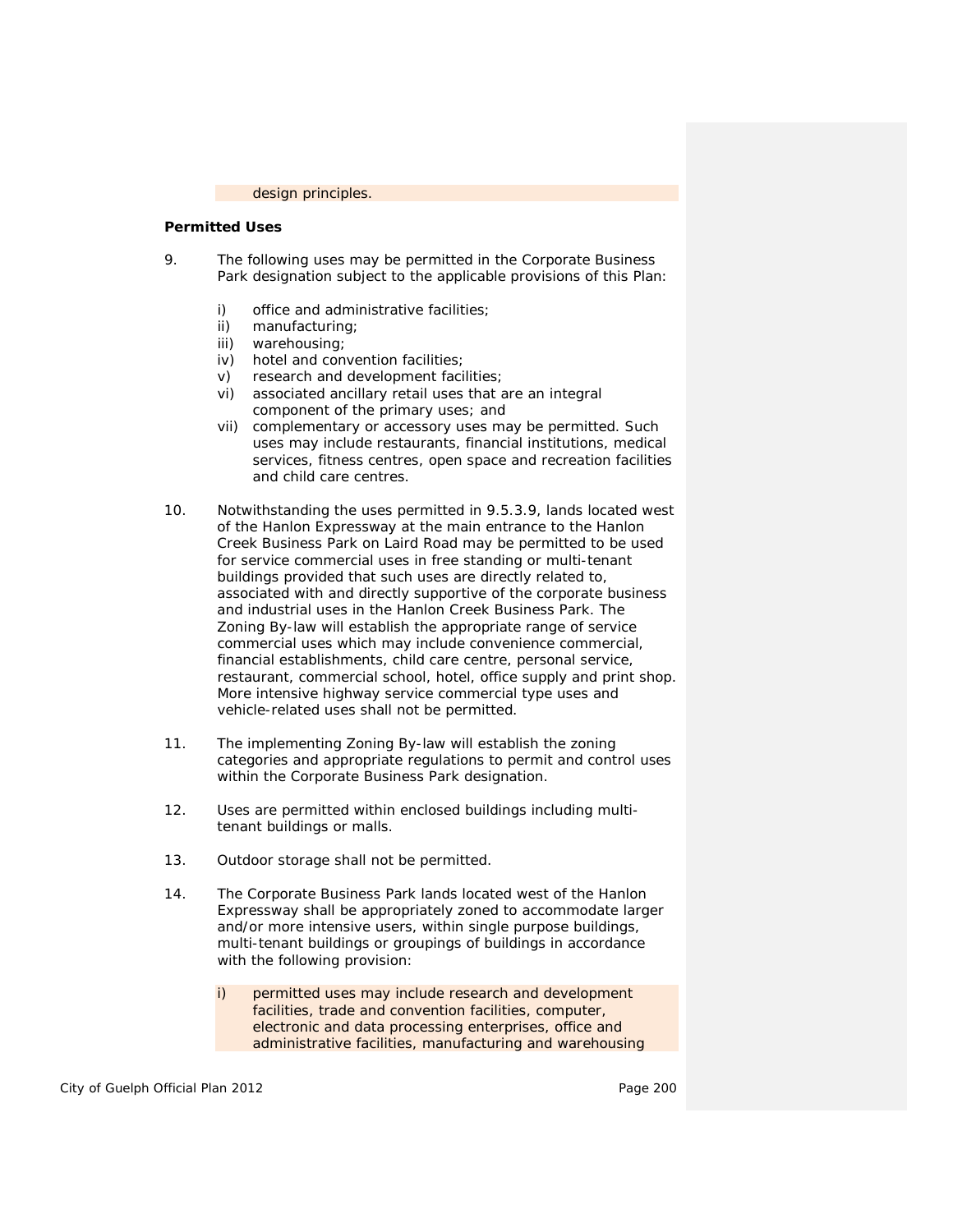within an enclosed building, hotel and complementary *service commercial* uses such as financial institutions and restaurants which are developed as part of a larger building complex. Other complementary uses may be permitted without amendment to this Plan provided that the proposed use is consistent with the planned function of the designation. Permitted complementary uses will be controlled by means of specialized zoning categories and regulations of the implementing *Zoning By-law*.

- 15. Corporate Business Park lands located east of the Hanlon Expressway shall be appropriately zoned to accommodate smaller or less intensive users than the corporate land users found west of the Hanlon. Lot sizes will generally be 4 hectares (10 acres) or smaller for single purpose buildings, groupings of buildings, or mall type buildings in accordance with the following:
	- i) permitted uses will include research and development facilities, computer, electronic and data processing enterprises, corporate office and administrative facilities, assembly and light manufacturing of product lines requiring on-going research and development and the following *service commercial* uses: commercial school, courier service, *day care centre*, financial establishment, hotel, office, office supply, medical office, postal service, print shop, public hall, recreation centre, research establishment, restaurant, telecommunication service, veterinary service. Other complementary uses may be permitted without amendment to this Plan provided that the proposed use is consistent with the planned function of the designation.

#### **Height and Density**

| 17<br>T 71.     | A minimum height of two (2) storeys is strongly encouraged.<br>The City shall plan to achieve an average density of 70 jobs per                                                                                                                                                                                            | <b>Comment [MA73]:</b> Delete reference to<br>minimum heights, new policy added in<br>Chapter 8: Urban Design, Section 8.6 to<br>address minimum heights. |
|-----------------|----------------------------------------------------------------------------------------------------------------------------------------------------------------------------------------------------------------------------------------------------------------------------------------------------------------------------|-----------------------------------------------------------------------------------------------------------------------------------------------------------|
|                 | hectare on lands designated Corporate Business Park in the<br>greenfield area.                                                                                                                                                                                                                                             | <b>Comment [MA74]:</b> Move, this policy<br>have been modified and is now included in<br>Section 3.14 Employment Lands                                    |
| <b>CITATILE</b> |                                                                                                                                                                                                                                                                                                                            | <b>Comment [MA75]: Delete, Policy</b><br>moved to and covered by Chapter 8 Urban<br>Design, 8.12 Parking policies.                                        |
| <del>18.</del>  | Surface parking should be minimized, well landscaped and subject<br>to the Urban Design policies of this Plan. Surface parking for<br>employees should be located in the rear or side yard. Only very<br>limited parking, such as visitor parking, may be permitted within<br>the front yard<br><del>the front yaru.</del> |                                                                                                                                                           |
| ┯               | Structured or underground parking is encouraged to reduce or<br>eliminate the need for surface parking.                                                                                                                                                                                                                    |                                                                                                                                                           |

#### **9.5.4 Institutional/Research Park**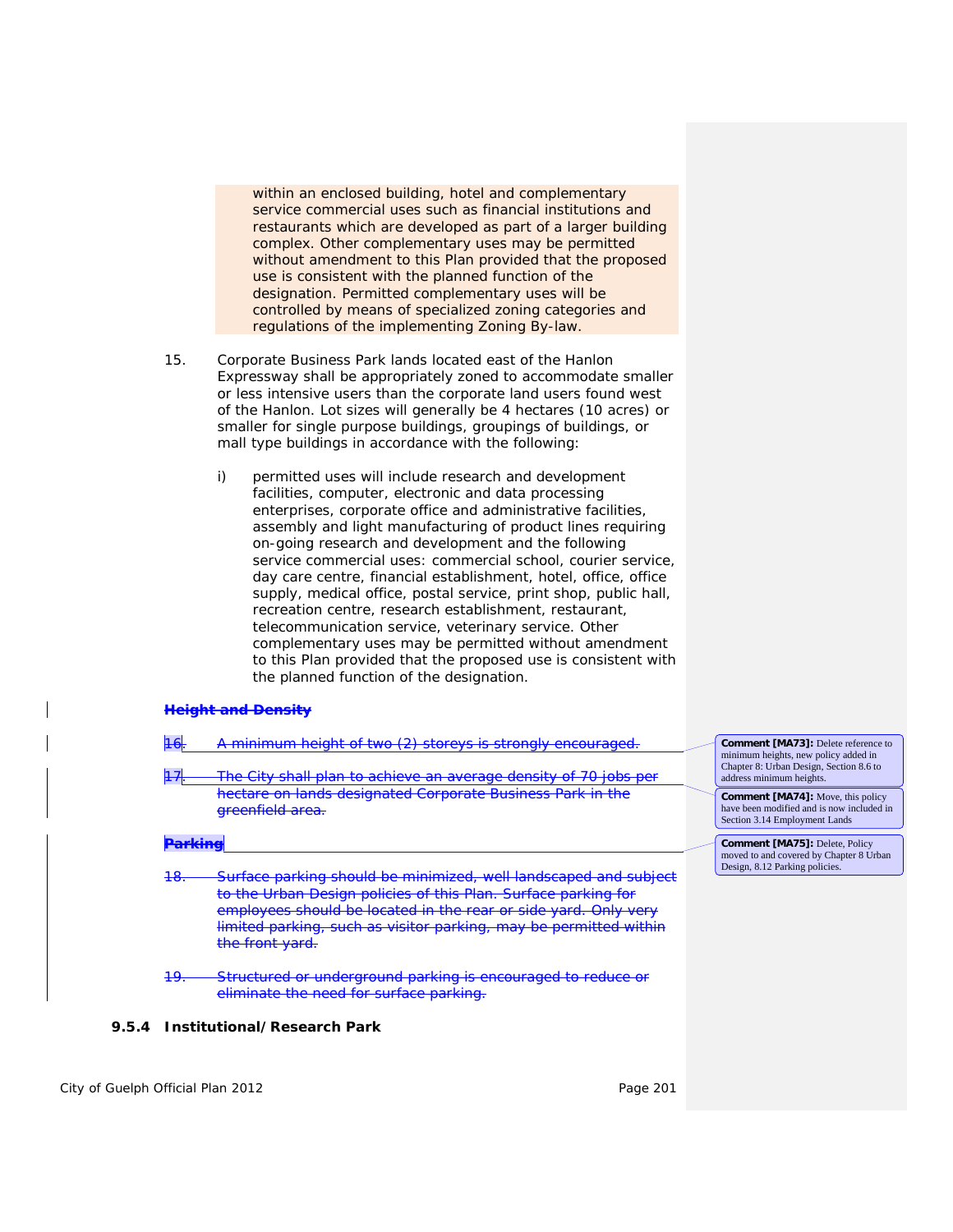## **Objective**

a) To recognize an area where land may be used for major institutional uses, research activities and a limited range of commercial activities.

## **Policies**

- 1. Architectural detail, building massing, landscaping and site design shall ensure an attractive streetscape that is pedestrian oriented.
- 2. *Buffering* will be provided and maintained between the Institutional Research Park designation lands on the south side of Stone Road and the residential area to the south. This *buffering* may be accomplished by a combination of building set-backs, berming and landscaped screening.

#### **Permitted Uses**

- 3. In addition to the uses permitted by the Major Institutional designation of this Plan, the following uses may be permitted on lands designated as Institutional/Research Park, subject to the applicable provisions of this Plan:
	- i) research and development facilities;
	- ii) computer, electronic and data processing enterprises;
	- iii) offices;
	- iv) assembly and manufacturing of product lines requiring ongoing research and development support; and
	- v) *service commercial uses*, such as restaurants and banks.
- 4. In addition to uses specified in policy 9.5.4.3, certain commercial uses may be permitted within the Institutional/Research Park designation in the vicinity of the Stone Road and Gordon Street intersection. Commercial activities shall include *service commercial* uses such as hotel, motel, convention services, recreation and cultural facilities, offices and restaurants.
- 5. Outdoor storage and uses of a noxious nature shall not be permitted.

#### **Height and Density**

minimum height of two (2) storeys is encouraged.

**Parking** 

Surface parking should be minimized, well landscaped and is subject to the Urban Design policies of this Plan. Parking for employees should be located in the rear and side yard. Only

**Comment [MA76]:** Delete reference to minimum heights, new policy added in Chapter 8: Urban Design, Section 8.6 to address minimum heights.

**Comment [MA77]:** Delete, policies moved to and covered by Chapter 8: Urban Design, 8.12 Parking policies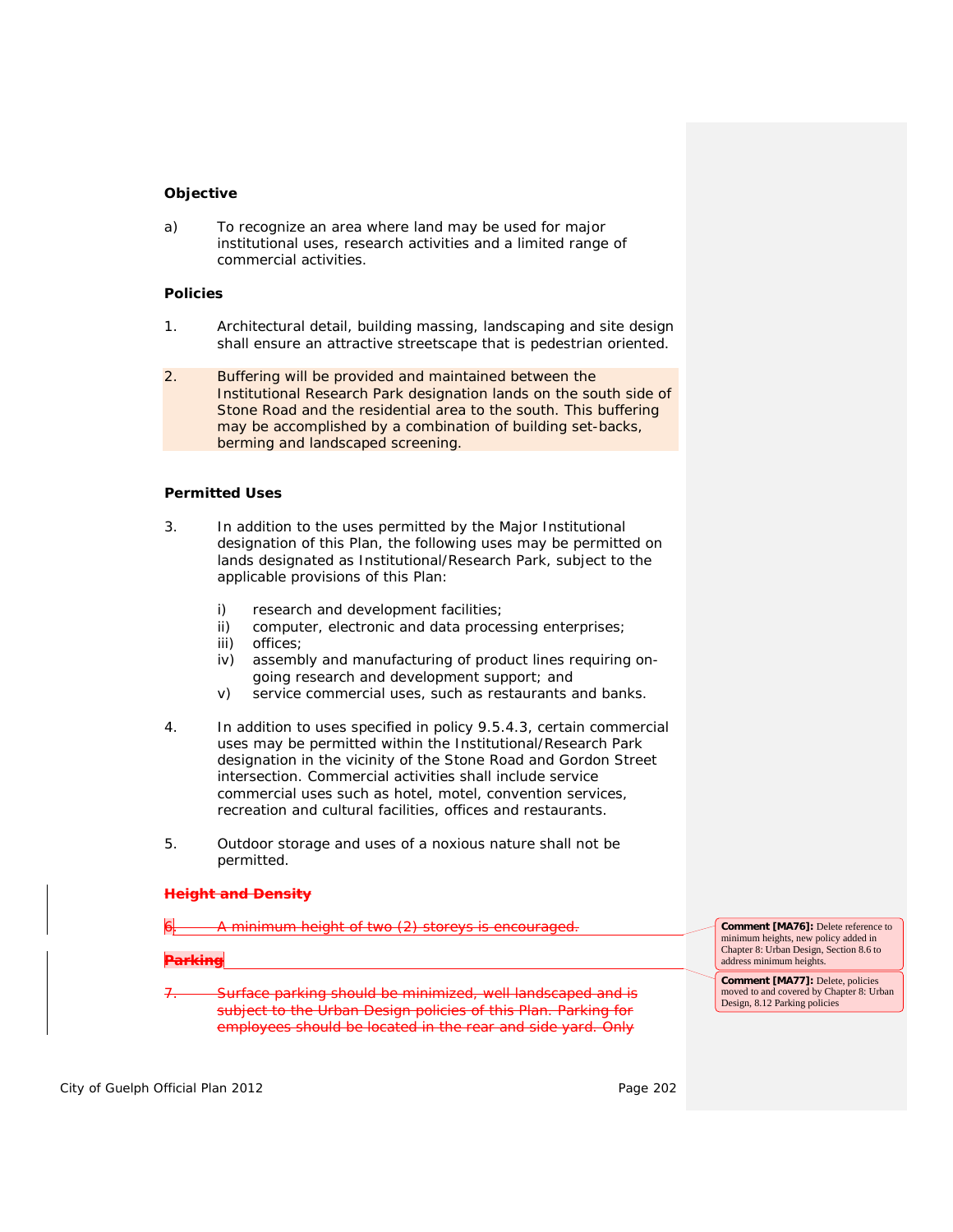limited parking such as visitor parking may be permitted within the front yard.

Structured and/or underground parking is encouraged to reduce or eliminate the need for surface parking.

#### **9.5.5 Mixed Business**

#### **Objectives**

- a) To provide a flexible land use framework permitting a mix of business land use activities.
- b) To promote reinvestment, *intensification* and the efficient use of existing business lands and buildings for business purposes.
- c) To provide opportunities for smaller-scale entrepreneurial enterprises and land use activities that support the needs of business, employees and neighbourhood residents.
- d) To discourage land uses that detract from the planned function of the Mixed Business land use designation.
- e) To restrict the range of *retail commercial* activities permitted within the Mixed Business land use designation.
- f) To promote business land uses which minimize land use compatibility impacts affecting the surrounding residential neighbourhood.
- g) To improve the image of the Mixed Business designation through the implementation of streetscapes improvements and site plan approval.

## **Policies**

- 1. A land use compatibility analysis will be required where industrial and *sensitive uses* are proposed in proximity to one another in accordance with subsection 9.5.2.54 of this Plan.
- 2. New *development* shall meet the required off-street parking, circulation and loading requirements applicable to the proposed land use.
- 3. This Plan promotes streetscape improvements and new *development* proposals are to be implemented in accordance with the Urban Design policies of this Plan.
- 4. Conditions may be imposed on site plan approvals requiring landscaped buffers, screening of outdoor storage, parking, loading and refuse areas. Increased set-backs and buffering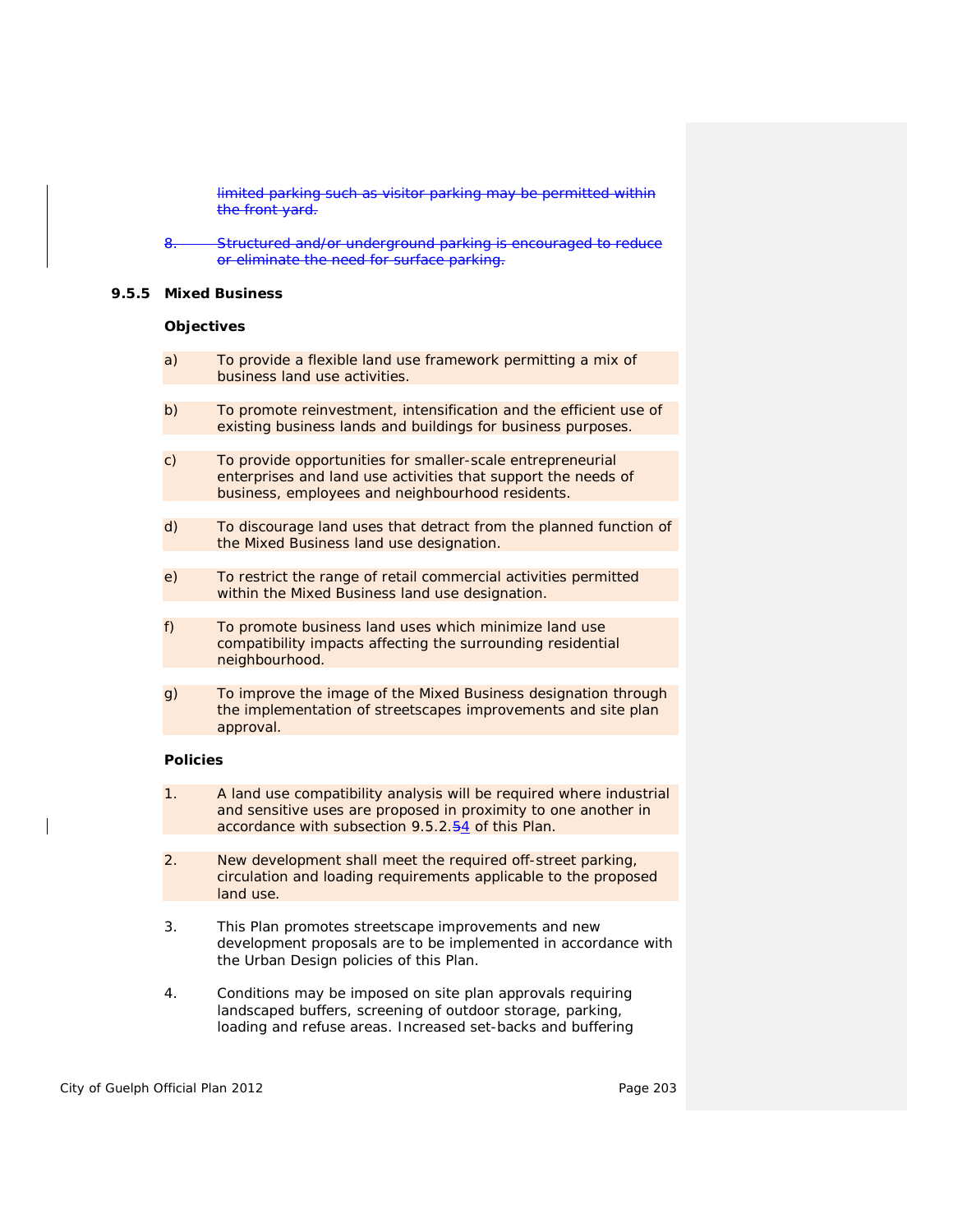- a) To provide effective and efficient utility services to all areas of the City.
- b) To protect public health and safety and to minimize environmental impacts.
- c) To prevent nuisance effects from utility facilities and sites.

# **Policies**

- 1. Facilities shall be operated by the City or under agreement with the City.
- 2. The expansion of a major utility use or establishment of a new facility beyond the boundaries of the Major Utility designations outlined on Schedule 2 shall require an amendment to this Plan in conjunction with the necessary approvals under the *Environmental Assessment Act* or other applicable legislation. The processes followed and materials developed to satisfy Provincial requirements shall be considered to satisfy the requirements of the amendment process for this Plan.
- 3. The City will ensure that any land use or *development* or *redevelopment* proposal in the vicinity of a Major Utility designation is *compatible* with the adjacent utility operation.
- 4. Appropriate separation distances between a major utility facility and adjacent land uses shall be maintained as required by policies and guidelines as approved by the Province.
- 5. The City may require special design considerations and development conditions for *development* proposals in the vicinity of Major Utility designations of this Plan.

# **Permitted Uses**

- 6. The following uses may be permitted in the Major Utility designation, subject to the provisions of this Section and the applicable provisions of this Plan:
	- i) water and wastewater treatment facilities;
	- ii) transfer stations;
	- iii) electrical transformer stations and associated facilities;
	- iv) facilities for waste reuse, recycling, reclamation, recovery, composting or anaerobic digestion; and
	- v) municipal works yards.

# **9.9 Special Study Areas**

The Special Study Areas designation applies to the following areas as identified on Schedule 2:

- lands within the Guelph Innovation District
- Beverley Street (former IMICO site)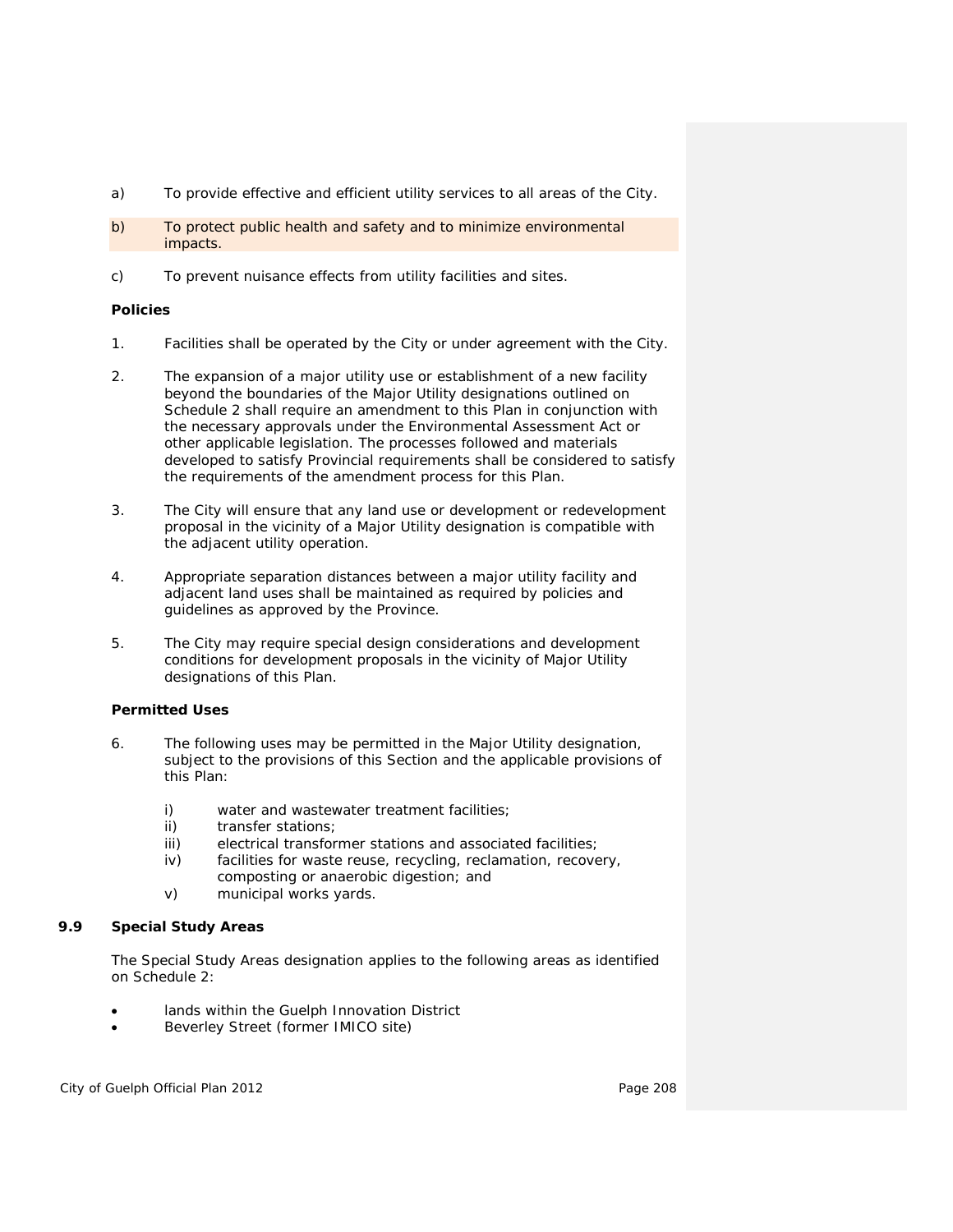### **Objectives**

- a) To undertake appropriate studies to determine future land uses within lands designated Special Study Area.
- b) To plan for future *development* in a comprehensive, cohesive and integrated manner through the development of detailed secondary plans.
- c) To plan and implement urban village concepts in the *greenfield area* with a mix of residential, commercial, employment and community services in a *compact urban form* which include Main Street streetscapes and attractive private and public spaces.
- d) To ensure that *development* exhibits the highest standards in environmental and energy sustainability and urban design.
- e) To ensure lands within the *greenfield area* are planned to achieve a minimum *density target* of 50 persons and jobs per hectare by 2031.
- f) To ensure the areas are connected to developed areas of the City through all mobility modes including roads, transit and trails.

#### **9.9.1 Guelph Innovation District Special Study Area**

- 1. The Guelph Innovation District (GID) is located in eastern Guelph and is generally bounded to the north by York Road, to the east by Watson Parkway, extends south of Stone Road to the City boundary and west to College Avenue Victoria Road. The GID special study area designation is located within the GID Secondary Plan Study Area as identified on Schedule 2.
- 2. A Secondary Plan will be completed by the City to plan for future land uses, servicing, phasing of development, transportation and impact assessment on natural heritage features and cultural heritage resources. The Secondary Plan will consider renewable and alternative energy, including the feasibility for *district energy* and will consider the potential use of the Guelph Junction Railway for passenger service and will be subject to the policies in Section 10.2 and all other relevant policies and provisions of this Plan.
- 3. Changes in land use, lot additions and expansions of existing nonresidential uses may be *permitted* without amendment to this Plan provided that the *development* proposal does not compromise the potential outcomes or original rationale for undertaking the intended planning study.
- 4. The completion of the Guelph Innovation District Secondary Plan is a priority of the City.
- 5. A detailed Stormwater Management and Municipal Servicing Report is required prior to *development* in the Guelph Innovation

**Comment [MA78]:** Modification to correct description of boundary.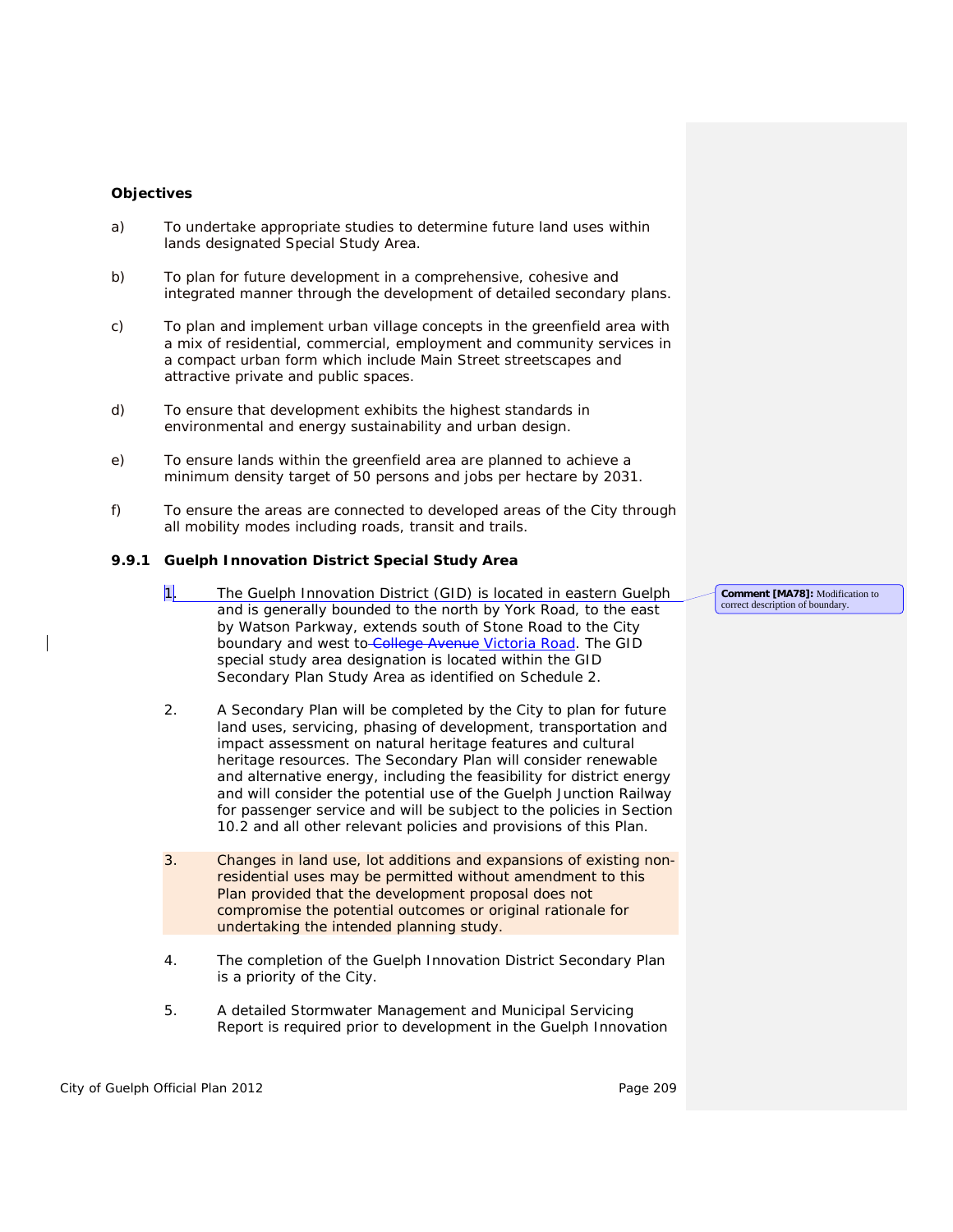District Secondary Plan area. These reports will be prepared on the following basis:

- i) they will be subject to approval by the City and the Grand River Conservation Authority; and
- the reports will be consistent with and implement the recommendations of the updated appropriate subwatershed studies as approved by relevant agencies and adopted by Council. and the Secondary Plan, once approved.

An EIS and EIR are required as per the policies of this Plan prior to new *development* occurring within the Guelph Innovation District Secondary Plan area.

#### **9.9.2 Beverley Street**

1. The City will prepare a planning study to consider the future land use of property located at 200 Beverley Street. The planning study will address the *brownfield* status of the property and other relevant planning and technical considerations.

## **9.10 Reserve Lands**

The Reserve Lands designation applies to the following areas as identified on Schedule 2:

- Hanlon West
- Clair-Maltby

#### **Objectives**

- a) To outline areas of the City where there may be servicing, access or other *development* related limitations for urban growth.
- b) To outline areas that may be required for future urban development beyond the year 2031. form part of the City's long-term land supply.
- c) To outline the City's requirements to bring reserve lands into urban use.

## **9.10.1 Policies**

- 1. The Reserve Lands designation is applied to lands on Schedule 2 forming part of the long term urban land supply but which have servicing, access or other limitations to their use. As a result, it is considered premature to apply site specific land use designations to these areas.
- 2. Existing legal uses of land may continue in accordance with the *Zoning By-law*.
- 3. Servicing and minor expansions of existing uses may be considered in accordance with the provisions of this Plan.

**Comment [MA79]:** Modified to clarify City requirements.

**Comment [MA80]:** New, to clarify requirements for development within the GID.

**Formatted:** Font: Not Bold, Italic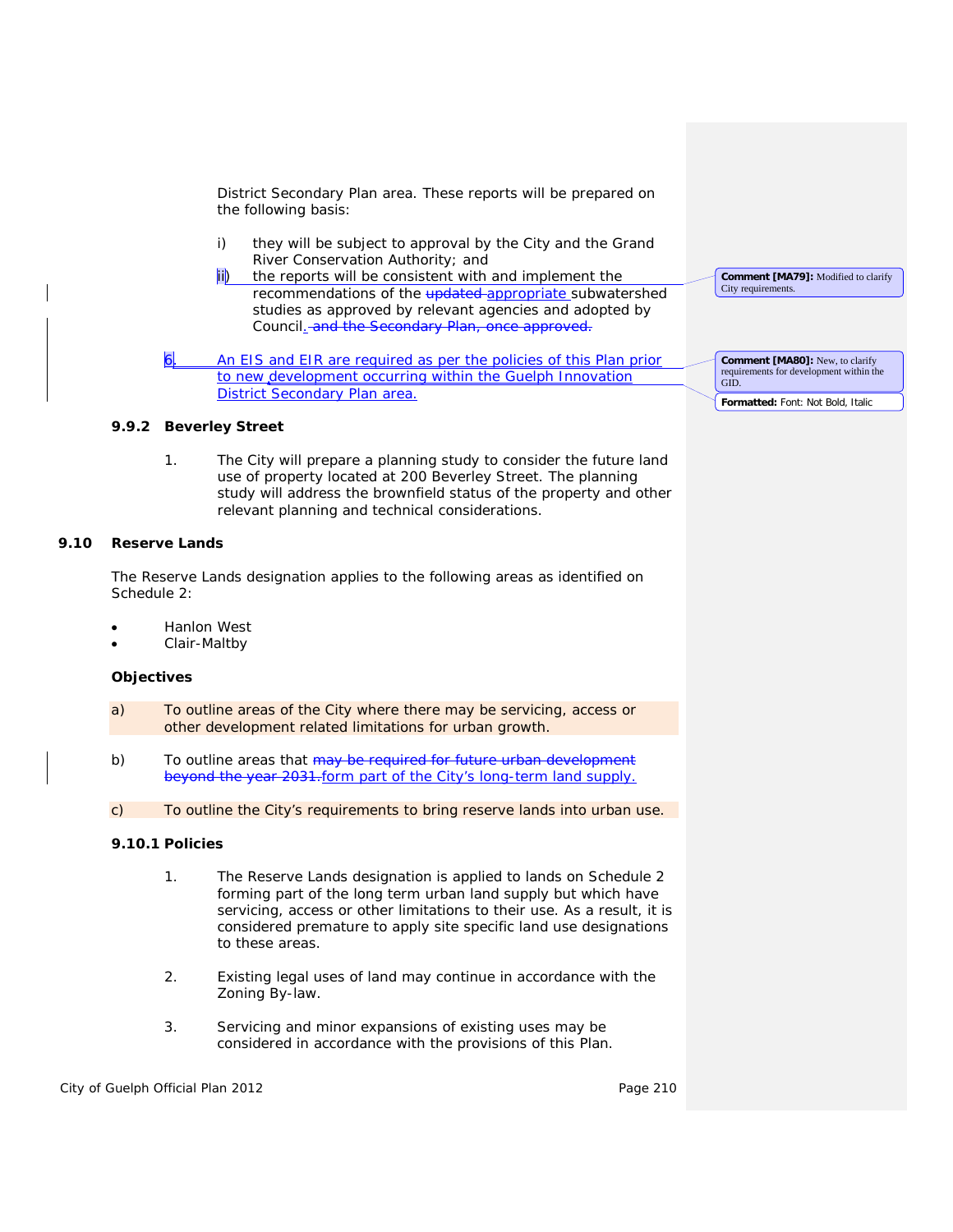## **9.10.2 Hanlon West**

1. The Reserve Lands designation applies to lands west of the Hanlon Parkway and north of College Avenue West. *Development* of these lands is constrained due to the site's isolation from other developable properties within the City's *settlement area* boundary, lack of direct access to a municipal road and servicing issues. The parcel is part of a licensed *mineral aggregate operation* and *development* is neither feasible nor permitted until the *mineral aggregate operation* has ceased.

# **9.10.3 Clair-Maltby**

- 1. The Reserve Lands designation is applied to lands in the south of Guelph generally located south of Clair Road and north of Maltby Road. These lands form part of the longer term urban land supply to 2031 and beyond.
- 2. *Development* in the reserve lands designation south of Clair Road shall require the preparation of an updated subwatershed study that has been approved by relevant agencies and adopted by Council.
- 3. The redesignation of Reserve Lands to other land use designations will be considered through a Secondary Plan. The Secondary Plan will address the issues outlined in Section 10.2 of this Plan and will consider:
	- i) whether City population and household forecasts justify the need for incorporating such land as part of the City's unconstrained short to medium term land supply; and
	- ii) whether additional residential and non-residential lands are required and the basis for the requirement.
- 4. This area is not intended to be serviced in the near future and as a result *development* and changes in land use will not be permitted and will be considered premature until the Secondary Plan is approved to guide land use and phasing of *development*.
- 5. The Secondary Plan for this area will consider the planning of this area as a sustainable community that provides a range and mix of housing, commercial and employment opportunities within an urban village context while ensuring integration with the rest of the City.
- 6. Existing legal uses may continue in accordance with the provisions of the implementing *Zoning By-law*.

## **9.11 Natural Heritage System Designations**

1. The *Natural Heritage System* is comprised of two designations as

City of Guelph Official Plan 2012 **Page 211** Page 211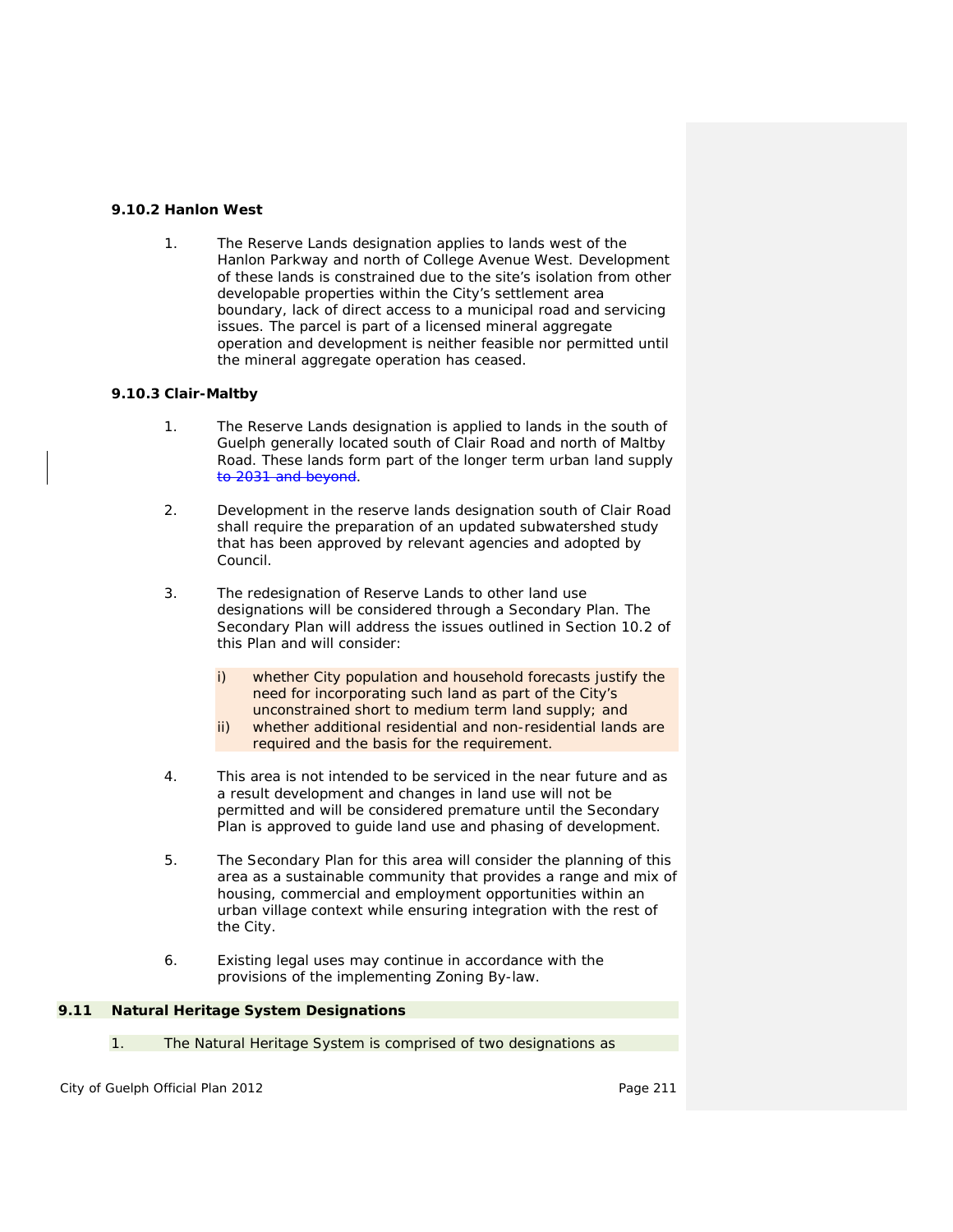Municipal Act) in its efforts to maintain a strong and viable downtown; and

- ix) co-operating with private individuals and corporations, service clubs and other public agencies to maintain, upgrade and/or provide new facilities, services and projects, which contribute to the enhancement of the community.
- 6. Council shall be satisfied that its participation in community improvement activities will be within the financial capabilities of the City.

## **10.4 Zoning By-laws**

- 1. *Zoning By-laws*, prepared in accordance with the provisions of the *Planning Act*, will be used to regulate the use of land and the character, location and use of buildings and structures in accordance with the objectives and policies of this Plan. The *Zoning By-law* may be more restrictive than the provisions of this Plan. It is not intended that the full range of uses or densities permitted by this Plan will be permitted by the *Zoning By-law* in all locations.
- 2. In accordance with the *Planning Act*, the City may impose conditions on zoning through the *Zoning By-law* and may require an agreement related to the conditions which may be registered on title. *Zoning By-laws* may impose one or more conditions related to the use of land or the erection, location or use of buildings or structures. The conditions shall relate to matters set out in the *Planning Act* and conform to the policies of this Plan.
- 3. Following adoption of this Plan, any amendments to the *Zoning By-law* shall be in conformity with the objectives and policies of this Plan.
- 4. Until such time as the comprehensive *Zoning By-law* is revised, the existing *Zoning By-law* shall remain in effect. However, any amendment to the existing *Zoning By-law* shall be required to be in conformity with this Plan.
- 5. Areas of the City that were annexed into Guelph in 1993 are subject to the applicable township *Zoning By-laws* that were in effect for these areas on April 1, 1993 - for the north portions of the City, the Guelph Township *Zoning By-law* and for the south areas of the City, the Puslinch Township *Zoning By-law*. These By-laws remain in effect until they are replaced by new *Zoning By-law* zones and regulations that are in conformity with the provisions of this Plan.
- 6. The *Zoning By-law* will be used, wherever possible, to protect existing or newly identified *natural heritage features* within the City.
- 7. The *Zoning By-law* may be used, wherever possible, for the protection of *cultural heritage resources*.
- 8. The *Zoning By-law* may provide for certificates of occupancy for specified uses of land. Such certificates shall be required for the establishment of

City of Guelph Official Plan 2012 **Page 227 Page 227** 

**Comment [MA82]:** Revised wording as per comments from MMAH to provide clarity that this is an enabling policy. The use of zoning with conditions is subject to the Province developing regulations in this regard.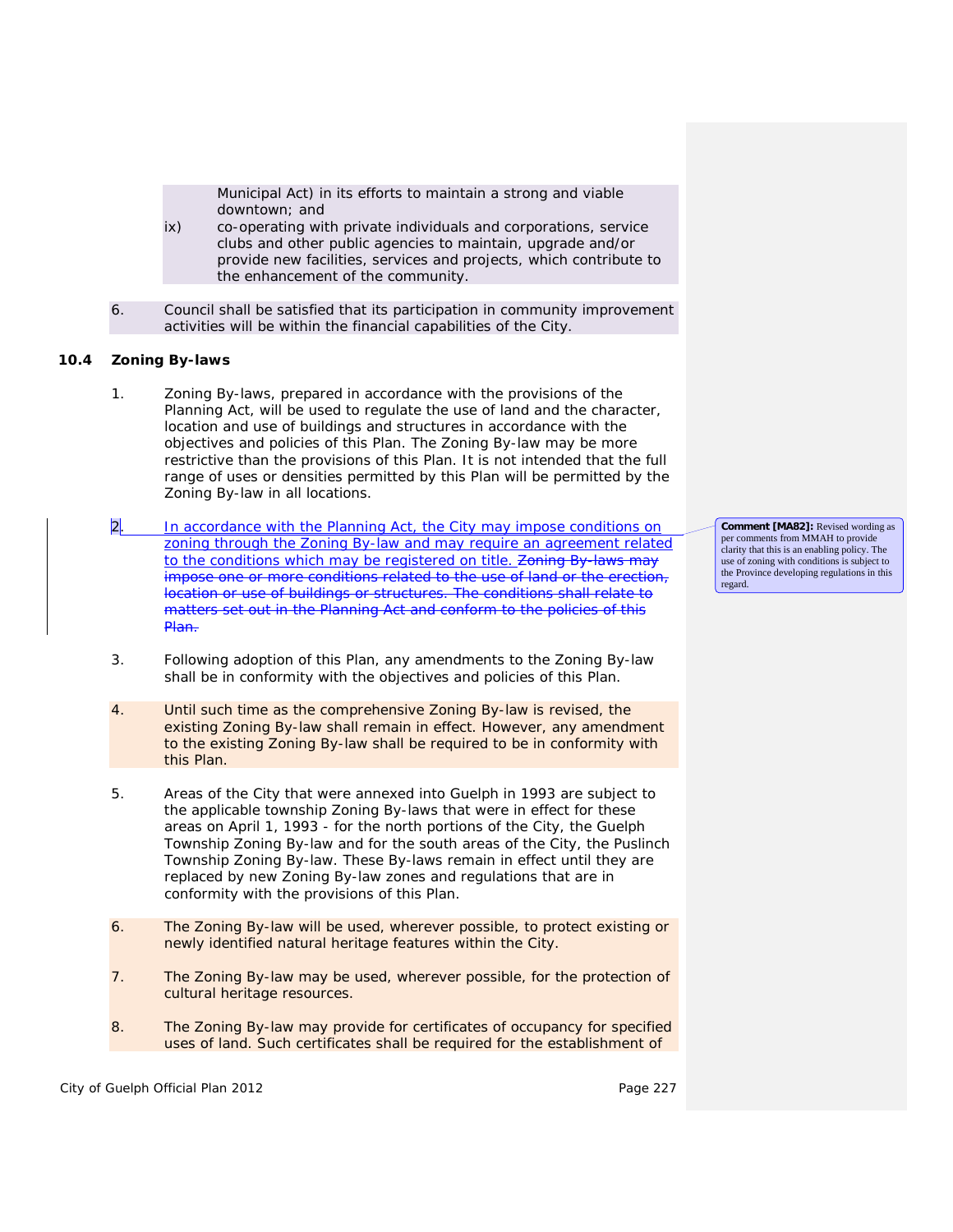### **10.7 Height and Density Bonus Provisions**

- 1. The *Planning Act* allows the City to consider increases in the height and density of *development* otherwise permitted on a specific site in exchange for community benefits as set out in the *Zoning By-law*.
- 2. The City will consider authorizing increases in height and density provided that the *development* proposal:
	- i) is consistent with the goals, objectives and policies of this Plan;
	- ii) constitutes good planning
	- iii)ii) is *compatible* with the surrounding area;
	- $\frac{1}{2}$ iii) provides community benefits above and beyond those that would otherwise be provided under the provisions of this Plan, the *Planning Act*, *Development Charges Act* or other statute; and

 $\forall$ iv) provides community benefits that bear a reasonable planning relationship to the increase in height and/or density such as having a geographic relationship to the development or addressing the planning issues associated with the development.

- 3. Subject to policy 10.7.2, the community benefits may include but are not limited to:
	- i) housing that is affordable to *low and moderate income households*, *special needs housing* or *social housing*;
	- ii) conservation of *cultural heritage resources* contained within the Municipal *Heritage Register*;
	- iii) protection, enhancement, and/or *restoration* of natural heritage resources;
	- iv) buildings that incorporate sustainable design features;
	- v) energy and/or water conservation measures;
	- vi) public art;
	- vii) non-profit arts, cultural, or community or institutional facilities;
	- viii) *child care centres*;
	- ix) public transit infrastructure, facilities, and/or services;
	- x) public parking;
	- xi) land for municipal purposes;
	- xii) community centres and/or facilities and improvements to such centres and/or facilities; and
	- xiii) parkland and improvements to parks.
- 4. In considering community benefits the City may give priority to identified community needs, any identified issues in the area and the objectives of this Plan.
- 5. Increases to height and/or density shall only be considered where the proposed *development* can be accommodated by existing or improved *infrastructure*. Planning studies may be required to address *infrastructure*  capacity for the proposed *development* and any impacts on the surrounding area.
- 6. A by-law passed under Section 34 of the *Planning Act* is required to

City of Guelph Official Plan 2012 **Page 230** 

**Comment [MA83]:** Delete, unnecessary to state this as "good planning" is inherent to City approval of a planning proposal.

**Formatted:** Indent: Left: 3 cm, No bullets or numbering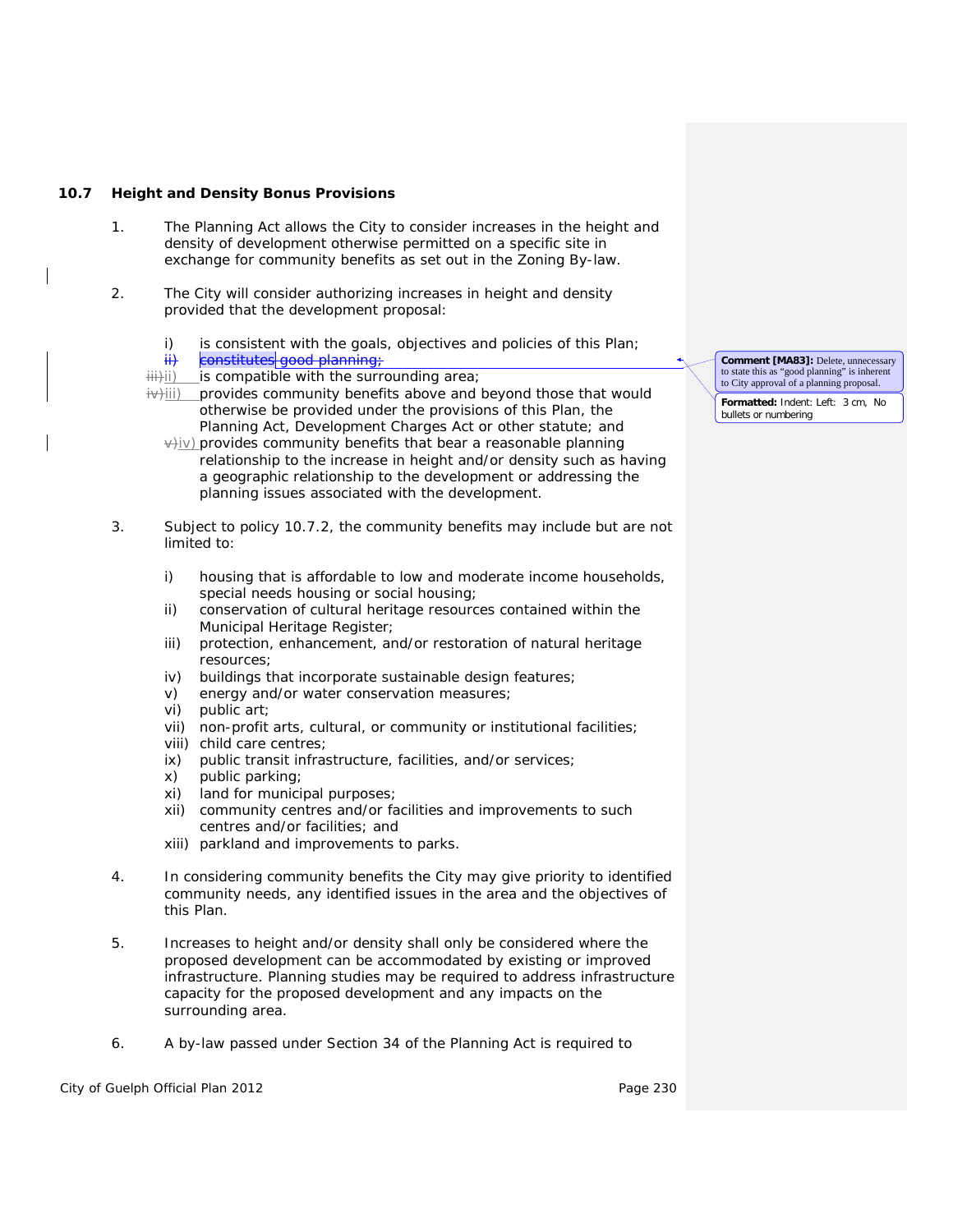that have declined to the point where they cannot be satisfactorily and economically rehabilitated.

- 1. The *Property Standards By-law*, as adopted by Council, is concerned with the following matters:
	- i) the health, safety and security of building occupants;
	- ii) the physical condition of the interior and exterior of all buildings; and
	- iii) the condition of yards, vacant property, parking areas and walkways.
- 2. The City shall ensure that the application of the By-law is not detrimental to the conservation of *natural heritage features* or *cultural heritage resources*.
- 3. The City shall ensure that the By-law is applied in an appropriate and reasonable manner throughout the City. However, in the outlying, nonurbanized areas of the City some tempering of the application of the Bylaw relative to property maintenance may be undertaken to recognize the unique rural circumstances of the area. In no instances will the By-law's application to matters dealing with health, safety and security of building occupants be compromised.

## **10.15 Demolition Control**

- 1. To prevent the premature demolition of residential buildings within designated areas of the City, Council may prepare, enact and enforce a Demolition Control By-law in accordance with the provisions of the *Planning Act*.
- 2. Applications to demolish protected, designated or listed heritage buildings and structures shall be considered in accordance with the provisions of the *Ontario Heritage Act* and the policies of this Plan.

## **10.16 Municipal Finance**

- 1. Municipal capital expenditures implementing any aspect of this Plan will be guided by a Ten Year Capital Budget Forecast, which will be reviewed annually.
- 2. Development staging and priorities as established by this Plan will be carried forward, having regard for the City's ability to assume the financial burdens involved. Each proposal and each stage of *development* will proceed only after Council has indicated that the City is in a position to assume the financial and other obligations required to provide the necessary services.
- 3. Future *development* will be monitored to ensure that a balance is maintained between demands for service and the overall fiscal capacity of the City, and that an appropriate relationship is maintained between residential and non-residential assessment.